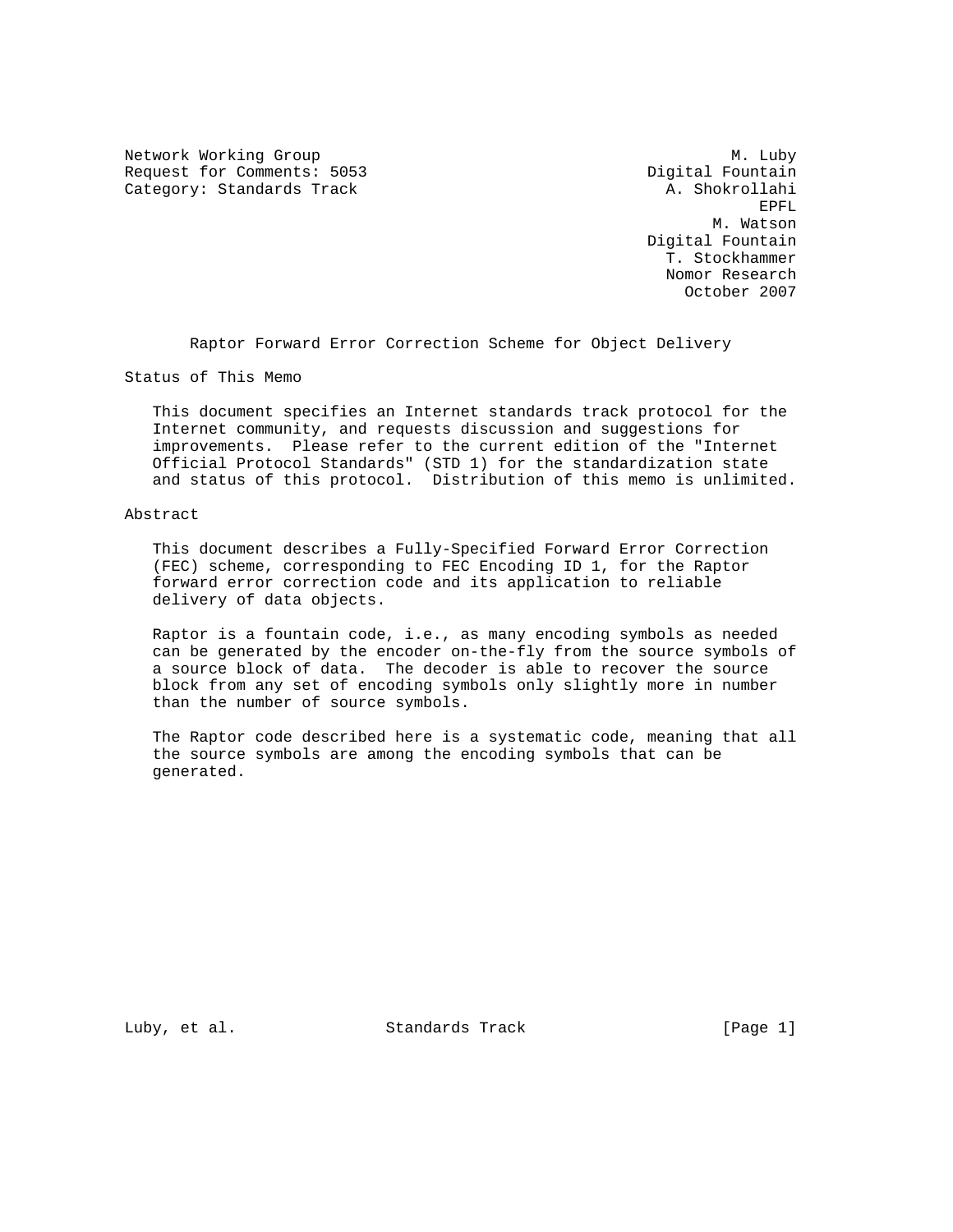| Table of Contents                                                                       |                |
|-----------------------------------------------------------------------------------------|----------------|
| 1.                                                                                      | $\overline{3}$ |
| 2.                                                                                      | $\overline{3}$ |
| 3.                                                                                      | $\overline{3}$ |
| 3.1.                                                                                    | $\overline{3}$ |
| FEC Object Transmission Information (OTI)<br>3.2.                                       | $\overline{4}$ |
| 3.2.1.                                                                                  | $\overline{4}$ |
| 3.2.2.                                                                                  | $\overline{4}$ |
| 3.2.3.                                                                                  | 5              |
|                                                                                         | 5              |
| 4.                                                                                      | 5              |
| Content Delivery Protocol Requirements<br>4.1.                                          |                |
| Example Parameter Derivation Algorithm<br>4.2.                                          | $\overline{6}$ |
| Raptor FEC Code Specification<br>5.                                                     | 8              |
| Definitions, Symbols, and Abbreviations<br>5.1.                                         | 8              |
| 5.1.1.                                                                                  |                |
| Symbols $\ldots \ldots \ldots \ldots \ldots \ldots \ldots \ldots \ldots \; 9$<br>5.1.2. |                |
| 5.1.3.<br>Abbreviations 11                                                              |                |
|                                                                                         |                |
| 5.3.                                                                                    |                |
| Source Block Construction 12<br>5.3.1.                                                  |                |
| Encoding Packet Construction<br>5.3.2.                                                  | 14             |
| Systematic Raptor Encoder 15<br>5.4.                                                    |                |
| 5.4.1. Encoding Overview 15                                                             |                |
| 5.4.2. First Encoding Step: Intermediate Symbol Generation . 16                         |                |
| Second Encoding Step: LT Encoding 20<br>5.4.3.                                          |                |
| 5.4.4.                                                                                  |                |
| Example FEC Decoder 23<br>5.5.                                                          |                |
| 5.5.1.                                                                                  |                |
| 5.5.2.<br>Decoding a Source Block 23                                                    |                |
| 5.6.                                                                                    |                |
| 5.6.1.                                                                                  |                |
|                                                                                         |                |
| 5.6.2.                                                                                  |                |
| Systematic Indices $J(K)$ 30<br>5.7.                                                    |                |
| Security Considerations 43<br>6.                                                        |                |
| 7.                                                                                      |                |
| 8.                                                                                      |                |
| 9.                                                                                      |                |
| Normative References 44<br>9.1.                                                         |                |
| 9.2.<br>Informative References 44                                                       |                |

Luby, et al. Standards Track [Page 2]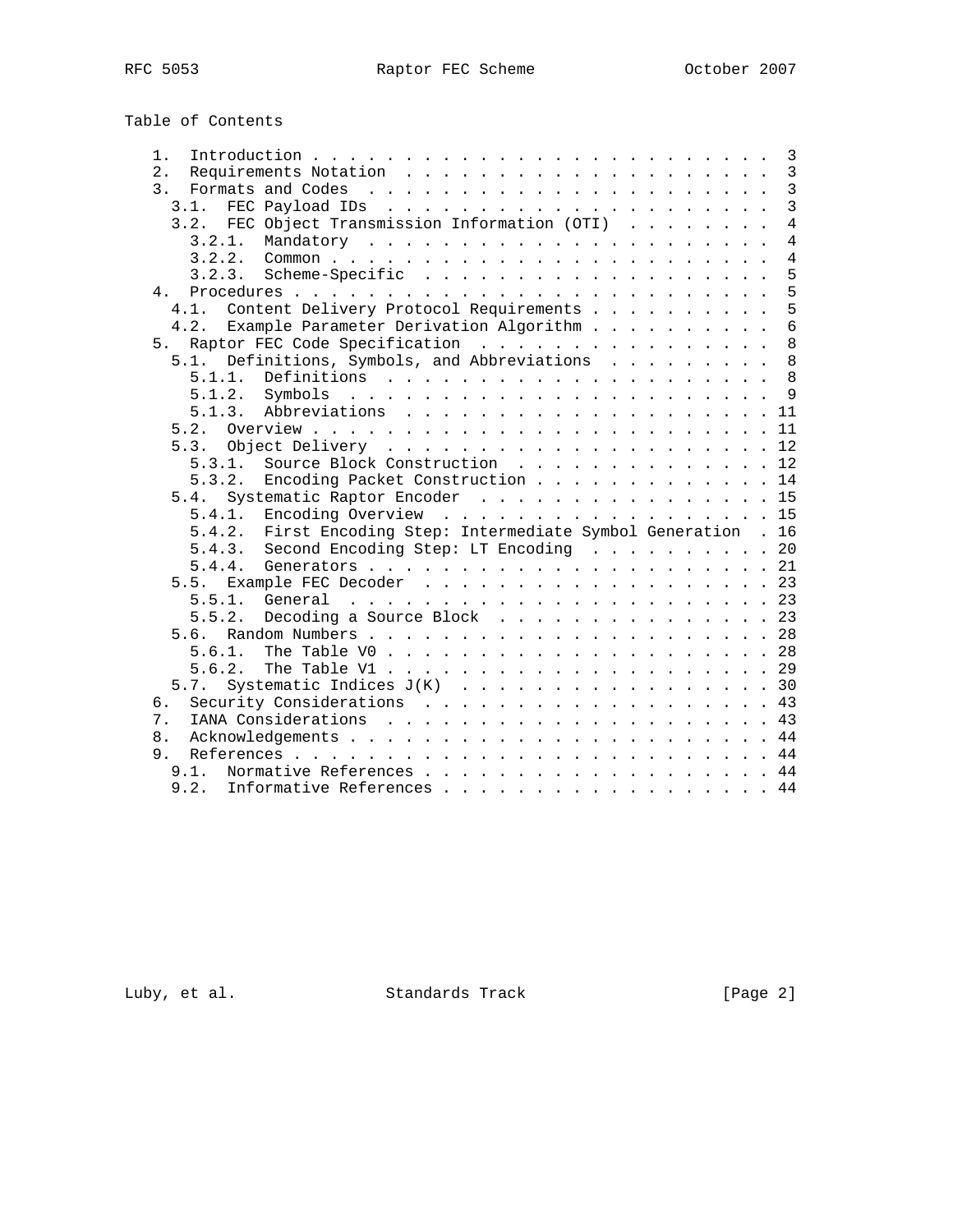# 1. Introduction

 This document specifies an FEC Scheme for the Raptor forward error correction code for object delivery applications. The concept of an FEC Scheme is defined in [RFC5052] and this document follows the format prescribed there and uses the terminology of that document. Raptor Codes were introduced in [Raptor]. For an overview, see, for example, [CCNC].

 The Raptor FEC Scheme is a Fully-Specified FEC Scheme corresponding to FEC Encoding ID 1.

 Raptor is a fountain code, i.e., as many encoding symbols as needed can be generated by the encoder on-the-fly from the source symbols of a block. The decoder is able to recover the source block from any set of encoding symbols only slightly more in number than the number of source symbols.

 The code described in this document is a systematic code, that is, the original source symbols can be sent unmodified from sender to receiver, as well as a number of repair symbols. For more background on the use of Forward Error Correction codes in reliable multicast, see [RFC3453].

The code described here is identical to that described in [MBMS].

2. Requirements Notation

 The key words "MUST", "MUST NOT", "REQUIRED", "SHALL", "SHALL NOT", "SHOULD", "SHOULD NOT", "RECOMMENDED", "MAY", and "OPTIONAL" in this document are to be interpreted as described in [RFC2119].

- 3. Formats and Codes
- 3.1. FEC Payload IDs

The FEC Payload ID MUST be a 4 octet field defined as follows:

 $0$  1 2 3 0 1 2 3 4 5 6 7 8 9 0 1 2 3 4 5 6 7 8 9 0 1 2 3 4 5 6 7 8 9 0 1 +-+-+-+-+-+-+-+-+-+-+-+-+-+-+-+-+-+-+-+-+-+-+-+-+-+-+-+-+-+-+-+-+ | Source Block Number | Encoding Symbol ID | +-+-+-+-+-+-+-+-+-+-+-+-+-+-+-+-+-+-+-+-+-+-+-+-+-+-+-+-+-+-+-+-+

Figure 1: FEC Payload ID format

Luby, et al. Standards Track [Page 3]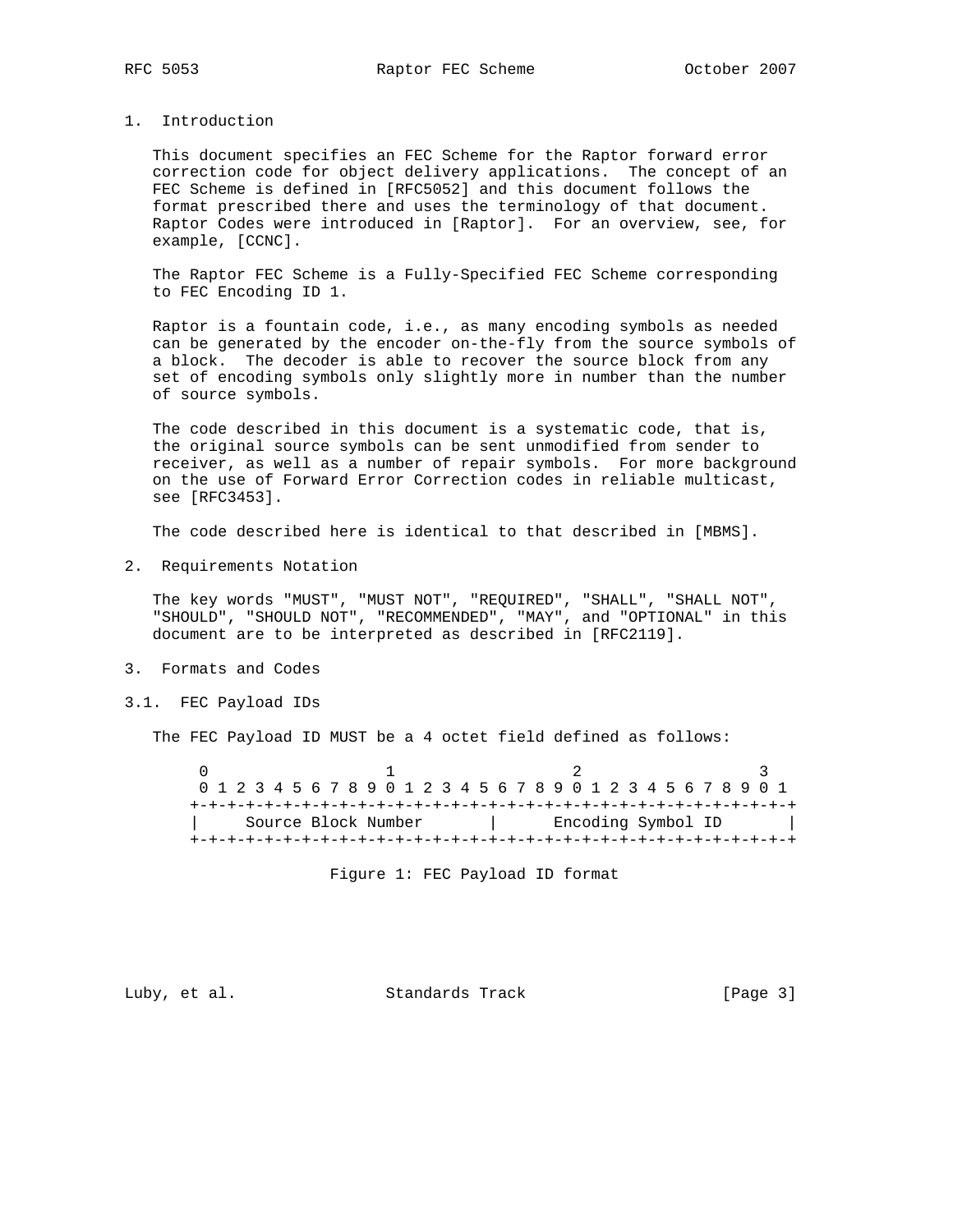Source Block Number (SBN), (16 bits): An integer identifier for the source block that the encoding symbols within the packet relate to.

 Encoding Symbol ID (ESI), (16 bits): An integer identifier for the encoding symbols within the packet.

 The interpretation of the Source Block Number and Encoding Symbol Identifier is defined in Section 5.

3.2. FEC Object Transmission Information (OTI)

3.2.1. Mandatory

 The value of the FEC Encoding ID MUST be 1 (one), as assigned by IANA (see Section 7).

3.2.2. Common

 The Common FEC Object Transmission Information elements used by this FEC Scheme are:

- Transfer Length (F)
- Encoding Symbol Length (T)

 The Transfer Length is a non-negative integer less than 2^^45. The Encoding Symbol Length is a non-negative integer less than 2^^16.

 The encoded Common FEC Object Transmission Information format is shown in Figure 2.

0  $1$  2 3 0 1 2 3 4 5 6 7 8 9 0 1 2 3 4 5 6 7 8 9 0 1 2 3 4 5 6 7 8 9 0 1 +-+-+-+-+-+-+-+-+-+-+-+-+-+-+-+-+-+-+-+-+-+-+-+-+-+-+-+-+-+-+-+-+ | Transfer Length | + +-+-+-+-+-+-+-+-+-+-+-+-+-+-+-+-+ Reserved +-+-+-+-+-+-+-+-+-+-+-+-+-+-+-+-+-+-+-+-+-+-+-+-+-+-+-+-+-+-+-+-+ | Encoding Symbol Length | +-+-+-+-+-+-+-+-+-+-+-+-+-+-+-+-+

Figure 2: Encoded Common FEC OTI for Raptor FEC Scheme

 NOTE 1: The limit of 2^^45 on the transfer length is a consequence of the limitation on the symbol size to 2^^16-1, the limitation on the number of symbols in a source block to 2^^13, and the

Luby, et al. Standards Track [Page 4]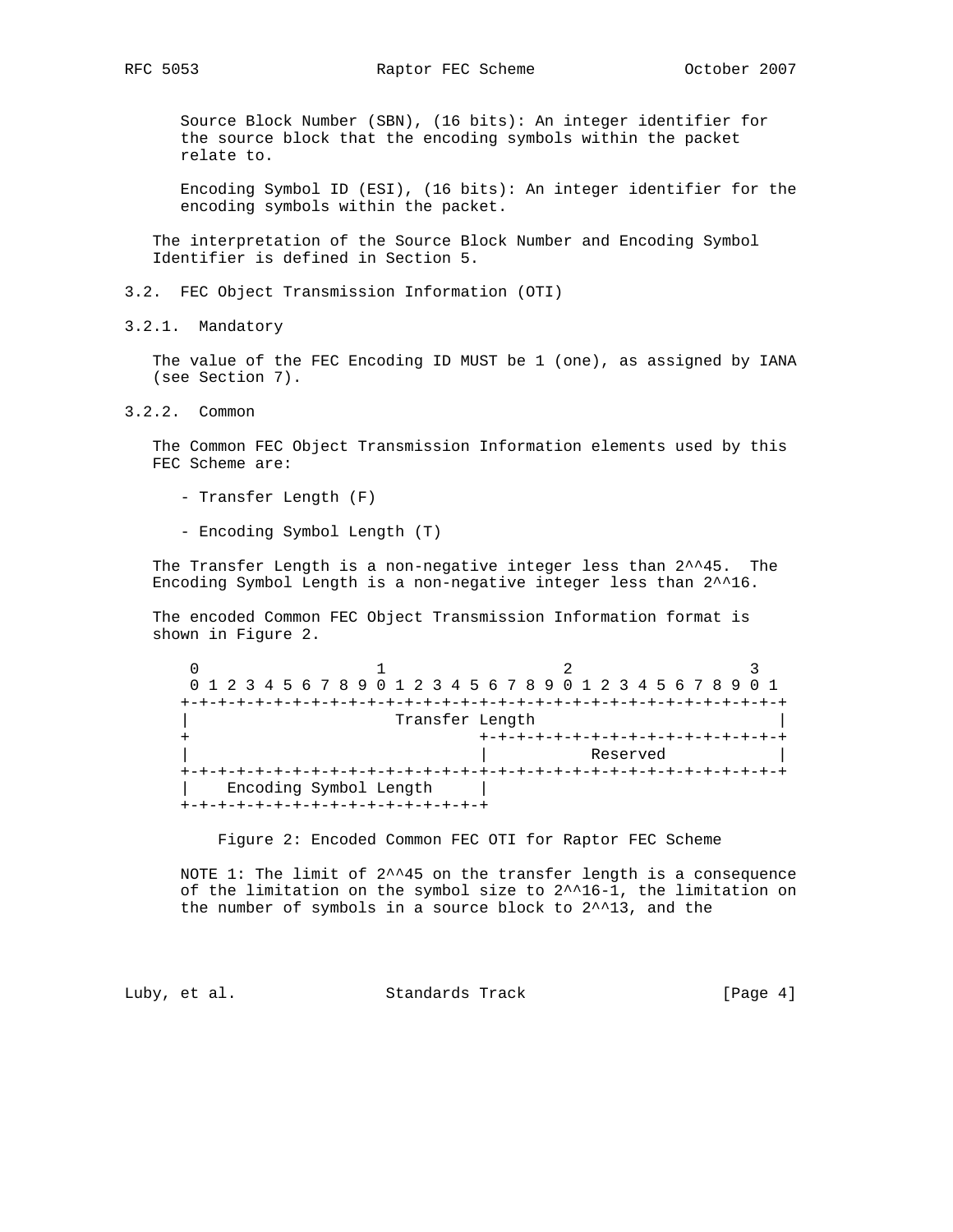limitation on the number of source blocks to 2^^16. However, the Transfer Length is encoded as a 48-bit field for simplicity.

3.2.3. Scheme-Specific

 The following parameters are carried in the Scheme-Specific FEC Object Transmission Information element for this FEC Scheme:

- The number of source blocks (Z)
- The number of sub-blocks (N)
- A symbol alignment parameter (Al)

 These parameters are all non-negative integers. The encoded Scheme specific Object Transmission Information is a 4-octet field consisting of the parameters Z (2 octets), N (1 octet), and Al (1 octet) as shown in Figure 3.

| 0 1 2 3 4 5 6 7 8 9 0 1 2 3 4 5 6 7 8 9 0 1 2 3 4 5 6 7 8 9 0 1 |                     |
|-----------------------------------------------------------------|---------------------|
|                                                                 |                     |
|                                                                 | $N$ al $\mathbb{A}$ |
|                                                                 |                     |

Figure 3: Encoded Scheme-Specific FEC Object Transmission Information

 The encoded FEC Object Transmission Information is a 14-octet field consisting of the concatenation of the encoded Common FEC Object Transmission Information and the encoded Scheme-Specific FEC Object Transmission Information.

 These three parameters define the source block partitioning as described in Section 5.3.1.2.

- 4. Procedures
- 4.1. Content Delivery Protocol Requirements

 This section describes the information exchange between the Raptor FEC Scheme and any Content Delivery Protocol (CDP) that makes use of the Raptor FEC Scheme for object delivery.

 The Raptor encoder and decoder for object delivery require the following information from the CDP:

- The transfer length of the object, F, in bytes

Luby, et al. Standards Track [Page 5]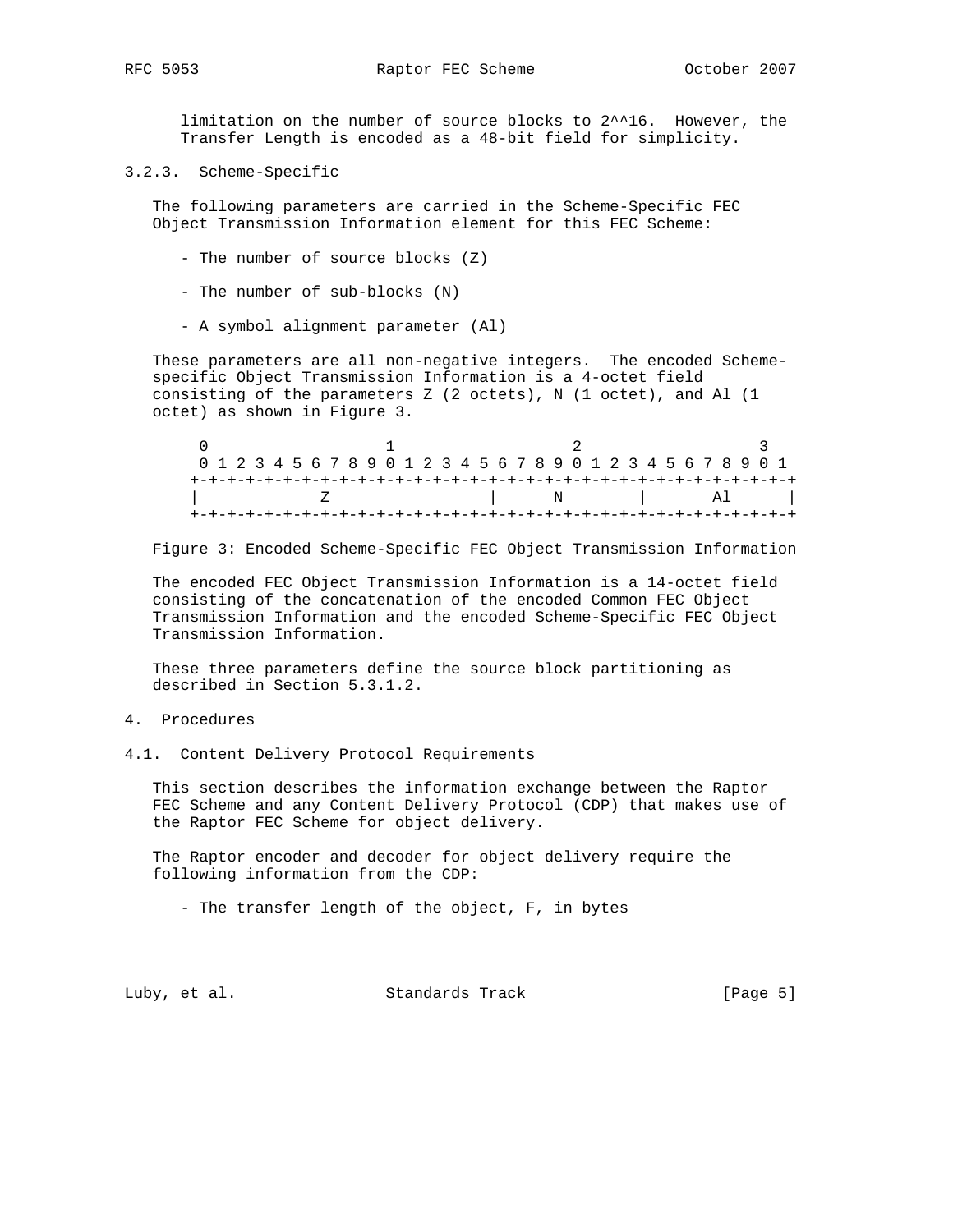- - A symbol alignment parameter, Al
	- The symbol size, T, in bytes, which MUST be a multiple of Al
	- The number of source blocks, Z
	- The number of sub-blocks in each source block, N

The Raptor encoder for object delivery additionally requires:

- the object to be encoded, F bytes

 The Raptor encoder supplies the CDP with the following information for each packet to be sent:

- Source Block Number (SBN)
- Encoding Symbol ID (ESI)
- Encoding symbol(s)

The CDP MUST communicate this information to the receiver.

4.2. Example Parameter Derivation Algorithm

 This section provides recommendations for the derivation of the three transport parameters, T, Z, and N. This recommendation is based on the following input parameters:

- F the transfer length of the object, in bytes
- W a target on the sub-block size, in bytes
- P the maximum packet payload size, in bytes, which is assumed to be a multiple of Al
- Al the symbol alignment parameter, in bytes
- Kmax the maximum number of source symbols per source block.

Note: Section 5.1.2 defines Kmax to be 8192.

- Kmin a minimum target on the number of symbols per source block
- Gmax a maximum target number of symbols per packet

# Luby, et al. Standards Track [Page 6]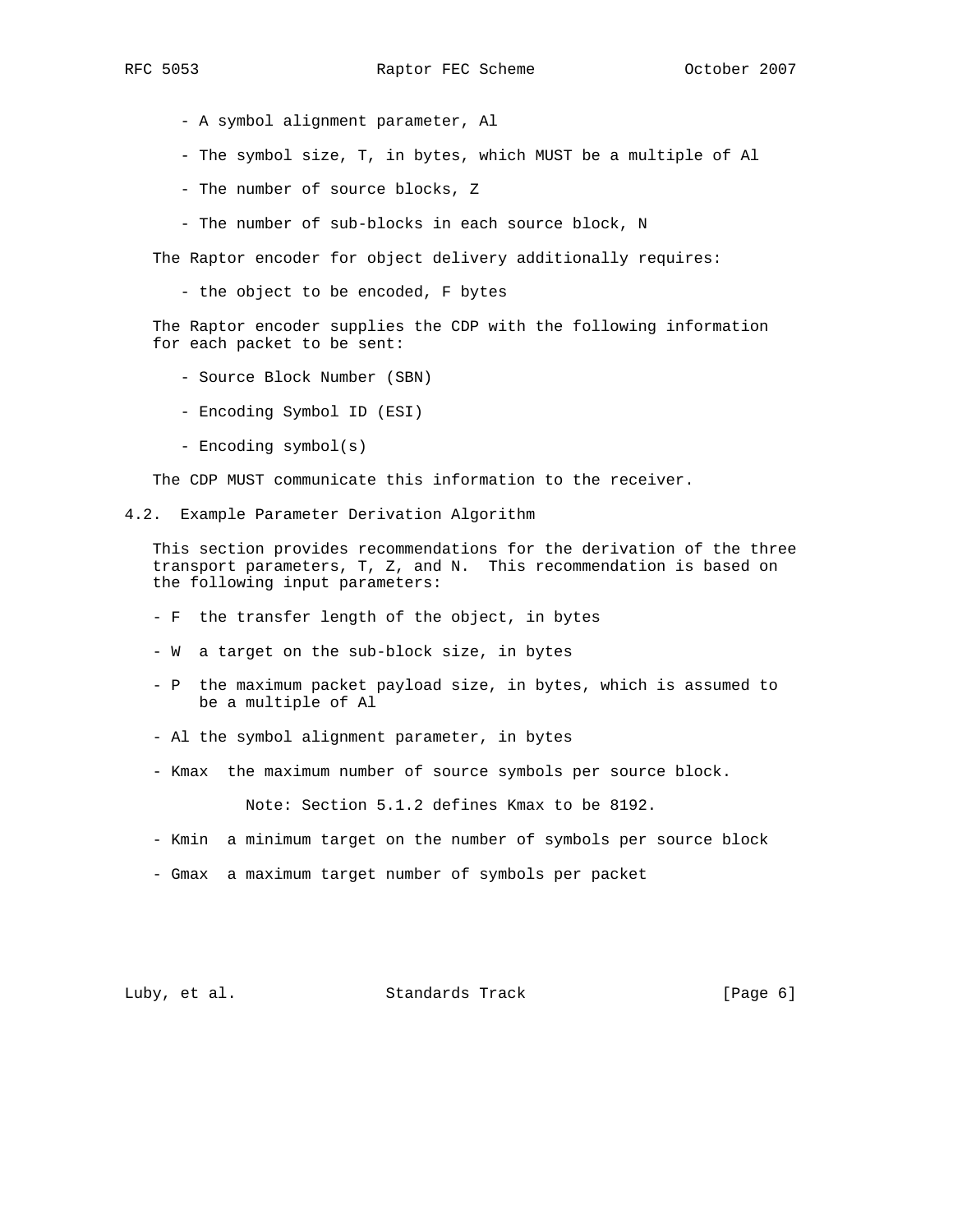Based on the above inputs, the transport parameters T, Z, and N are calculated as follows:

Let

- $G = min{ceil(P*Kmin/F), P/Al, Gmax}$
- $T = \text{floor}(P/(A1*G)) * A1$

 $Kt = ceil(F/T)$ 

- $Z = \text{ceil}(Kt/Kmax)$
- $N = min{ceil(ceil(Kt/Z)*T/W)}$ ,  $T/AL$ }

 The value G represents the maximum number of symbols to be transported in a single packet. The value Kt is the total number of symbols required to represent the source data of the object. The values of G and N derived above should be considered as lower bounds. It may be advantageous to increase these values, for example, to the nearest power of two. In particular, the above algorithm does not guarantee that the symbol size, T, divides the maximum packet size, P, and so it may not be possible to use the packets of size exactly P. If, instead, G is chosen to be a value that divides P/Al, then the symbol size, T, will be a divisor of P and packets of size P can be used.

 The algorithm above and that defined in Section 5.3.1.2 ensure that the sub-symbol sizes are a multiple of the symbol alignment parameter, Al. This is useful because the XOR operations used for encoding and decoding are generally performed several bytes at a time, for example, at least 4 bytes at a time on a 32-bit processor. Thus, the encoding and decoding can be performed faster if the sub symbol sizes are a multiple of this number of bytes.

 Recommended settings for the input parameters, Al, Kmin, and Gmax are as follows: Al = 4, Kmin = 1024, Gmax = 10.

 The parameter W can be used to generate encoded data that can be decoded efficiently with limited working memory at the decoder. Note that the actual maximum decoder memory requirement for a given value of W depends on the implementation, but it is possible to implement decoding using working memory only slightly larger than W.

Luby, et al. Standards Track [Page 7]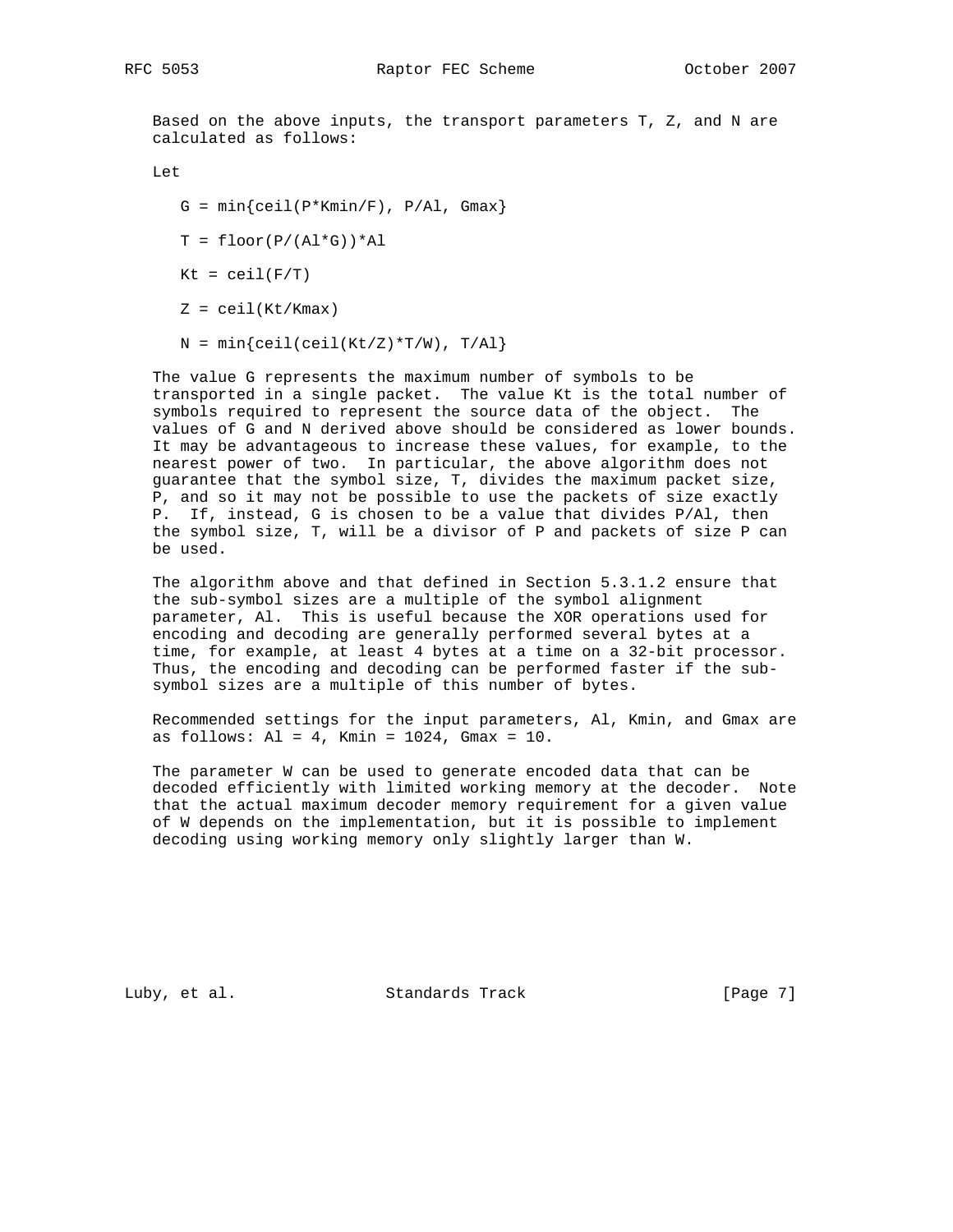- 5. Raptor FEC Code Specification
- 5.1. Definitions, Symbols, and Abbreviations
- 5.1.1. Definitions

 For the purposes of this specification, the following terms and definitions apply.

 Source block: a block of K source symbols that are considered together for Raptor encoding purposes.

 Source symbol: the smallest unit of data used during the encoding process. All source symbols within a source block have the same size.

 Encoding symbol: a symbol that is included in a data packet. The encoding symbols consist of the source symbols and the repair symbols. Repair symbols generated from a source block have the same size as the source symbols of that source block.

 Systematic code: a code in which all the source symbols may be included as part of the encoding symbols sent for a source block.

 Repair symbol: the encoding symbols sent for a source block that are not the source symbols. The repair symbols are generated based on the source symbols.

 Intermediate symbols: symbols generated from the source symbols using an inverse encoding process . The repair symbols are then generated directly from the intermediate symbols. The encoding symbols do not include the intermediate symbols, i.e., intermediate symbols are not included in data packets.

 Symbol: a unit of data. The size, in bytes, of a symbol is known as the symbol size.

 Encoding symbol group: a group of encoding symbols that are sent together, i.e., within the same packet whose relationship to the source symbols can be derived from a single Encoding Symbol ID.

 Encoding Symbol ID: information that defines the relationship between the symbols of an encoding symbol group and the source symbols.

Encoding packet: data packets that contain encoding symbols

Luby, et al. Standards Track [Page 8]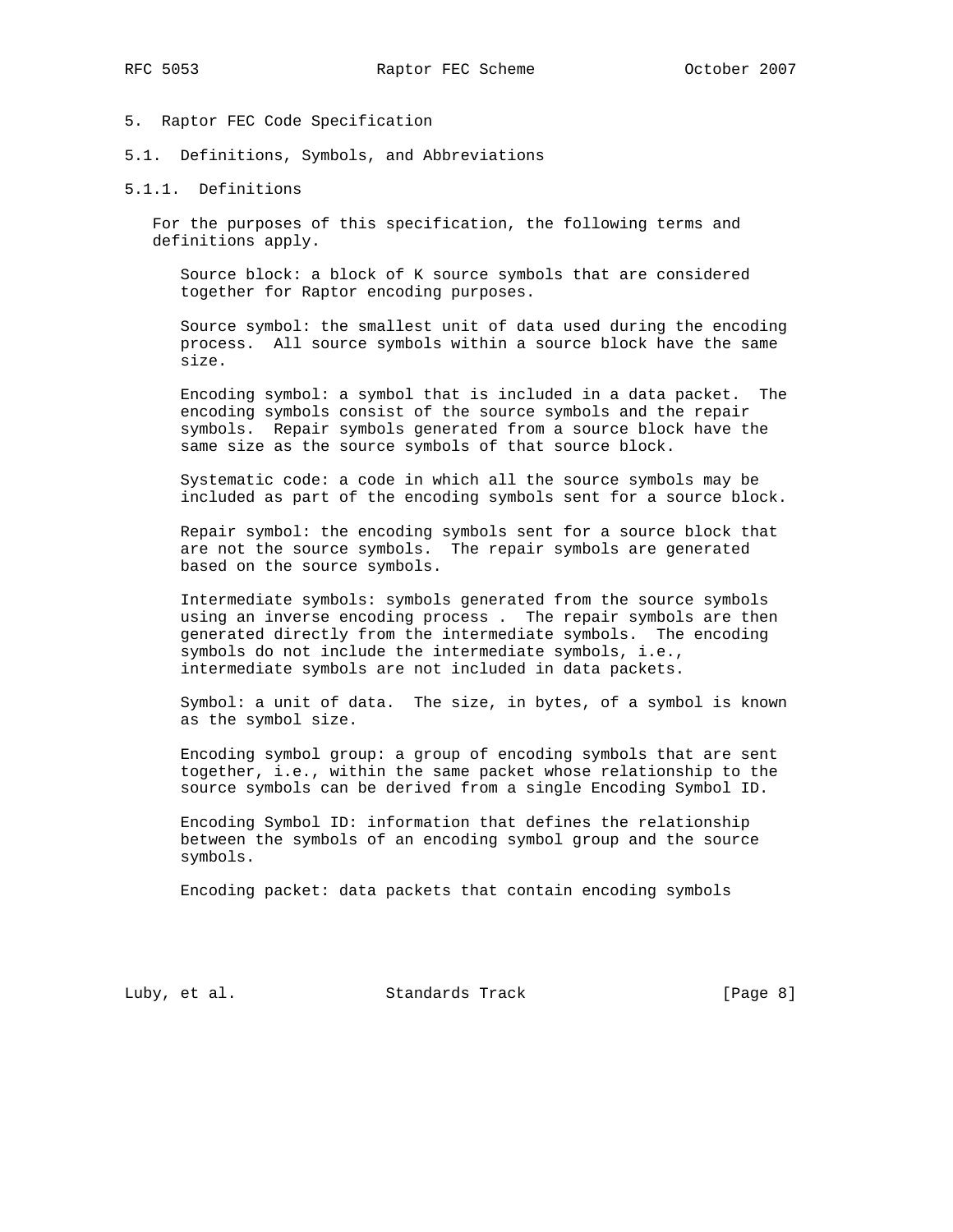Sub-block: a source block is sometimes broken into sub-blocks, each of which is sufficiently small to be decoded in working memory. For a source block consisting of K source symbols, each sub-block consists of K sub-symbols, each symbol of the source block being composed of one sub-symbol from each sub-block.

 Sub-symbol: part of a symbol. Each source symbol is composed of as many sub-symbols as there are sub-blocks in the source block.

Source packet: data packets that contain source symbols.

Repair packet: data packets that contain repair symbols.

5.1.2. Symbols

i, j, x, h, a, b, d, v, m represent positive integers.

- $ceil(x)$  denotes the smallest positive integer that is greater than or equal to x.
- $choose(i,j)$  denotes the number of ways j objects can be chosen from among i objects without repetition.
- $floor(x)$  denotes the largest positive integer that is less than or equal to x.
- i % j denotes i modulo j.
- X ^ Y denotes, for equal-length bit strings X and Y, the bitwise exclusive-or of X and Y.
- Al denotes a symbol alignment parameter. Symbol and sub-symbol sizes are restricted to be multiples of Al.

A denotes a matrix over GF(2).

Transpose[A] denotes the transposed matrix of matrix A.

- A^^-1 denotes the inverse matrix of matrix A.
- K denotes the number of symbols in a single source block.
- Kmax denotes the maximum number of source symbols that can be in a single source block. Set to 8192.
- L denotes the number of pre-coding symbols for a single source block.

Luby, et al. Standards Track [Page 9]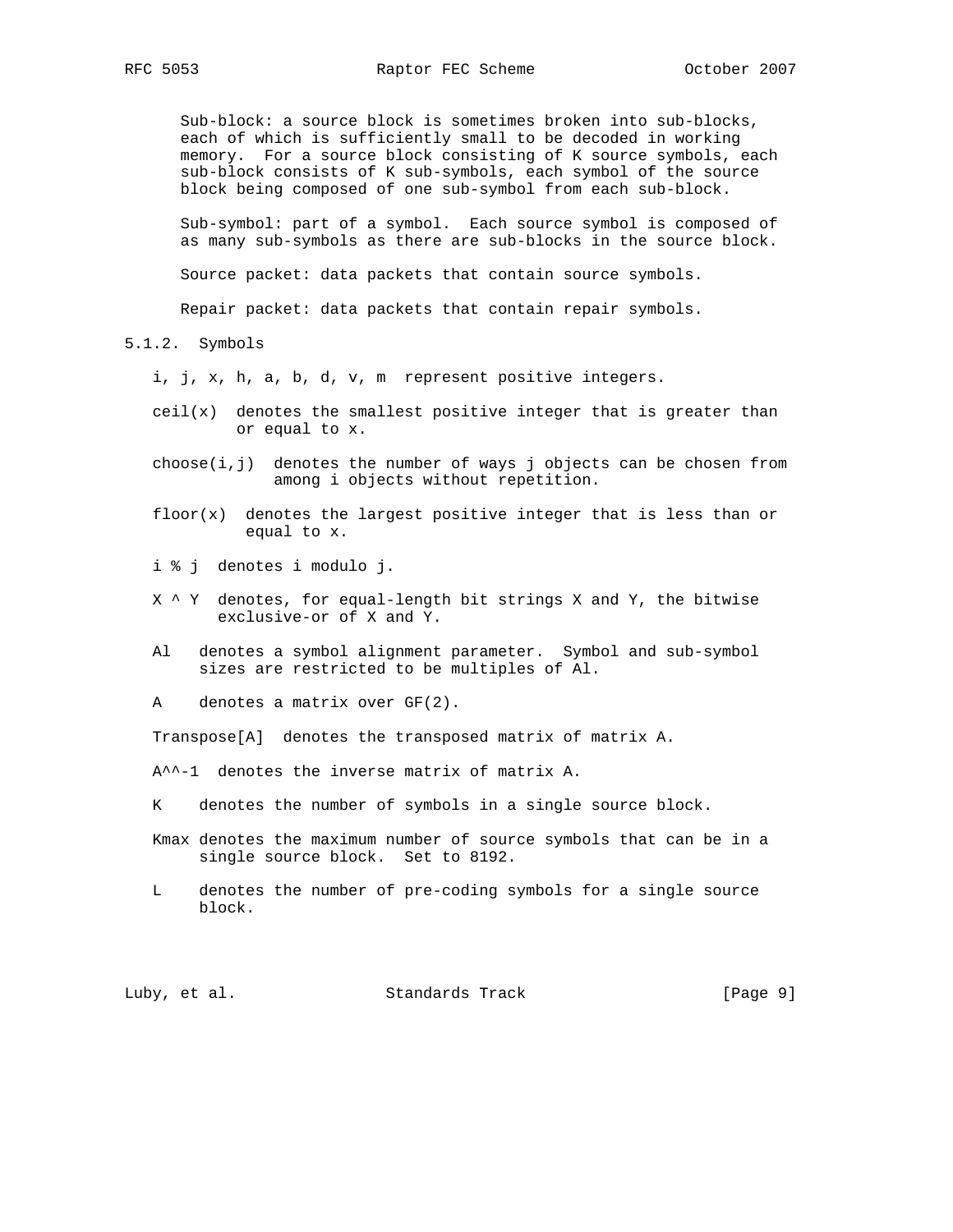- S denotes the number of LDPC symbols for a single source block.
- H denotes the number of Half symbols for a single source block.
- C denotes an array of intermediate symbols,  $C[0]$ ,  $C[1]$ ,  $C[2]$ ,...,  $C[L-1]$ .
- C' denotes an array of source symbols,  $C'[0]$ ,  $C'[1]$ ,  $C'[2]$ ,...,  $C'[K-1]$ .
- X a non-negative integer value
- V0, V1 two arrays of 4-byte integers, V0[0], V0[1],..., V0[255] and V1[0], V1[1],..., V1[255]
- Rand[X, i, m] a pseudo-random number generator
- Deg[v] a degree generator

LTEnc $[K, C, (d, a, b)]$  a LT encoding symbol generator

- Trip[K, X] a triple generator function
- G the number of symbols within an encoding symbol group
- GF(n) the Galois field with n elements.
- N the number of sub-blocks within a source block
- T the symbol size in bytes. If the source block is partitioned into sub-blocks, then  $T = T' * N$ .
- T' the sub-symbol size, in bytes. If the source block is not partitioned into sub-blocks, then T' is not relevant.
- F the transfer length of an object, in bytes
- I the sub-block size in bytes
- P for object delivery, the payload size of each packet, in bytes, that is used in the recommended derivation of the object delivery transport parameters.
- $Q = 65521$ , i.e., Q is the largest prime smaller than  $2^{\lambda}$ 16
- Z the number of source blocks, for object delivery
- J(K) the systematic index associated with K

Luby, et al. Standards Track [Page 10]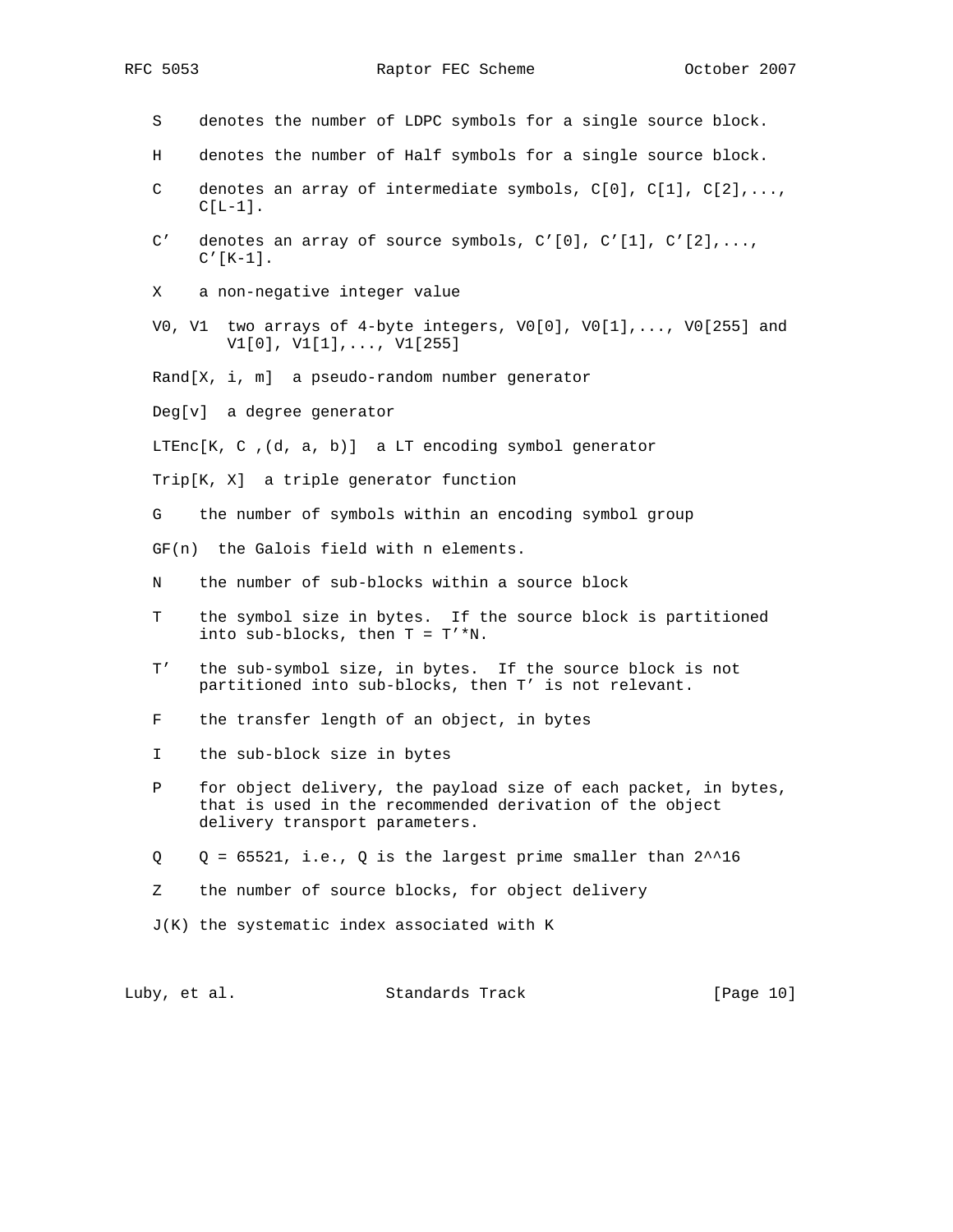I\_S denotes the SxS identity matrix.

0\_SxH denotes the SxH zero matrix.

a ^^ b a raised to the power b

5.1.3. Abbreviations

 For the purposes of the present document, the following abbreviations apply:

- ESI Encoding Symbol ID
- LDPC Low Density Parity Check
- LT Luby Transform
- SBN Source Block Number
- SBL Source Block Length (in units of symbols)

# 5.2. Overview

 The principal component of the systematic Raptor code is the basic encoder described in Section 5.4. First, it is described how to derive values for a set of intermediate symbols from the original source symbols such that knowledge of the intermediate symbols is sufficient to reconstruct the source symbols. Secondly, the encoder produces repair symbols, which are each the exclusive OR of a number of the intermediate symbols. The encoding symbols are the combination of the source and repair symbols. The repair symbols are produced in such a way that the intermediate symbols, and therefore also the source symbols, can be recovered from any sufficiently large set of encoding symbols.

 This document specifies the systematic Raptor code encoder. A number of possible decoding algorithms are possible. An efficient decoding algorithm is provided in Section 5.5.

 The construction of the intermediate and repair symbols is based in part on a pseudo-random number generator described in Section 5.4.4.1. This generator is based on a fixed set of 512 random numbers that MUST be available to both sender and receiver. These are provided in Section 5.6.

Luby, et al. Standards Track [Page 11]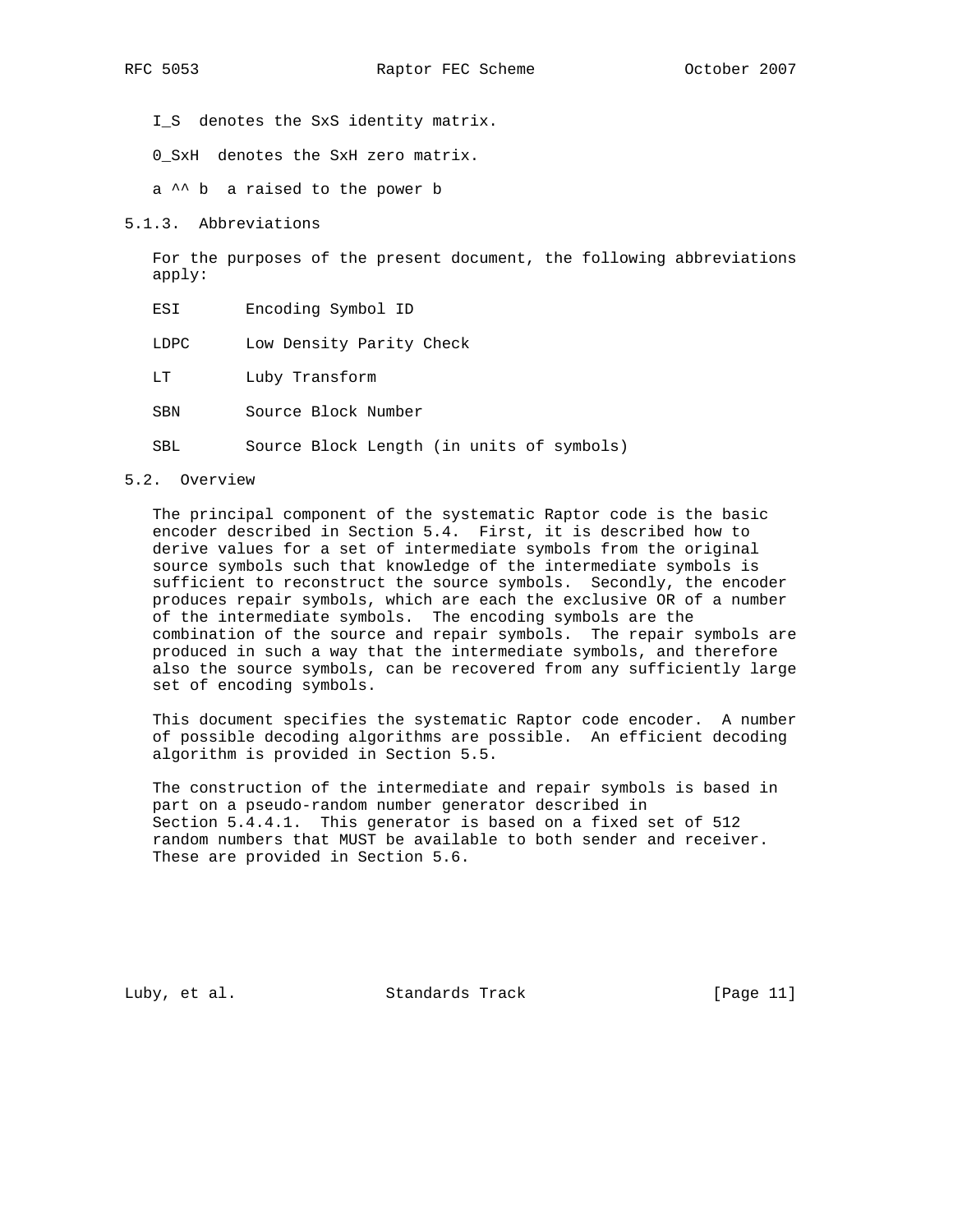Finally, the construction of the intermediate symbols from the source symbols is governed by a 'systematic index', values of which are provided in Section 5.7 for source block sizes from 4 source symbols to Kmax = 8192 source symbols.

- 5.3. Object Delivery
- 5.3.1. Source Block Construction
- 5.3.1.1. General

 In order to apply the Raptor encoder to a source object, the object may be broken into  $Z \geq 1$  blocks, known as source blocks. The Raptor encoder is applied independently to each source block. Each source block is identified by a unique integer Source Block Number (SBN), where the first source block has SBN zero, the second has SBN one, etc. Each source block is divided into a number, K, of source symbols of size T bytes each. Each source symbol is identified by a unique integer Encoding Symbol Identifier (ESI), where the first source symbol of a source block has ESI zero, the second has ESI one, etc.

Each source block with K source symbols is divided into  $N \geq 1$  sub blocks, which are small enough to be decoded in the working memory. Each sub-block is divided into K sub-symbols of size T'.

 Note that the value of K is not necessarily the same for each source block of an object and the value of T' may not necessarily be the same for each sub-block of a source block. However, the symbol size T is the same for all source blocks of an object and the number of symbols, K, is the same for every sub-block of a source block. Exact partitioning of the object into source blocks and sub-blocks is described in Section 5.3.1.2 below.

5.3.1.2. Source Block and Sub-Block Partitioning

 The construction of source blocks and sub-blocks is determined based on five input parameters, F, Al, T, Z, and N, and a function Partition[]. The five input parameters are defined as follows:

- F the transfer length of the object, in bytes
- Al a symbol alignment parameter, in bytes
- T the symbol size, in bytes, which MUST be a multiple of Al
- Z the number of source blocks

Luby, et al. Standards Track [Page 12]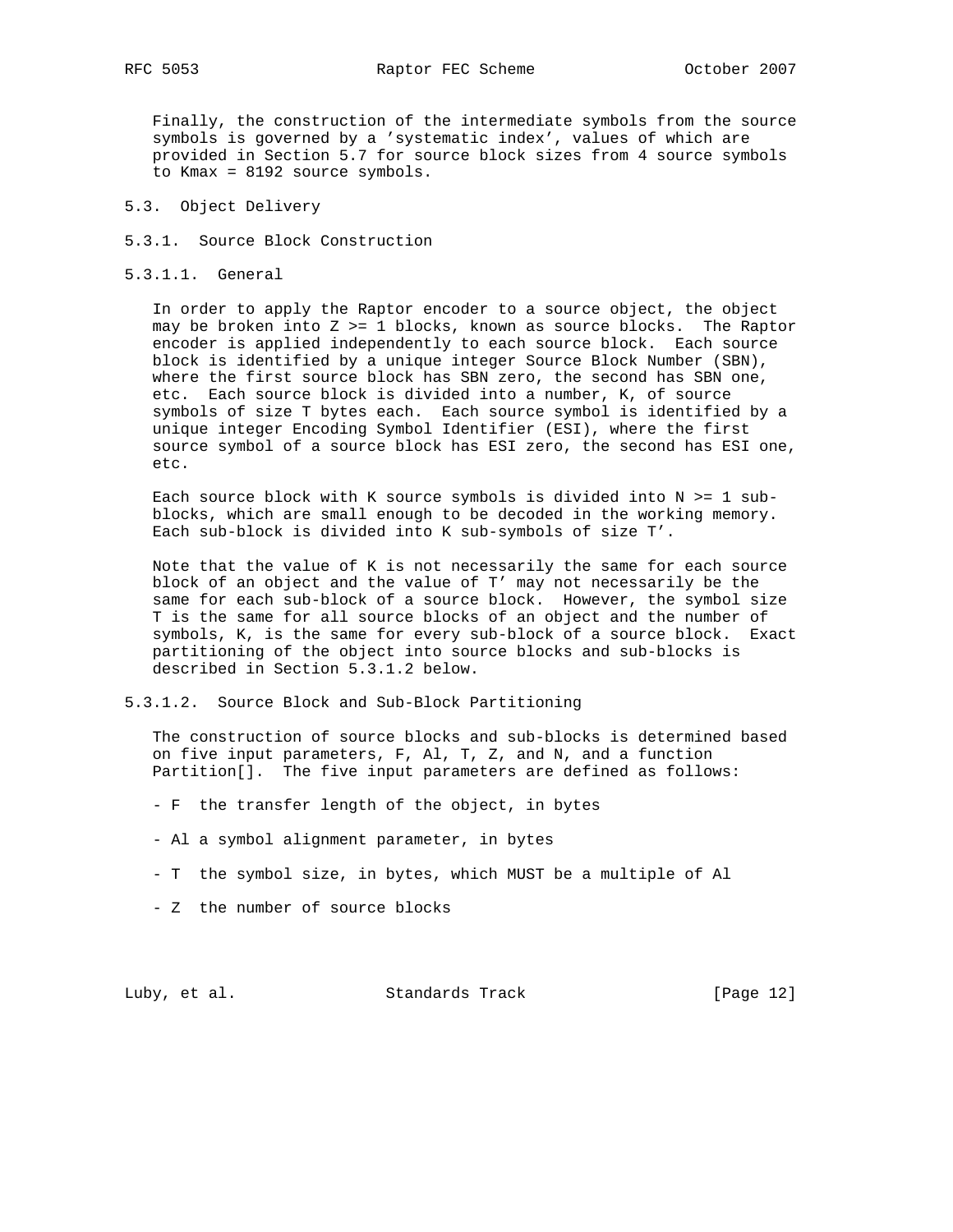- N the number of sub-blocks in each source block

These parameters MUST be set so that  $ceil(ceil(F/T)/Z)$  <= Kmax. Recommendations for derivation of these parameters are provided in Section 4.2.

 The function Partition[] takes a pair of integers (I, J) as input and derives four integers (IL, IS, JL, JS) as output. Specifically, the value of Partition[I, J] is a sequence of four integers (IL, IS, JL, JS), where IL =  $ceil(I/J)$ , IS =  $floor(I/J)$ , JL = I - IS \* J, and JS = J - JL. Partition[] derives parameters for partitioning a block of size I into J approximately equal-sized blocks. Specifically, JL blocks of length IL and JS blocks of length IS.

 The source object MUST be partitioned into source blocks and sub blocks as follows:

Let

 $Kt = ceil(F/T)$  (KL, KS, ZL, ZS) = Partition[Kt, Z] (TL, TS, NL, NS) = Partition[T/Al, N]

Then, the object MUST be partitioned into  $Z = ZL + ZS$  contiguous source blocks, the first ZL source blocks each having length KL\*T bytes, and the remaining ZS source blocks each having KS\*T bytes.

 If Kt\*T > F, then for encoding purposes, the last symbol MUST be padded at the end with Kt\*T - F zero bytes.

 Next, each source block MUST be divided into N = NL + NS contiguous sub-blocks, the first NL sub-blocks each consisting of K contiguous sub-symbols of size of TL\*Al and the remaining NS sub-blocks each consisting of K contiguous sub-symbols of size of TS\*Al. The symbol alignment parameter Al ensures that sub-symbols are always a multiple of Al bytes.

 Finally, the m-th symbol of a source block consists of the concatenation of the m-th sub-symbol from each of the N sub-blocks. Note that this implies that when  $N > 1$ , then a symbol is NOT a contiguous portion of the object.

Luby, et al. Standards Track [Page 13]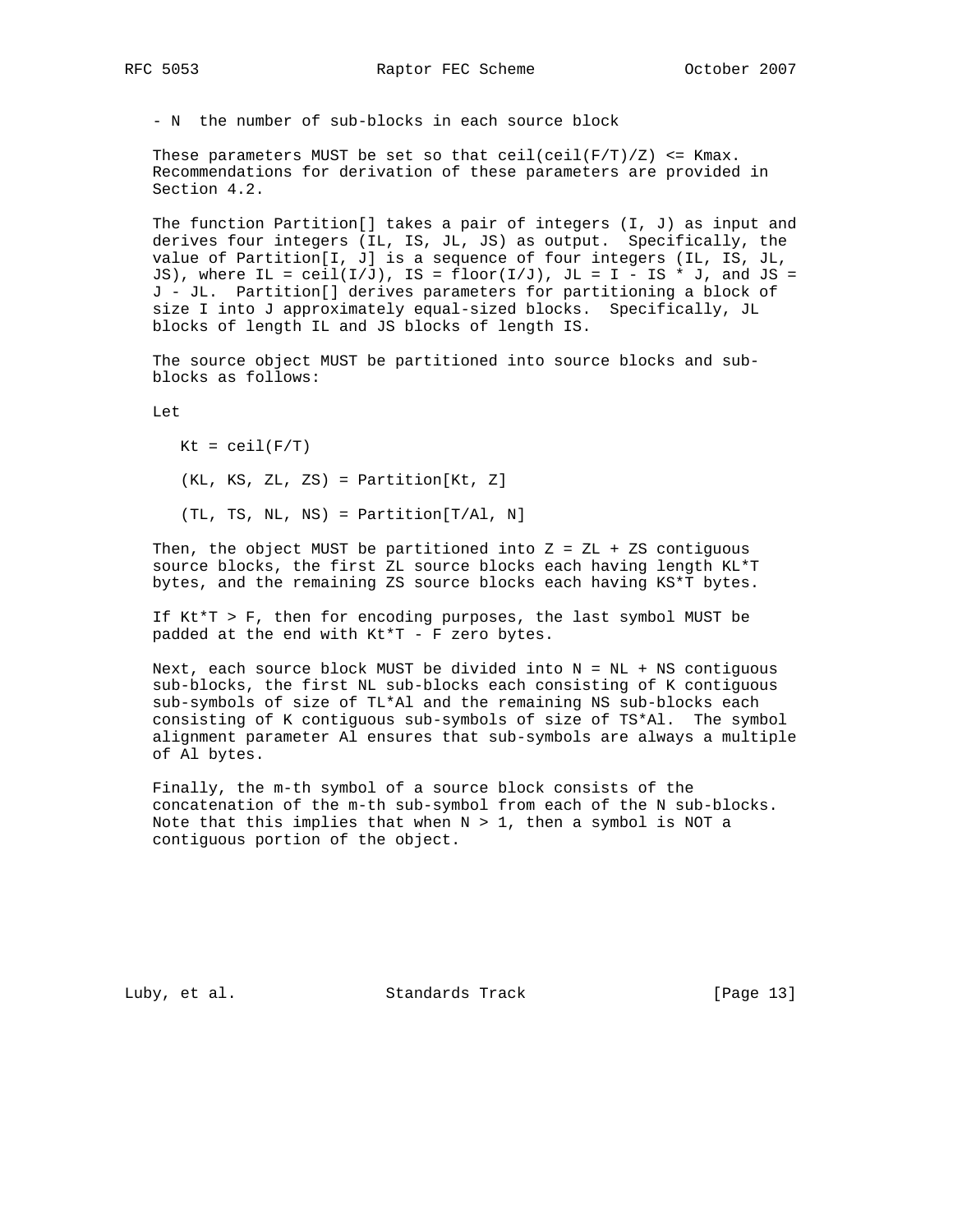# 5.3.2. Encoding Packet Construction

Each encoding packet contains the following information:

- Source Block Number (SBN)
- Encoding Symbol ID (ESI)
- encoding symbol(s)

 Each source block is encoded independently of the others. Source blocks are numbered consecutively from zero.

 Encoding Symbol ID values from 0 to K-1 identify the source symbols of a source block in sequential order, where K is the number of symbols in the source block. Encoding Symbol IDs from K onwards identify repair symbols.

 Each encoding packet either consists entirely of source symbols (source packet) or entirely of repair symbols (repair packet). A packet may contain any number of symbols from the same source block. In the case that the last source symbol in a source packet includes padding bytes added for FEC encoding purposes, then these bytes need not be included in the packet. Otherwise, only whole symbols MUST be included.

 The Encoding Symbol ID, X, carried in each source packet is the Encoding Symbol ID of the first source symbol carried in that packet. The subsequent source symbols in the packet have Encoding Symbol IDs, X+1 to X+G-1, in sequential order, where G is the number of symbols in the packet.

 Similarly, the Encoding Symbol ID, X, placed into a repair packet is the Encoding Symbol ID of the first repair symbol in the repair packet and the subsequent repair symbols in the packet have Encoding Symbol IDs X+1 to X+G-1 in sequential order, where G is the number of symbols in the packet.

 Note that it is not necessary for the receiver to know the total number of repair packets.

Associated with each symbol is a triple of integers (d, a, b).

The G repair symbol triples  $(d[0], d[0], b[0]), ..., (d[G-1], d[G-1],$  b[G-1]) for the repair symbols placed into a repair packet with ESI X are computed using the Triple generator defined in Section 5.4.4.4 as follows:

Luby, et al. Standards Track [Page 14]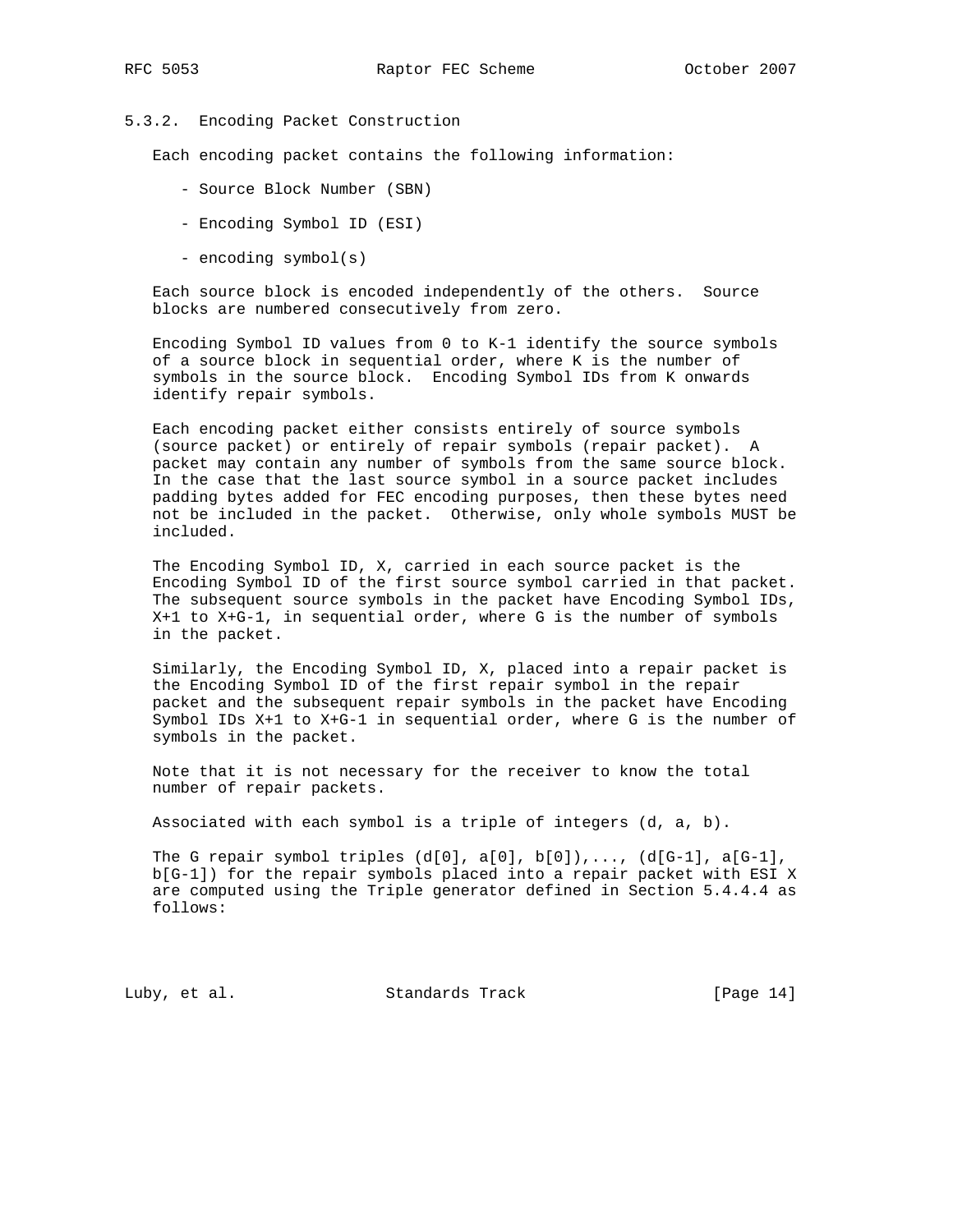For each  $i = 0, ..., G-1, (d[i], a[i], b[i]) = Trip[K, X+i]$ 

 The G repair symbols to be placed in repair packet with ESI X are calculated based on the repair symbol triples, as described in Section 5.4, using the intermediate symbols C and the LT encoder LTEnc $[K, C, (d[i], a[i], b[i])].$ 

#### 5.4. Systematic Raptor Encoder

#### 5.4.1. Encoding Overview

 The systematic Raptor encoder is used to generate repair symbols from a source block that consists of K source symbols.

 Symbols are the fundamental data units of the encoding and decoding process. For each source block (sub-block), all symbols (sub symbols) are the same size. The atomic operation performed on symbols (sub-symbols) for both encoding and decoding is the exclusive-or operation.

Let  $C'[0], \ldots, C'[K-1]$  denote the K source symbols.

Let C[0],..., C[L-1] denote L intermediate symbols.

The first step of encoding is to generate a number,  $L > K$ , of intermediate symbols from the K source symbols. In this step, K source symbol triples  $(d[0], d[0], b[0]), ..., (d[K-1], d[K-1],$  b[K-1]) are generated using the Trip[] generator as described in Section 5.4.2.2. The K source symbol triples are associated with the K source symbols and are then used to determine the L intermediate symbols C[0],..., C[L-1] from the source symbols using an inverse encoding process. This process can be realized by a Raptor decoding process.

 Certain "pre-coding relationships" MUST hold within the L intermediate symbols. Section 5.4.2.3 describes these relationships and how the intermediate symbols are generated from the source symbols.

 Once the intermediate symbols have been generated, repair symbols are produced and one or more repair symbols are placed as a group into a single data packet. Each repair symbol group is associated with an Encoding Symbol ID (ESI) and a number, G, of repair symbols. The ESI is used to generate a triple of three integers, (d, a, b) for each repair symbol, again using the Trip[] generator as described in Section  $5.4.4.4$ . Then, each  $(d,a,b)$ -triple is used to generate the

Luby, et al. Standards Track [Page 15]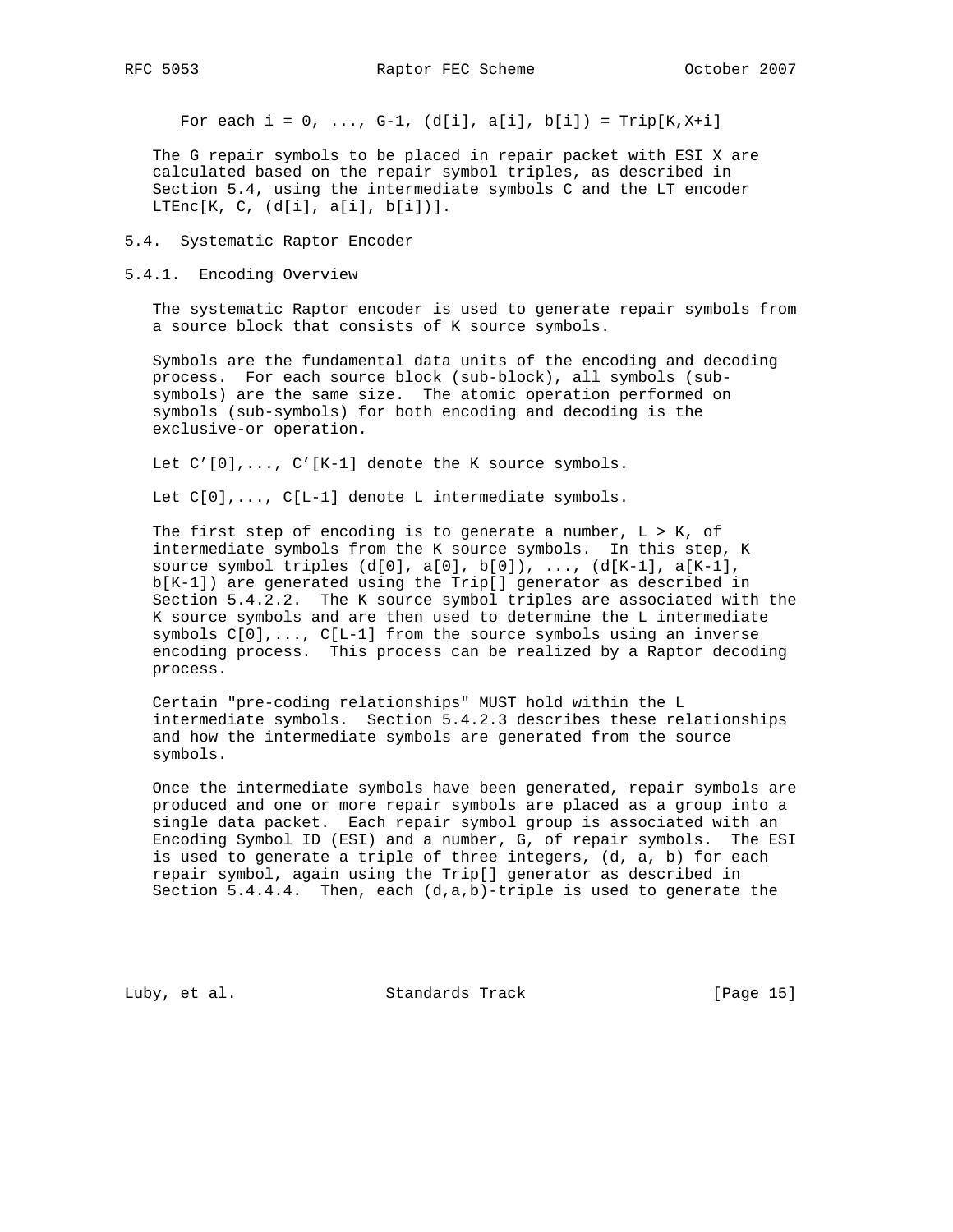corresponding repair symbol from the intermediate symbols using the LTEnc $[K, C[0], \ldots, C[L-1], (d,a,b)]$  generator described in Section 5.4.4.3.

5.4.2. First Encoding Step: Intermediate Symbol Generation

5.4.2.1. General

 The first encoding step is a pre-coding step to generate the L intermediate symbols C[0], ..., C[L-1] from the source symbols C'[0], ..., C'[K-1]. The intermediate symbols are uniquely defined by two sets of constraints:

 1. The intermediate symbols are related to the source symbols by a set of source symbol triples. The generation of the source symbol triples is defined in Section 5.4.2.2 using the Trip[] generator described in Section 5.4.4.4.

 2. A set of pre-coding relationships hold within the intermediate symbols themselves. These are defined in Section 5.4.2.3.

 The generation of the L intermediate symbols is then defined in Section 5.4.2.4

5.4.2.2. Source Symbol Triples

 Each of the K source symbols is associated with a triple (d[i], a[i],  $b[i]$ ) for  $0 \le i \le K$ . The source symbol triples are determined using the Triple generator defined in Section 5.4.4.4 as:

For each  $i, 0 \le i \le K$ 

 $(d[i], a[i], b[i]) = Trip[K, i]$ 

5.4.2.3. Pre-Coding Relationships

 The pre-coding relationships amongst the L intermediate symbols are defined by expressing the last L-K intermediate symbols in terms of the first K intermediate symbols.

The last L-K intermediate symbols  $C[K], \ldots, C[L-1]$  consist of S LDPC symbols and H Half symbols The values of S and H are determined from K as described below. Then L = K+S+H.

Luby, et al. Standards Track [Page 16]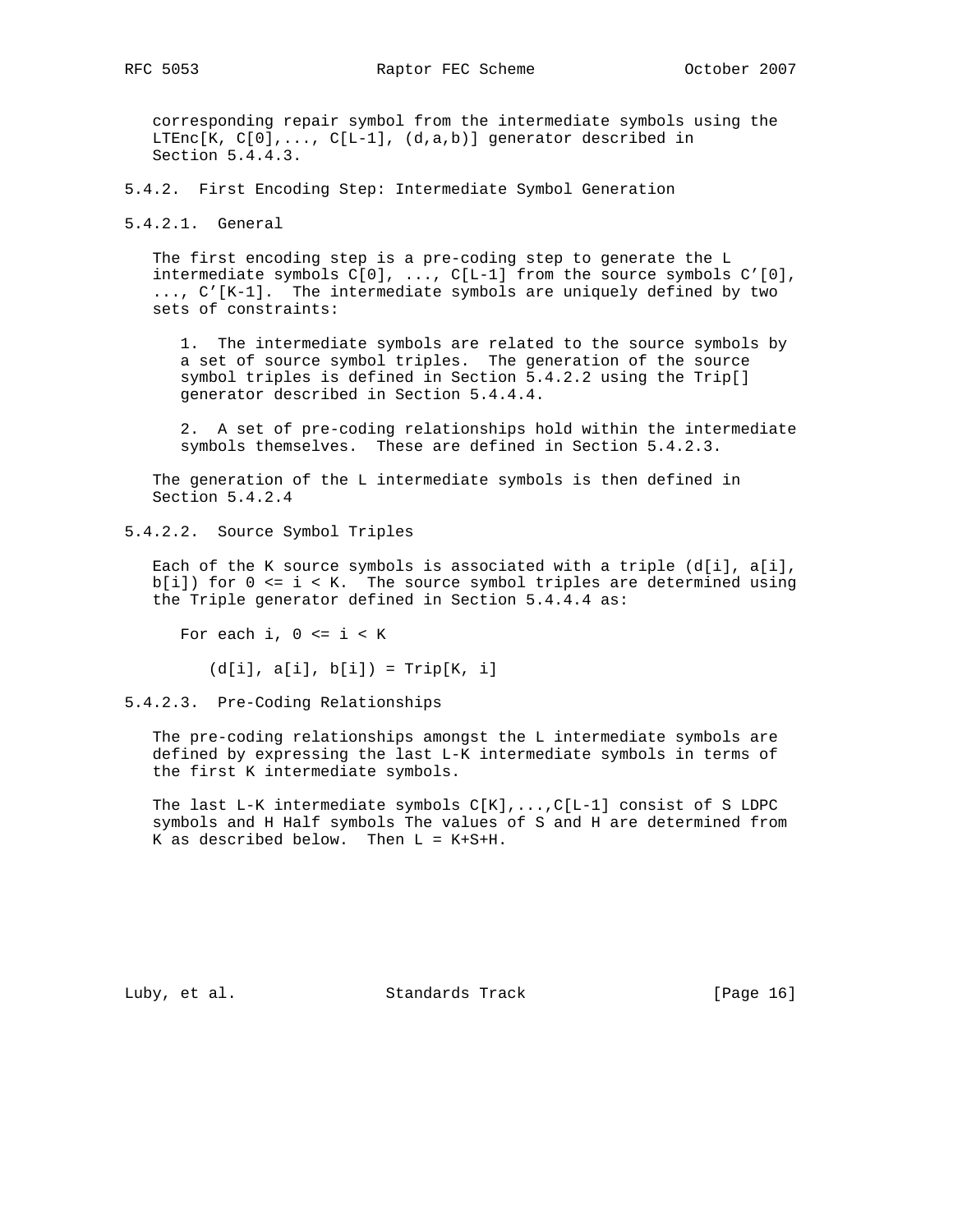RFC 5053 Raptor FEC Scheme Cotober 2007

Let

```
X be the smallest positive integer such that X^*(X-1) >= 2*K.
      S be the smallest prime integer such that S \geq \operatorname{ceil}(0.01*K) + XH be the smallest integer such that choose(H,ceil(H/2)) >= K + S
      H' = \text{ceil}(H/2)L = K+S+H C[0],...,C[K-1] denote the first K intermediate symbols
       C[K],...,C[K+S-1] denote the S LDPC symbols, initialised to zero
       C[K+S],...,C[L-1] denote the H Half symbols, initialised to zero
   The S LDPC symbols are defined to be the values of C[K], \ldots, C[K+S-1] at the end of the following process:
      For i = 0, \ldots, K-1 do
         a = 1 + (floor(i/S) % (S-1))b = i % sC[K + b] = C[K + b] \wedge C[i]b = (b + a) % S
         C[K + b] = C[K + b] \wedge C[i]b = (b + a) % S
         C[K + b] = C[K + b] \wedge C[i]The H Half symbols are defined as follows:
    Let
      g[i] = i \wedge (floor(i/2)) for all positive integers i
          Note: g[i] is the Gray sequence, in which each element differs
          from the previous one in a single bit position
      m[k] denote the subsequence of g[.] whose elements have exactly k non-zero bits in their binary representation.
Luby, et al. Standards Track [Page 17]
```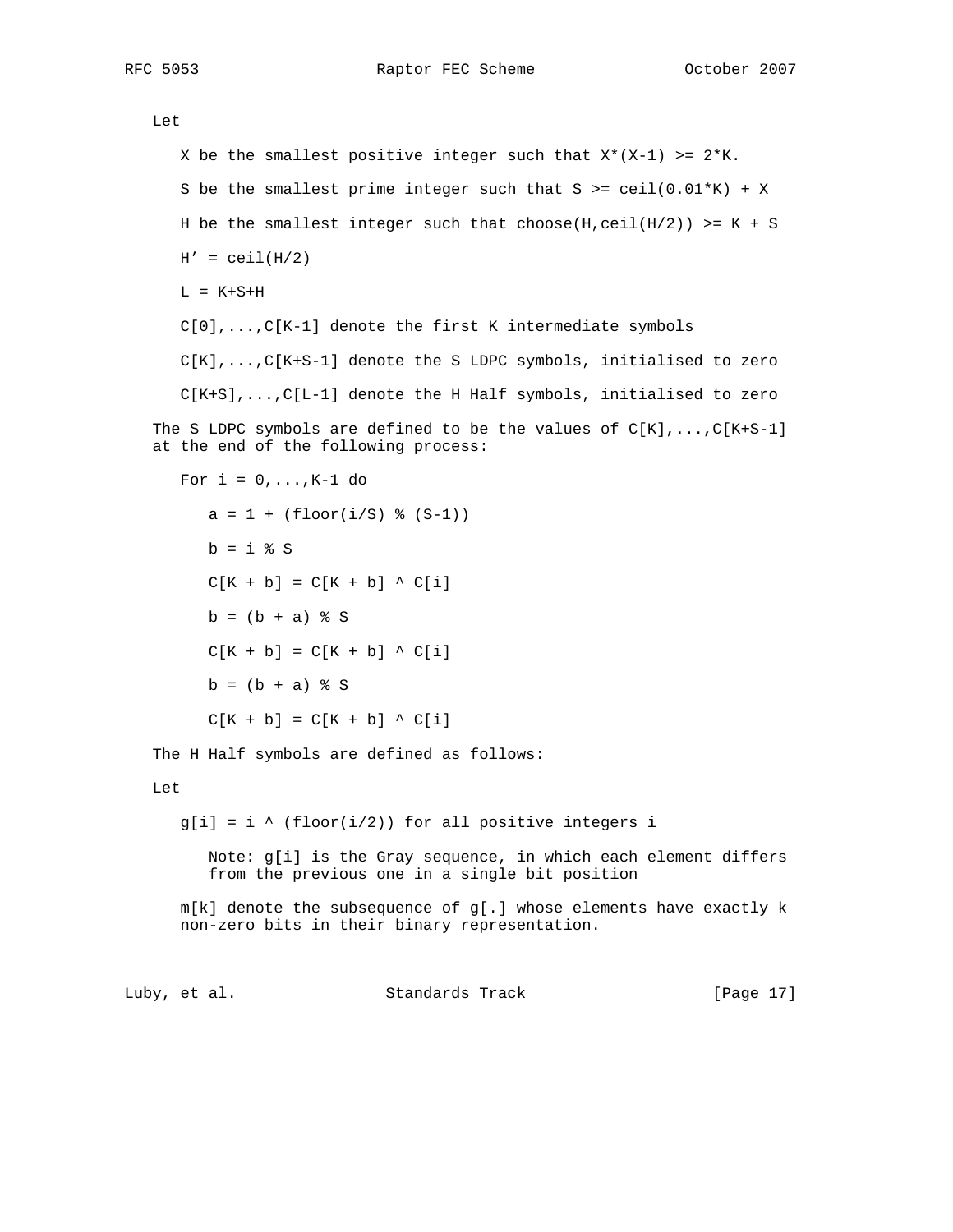m[j,k] denote the jth element of the sequence m[k], where j=0, 1, 2, ... Then, the Half symbols are defined as the values of  $C[K+S], \ldots, C[L-1]$  after the following process: For  $h = 0, \ldots, H-1$  do For  $j = 0, \ldots, K+S-1$  do If bit h of  $m[j,H']$  is equal to 1 then  $C[h+K+S] = C[h+K+S]$  ^  $C[j]$ . 5.4.2.4. Intermediate Symbols 5.4.2.4.1. Definition Given the K source symbols  $C'[0], C'[1], \ldots, C'[K-1]$  the L intermediate symbols  $C[0], C[1], \ldots, C[L-1]$  are the uniquely defined symbol values that satisfy the following conditions: 1. The K source symbols C'[0], C'[1],..., C'[K-1] satisfy the K constraints

> $C'[i] = LTEnc[K, (C[0], ..., C[L-1]), (d[i], a[i], b[i])], for$ all i,  $0 \le i \le K$ .

 2. The L intermediate symbols C[0], C[1],..., C[L-1] satisfy the pre-coding relationships defined in Section 5.4.2.3.

5.4.2.4.2. Example Method for Calculation of Intermediate Symbols

 This subsection describes a possible method for calculation of the L intermediate symbols C[0], C[1],..., C[L-1] satisfying the constraints in Section 5.4.2.4.1.

 The 'generator matrix' for a code that generates N output symbols from K input symbols is an NxK matrix over GF(2), where each row corresponds to one of the output symbols and each column to one of the input symbols and where the ith output symbol is equal to the sum of those input symbols whose column contains a non-zero entry in row i.

Luby, et al. Standards Track [Page 18]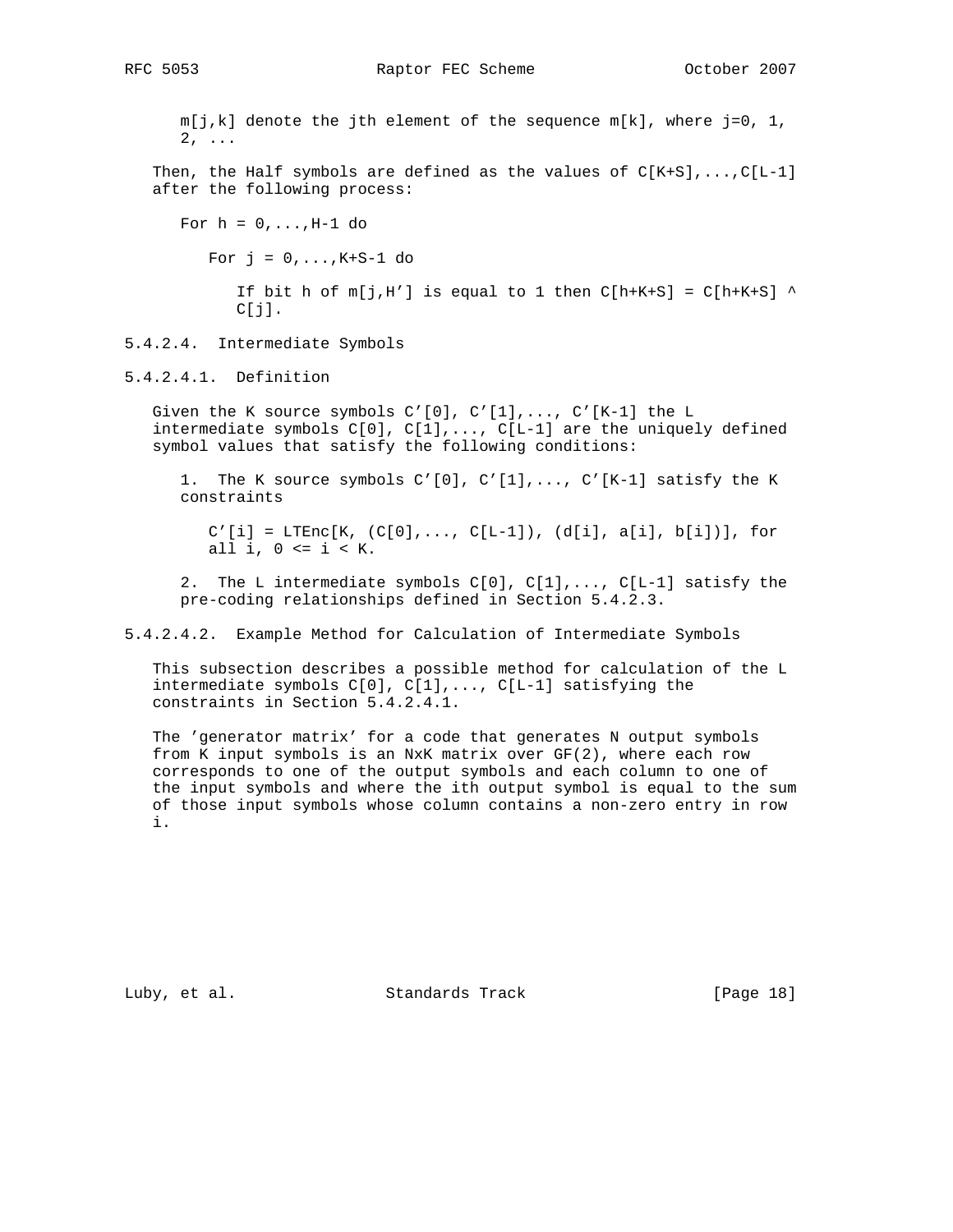Then, the L intermediate symbols can be calculated as follows: Let C denote the column vector of the L intermediate symbols, C[0],  $C[1], \ldots, C[L-1].$  D denote the column vector consisting of S+H zero symbols followed by the K source symbols  $C'[0], C'[1], ..., C'[K-1]$ Then the above constraints define an LxL matrix over  $GF(2)$ , A, such that:  $A*C = D$  The matrix A can be constructed as follows: Let: G\_LDPC be the S x K generator matrix of the LDPC symbols. So, G\_LDPC \* Transpose $[ (C[0], \ldots, C[K-1]) ] =$  Transpose $[ (C[K], \ldots,$  $C[K+S-1])$ ] G\_Half be the H x (K+S) generator matrix of the Half symbols, So, G\_Half \* Transpose $[ (C[0], ..., C[S+K-1]) ] =$  Transpose $[ (C[K+S],$  $\ldots$ ,  $C[K+S+H-1])$ ] I\_S be the S x S identity matrix I\_H be the H x H identity matrix 0 SxH be the S x H zero matrix G\_LT be the KxL generator matrix of the encoding symbols generated by the LT Encoder. So,  $G_LT$  \* Transpose $[(C[0], \ldots, C[L-1])]$  Transpose[(C'[0],C'[1],...,C'[K-1])] i.e.,  $G_LT(i,j) = 1$  if and only if  $C[j]$  is included in the symbols that are XORed to produce LTEnc[K,  $(C[0], \ldots, C[L-1])$ , (d[i], a[i], b[i])]. Then: The first S rows of A are equal to G\_LDPC | I\_S | 0\_SxH.

Luby, et al. Standards Track [Page 19]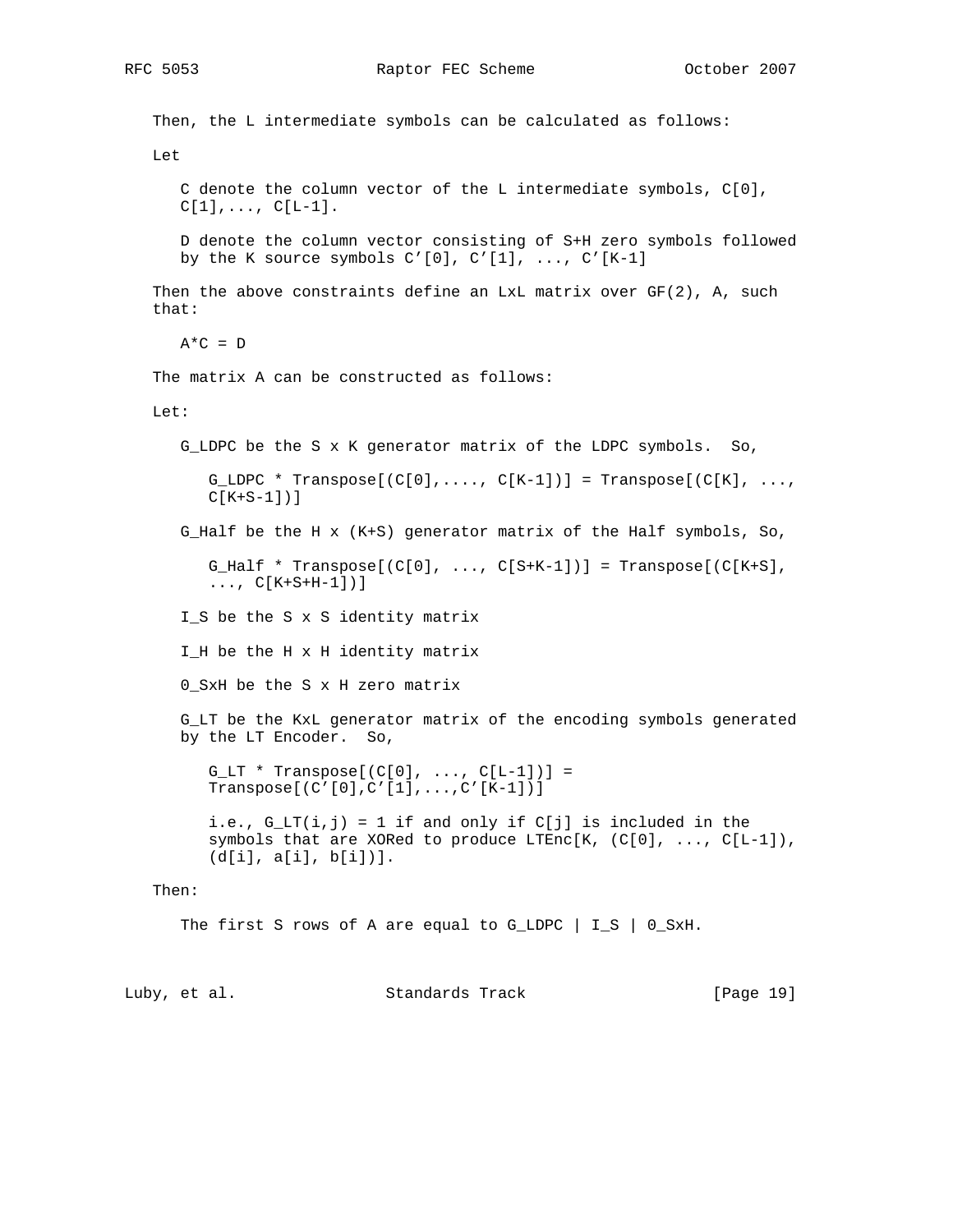The next H rows of A are equal to  $G_H$ Alf | I\_H.

The remaining K rows of A are equal to G\_LT.

The matrix A is depicted in Figure 4 below:



Figure 4: The matrix A

The intermediate symbols can then be calculated as:

 $C = (A^{\wedge^{\wedge} -1})^*D$ 

 The source symbol triples are generated such that for any K matrix, A has full rank and is therefore invertible. This calculation can be realized by applying a Raptor decoding process to the K source symbols C'[0], C'[1],..., C'[K-1] to produce the L intermediate symbols C[0], C[1],..., C[L-1].

 To efficiently generate the intermediate symbols from the source symbols, it is recommended that an efficient decoder implementation such as that described in Section 5.5 be used. The source symbol triples are designed to facilitate efficient decoding of the source symbols using that algorithm.

5.4.3. Second Encoding Step: LT Encoding

 In the second encoding step, the repair symbol with ESI X is generated by applying the generator LTEnc[K,  $(C[0], C[1], \ldots, C[X])$  $C[L-1]$ ,  $(d, a, b)$ ] defined in Section 5.4.4.3 to the L intermediate symbols  $C[0]$ ,  $C[1]$ ,...,  $C[L-1]$  using the triple  $(d, a, b)$ =Trip $[K, X]$ generated according to Section 5.3.2

Luby, et al. Standards Track [Page 20]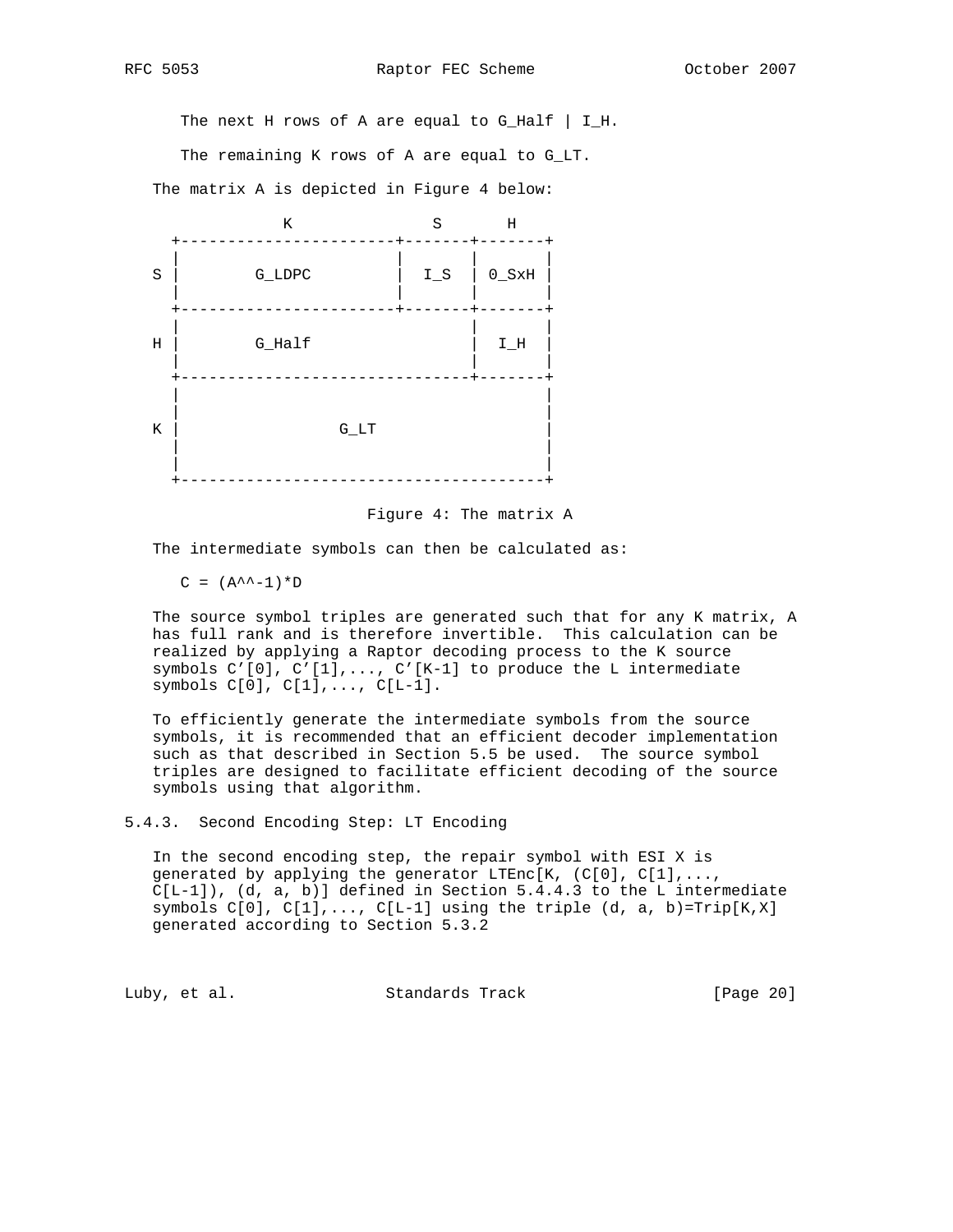# 5.4.4. Generators

5.4.4.1. Random Generator

 The random number generator Rand[X, i, m] is defined as follows, where X is a non-negative integer, i is a non-negative integer, and m is a positive integer and the value produced is an integer between 0 and m-1. Let V0 and V1 be arrays of 256 entries each, where each entry is a 4-byte unsigned integer. These arrays are provided in Section 5.6.

Then,

Rand[X, i, m] =  $(V0[(X + i) % 256] ^)$  V1[(floor(X/256)+ i) % 256]) % m

# 5.4.4.2. Degree Generator

The degree generator  $Deg[v]$  is defined as follows, where  $v$  is an integer that is at least 0 and less than  $2^{\wedge}20 = 1048576$ .

In Table 1, find the index j such that  $f[j-1]$  <=  $v$  <  $f[j]$ 

Then,  $Deg[v] = d[j]$ 

| Index $j \mid f[j]$                                                                                                                | d[j] |  |
|------------------------------------------------------------------------------------------------------------------------------------|------|--|
| 10241<br>491582<br>2<br>2<br>712794<br>3<br>3<br>831695<br>4<br>4<br>948446<br>10<br>5<br>1032189<br>11<br>6<br>1048576<br>40<br>⇁ |      |  |

Table 1: Defines the degree distribution for encoding symbols

5.4.4.3. LT Encoding Symbol Generator

The encoding symbol generator LTEnc[K,  $(C[0], C[1], \ldots, C[L-1])$ ,  $(d,$ a, b)] takes the following inputs:

Luby, et al. Standards Track [Page 21]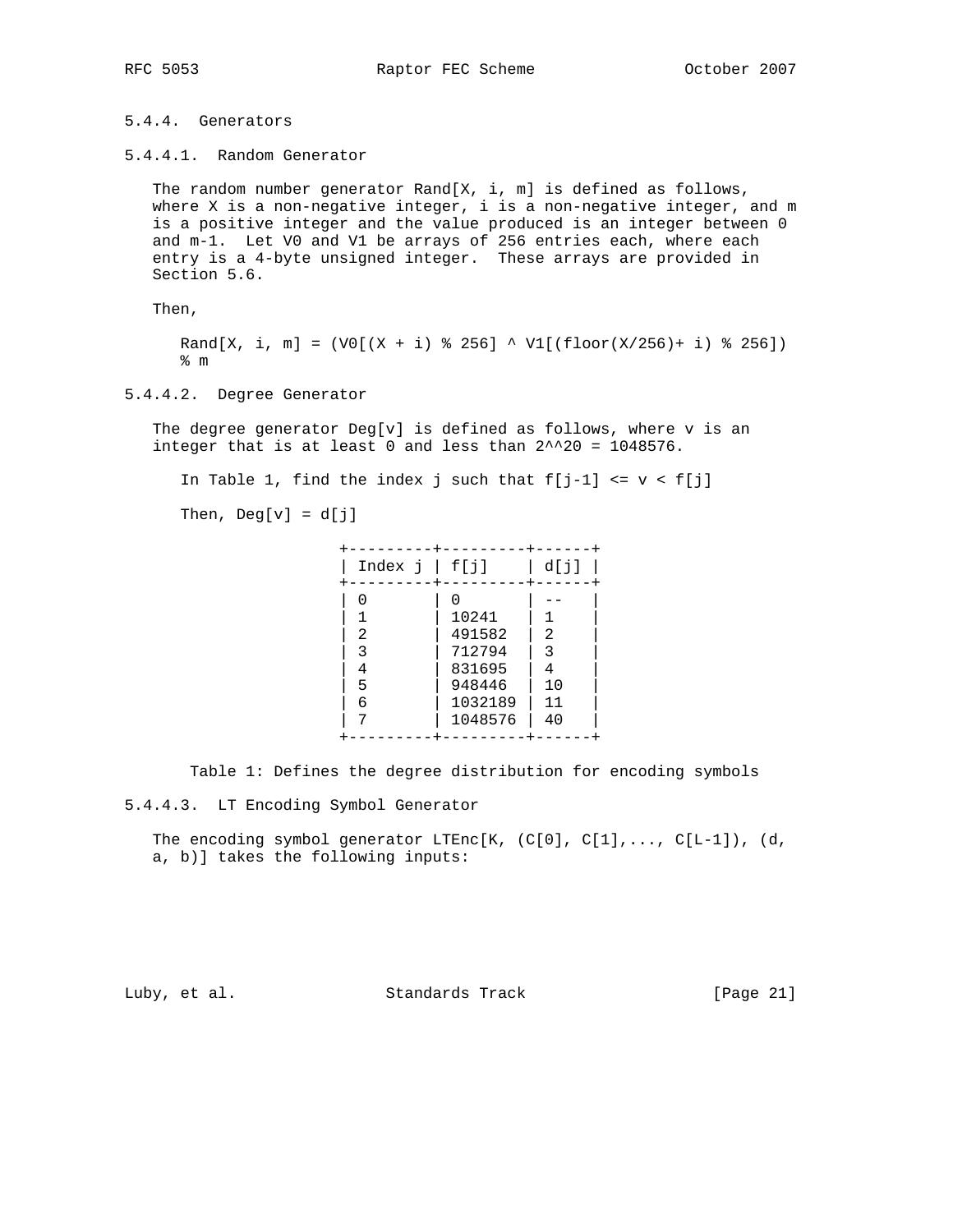K is the number of source symbols (or sub-symbols) for the source block (sub-block). Let L be derived from K as described in Section 5.4.2.3, and let L' be the smallest prime integer greater than or equal to L.

 $(C[0], C[1], \ldots, C[L-1])$  is the array of L intermediate symbols (sub-symbols) generated as described in Section 5.4.2.4.

 (d, a, b) is a source triple determined using the Triple generator defined in Section 5.4.4.4, whereby

d is an integer denoting an encoding symbol degree

a is an integer between 1 and L'-1 inclusive

b is an integer between 0 and L'-1 inclusive

 The encoding symbol generator produces a single encoding symbol as output, according to the following algorithm:

```
While (b \geq L) do b = (b + a) % L'
Let result = C[b].
For j = 1, ..., min(d-1, L-1) do
   b = (b + a) % L'
   While (b \geq L) do b = (b + a) % L'
   result = result \wedge C[b]
```
Return result

```
5.4.4.4. Triple Generator
```
The triple generator Trip[K,X] takes the following inputs:

K - The number of source symbols

X - An encoding symbol ID

Let

L be determined from K as described in Section 5.4.2.3

L' be the smallest prime that is greater than or equal to L

Luby, et al. Standards Track [Page 22]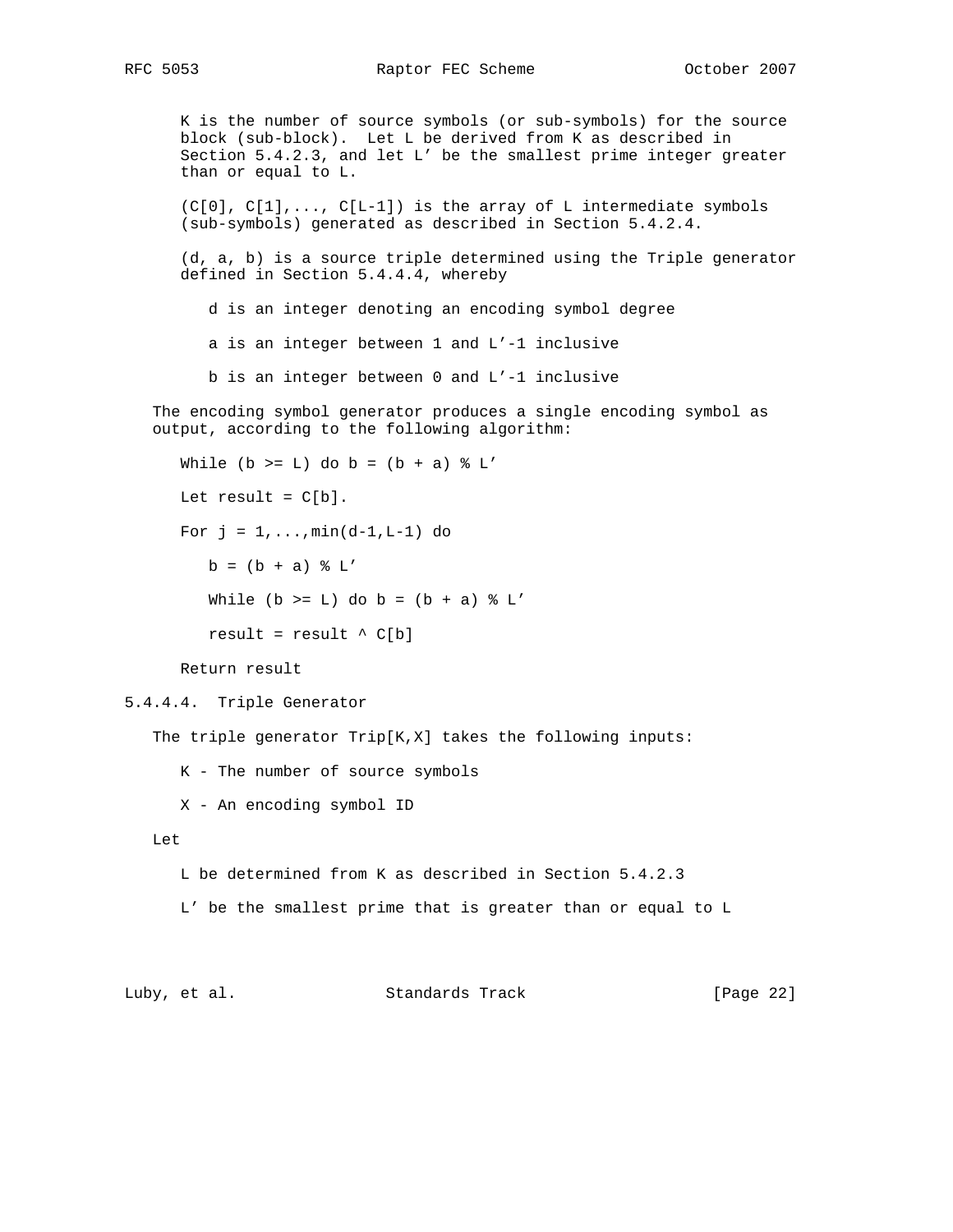$Q = 65521$ , the largest prime smaller than  $2^{\lambda}16$ .

 $J(K)$  be the systematic index associated with  $K$ , as defined in Section 5.7.

 The output of the triple generator is a triple, (d, a, b) determined as follows:

- $A = (53591 + J(K)*997)$  % Q
- $B = 10267*(J(K)+1)$  % Q
- $Y = (B + X^*A)$  % Q
- $v = \text{Rand}[Y, 0, 2^{\texttt{A}}20]$
- $d = Deg[v]$
- $a = 1 + Rand[Y, 1, L'-1]$
- $b = Rand[Y, 2, L']$
- 5.5. Example FEC Decoder
- 5.5.1. General

 This section describes an efficient decoding algorithm for the Raptor codes described in this specification. Note that each received encoding symbol can be considered as the value of an equation amongst the intermediate symbols. From these simultaneous equations, and the known pre-coding relationships amongst the intermediate symbols, any algorithm for solving simultaneous equations can successfully decode the intermediate symbols and hence the source symbols. However, the algorithm chosen has a major effect on the computational efficiency of the decoding.

- 5.5.2. Decoding a Source Block
- 5.5.2.1. General

 It is assumed that the decoder knows the structure of the source block it is to decode, including the symbol size, T, and the number K of symbols in the source block.

 From the algorithms described in Section 5.4, the Raptor decoder can calculate the total number  $L = K + S + H$  of pre-coding symbols and determine how they were generated from the source block to be decoded. In this description, it is assumed that the received

Luby, et al. Standards Track [Page 23]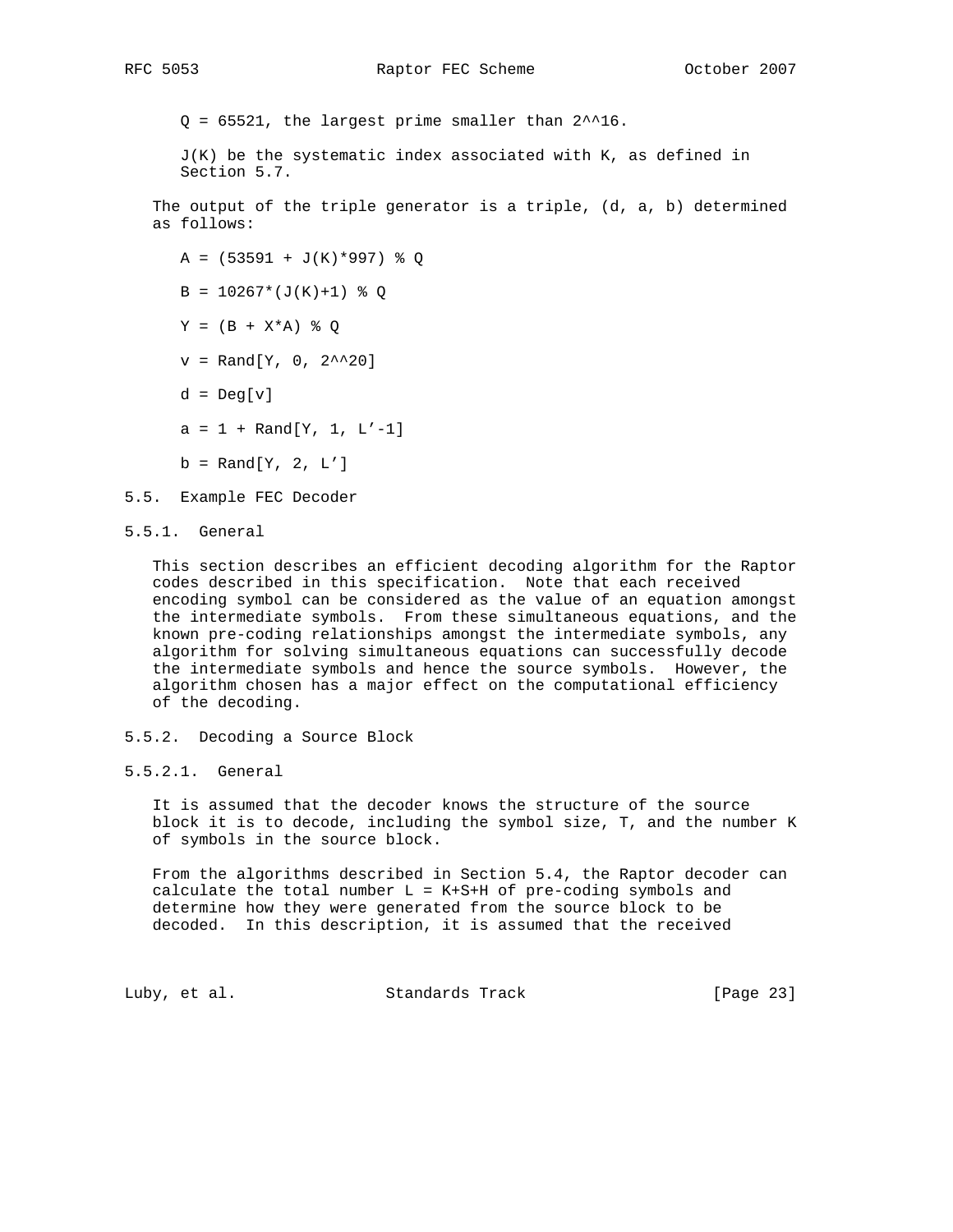encoding symbols for the source block to be decoded are passed to the decoder. Note that, as described in Section 5.3.2, the last source symbol of a source packet may have included padding bytes added for FEC encoding purposes. These padding bytes may not be actually included in the packet sent and so must be reinserted at the received before passing the symbol to the decoder.

 For each such encoding symbol, it is assumed that the number and set of intermediate symbols whose exclusive-or is equal to the encoding symbol is also passed to the decoder. In the case of source symbols, the source symbol triples described in Section 5.4.2.2 indicate the number and set of intermediate symbols that sum to give each source symbol.

Let  $N$  >=  $K$  be the number of received encoding symbols for a source block and let M = S+H+N. The following M by L bit matrix A can be derived from the information passed to the decoder for the source block to be decoded. Let C be the column vector of the L intermediate symbols, and let D be the column vector of M symbols with values known to the receiver, where the first S+H of the M symbols are zero-valued symbols that correspond to LDPC and Half symbols (these are check symbols for the LDPC and Half symbols, and not the LDPC and Half symbols themselves), and the remaining N of the M symbols are the received encoding symbols for the source block. Then, A is the bit matrix that satisfies  $A*C = D$ , where here  $*$  denotes matrix multiplication over GF[2]. In particular, A[i,j] = 1 if the intermediate symbol corresponding to index j is exclusive-ORed into the LDPC, Half, or encoding symbol corresponding to index i in the encoding, or if index i corresponds to a LDPC or Half symbol and index j corresponds to the same LDPC or Half symbol. For all other i and  $j$ ,  $A[i, j] = 0$ .

 Decoding a source block is equivalent to decoding C from known A and D. It is clear that C can be decoded if and only if the rank of A over GF[2] is L. Once C has been decoded, missing source symbols can be obtained by using the source symbol triples to determine the number and set of intermediate symbols that MUST be exclusive-ORed to obtain each missing source symbol.

 The first step in decoding C is to form a decoding schedule. In this step A is converted, using Gaussian elimination (using row operations and row and column reorderings) and after discarding M - L rows, into the L by L identity matrix. The decoding schedule consists of the sequence of row operations and row and column reorderings during the Gaussian elimination process, and only depends on A and not on D. The decoding of C from D can take place concurrently with the forming of the decoding schedule, or the decoding can take place afterwards based on the decoding schedule.

Luby, et al. Standards Track [Page 24]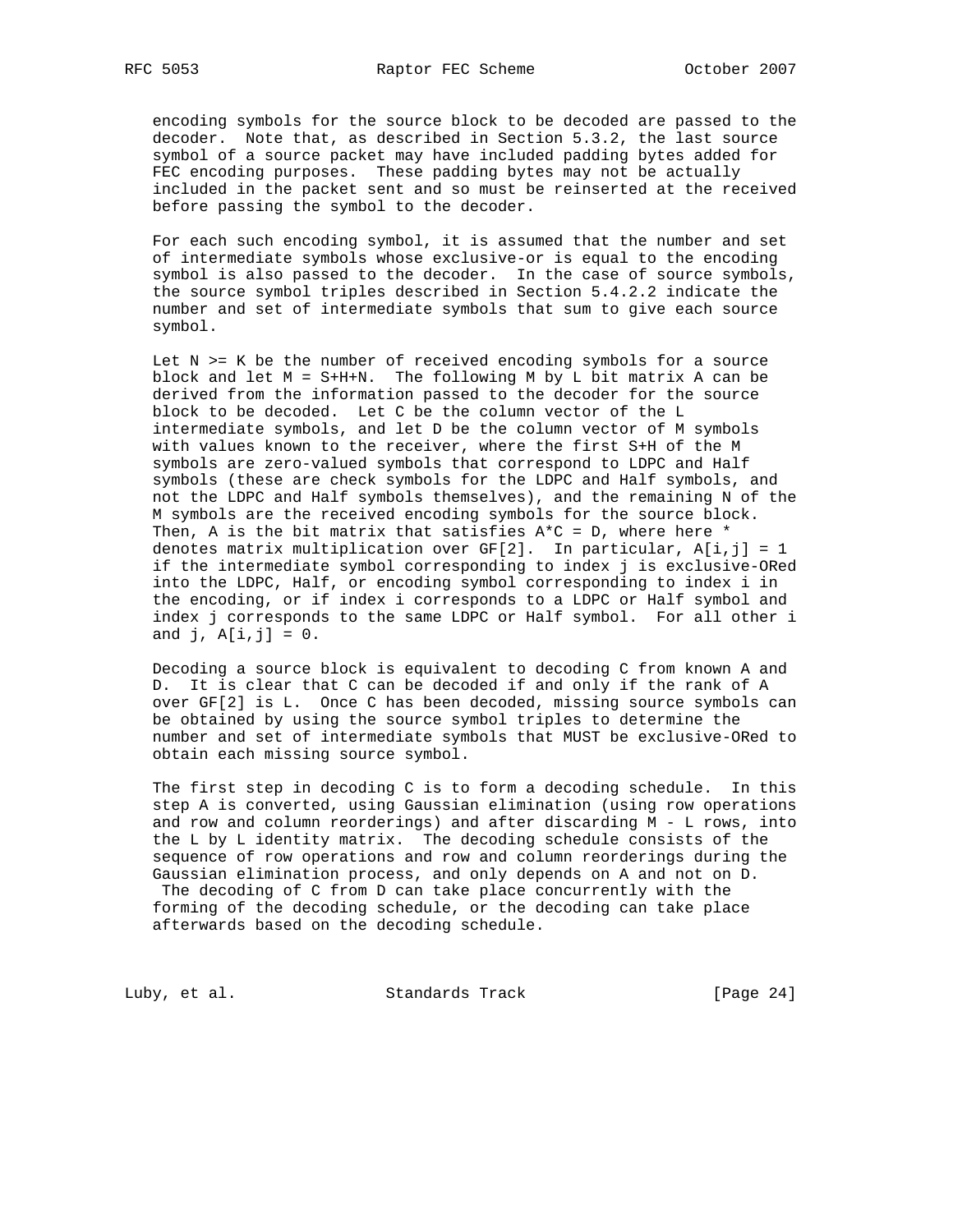The correspondence between the decoding schedule and the decoding of C is as follows. Let  $c[0] = 0$ ,  $c[1] = 1, \ldots, c[L-1] = L-1$  and  $d[0] =$ 0,  $d[1] = 1,...,d[M-1] = M-1$  initially.

- Each time row i of A is exclusive-ORed into row i' in the decoding schedule, then in the decoding process, symbol D[d[i]] is exclusive-ORed into symbol D[d[i']].
- Each time row i is exchanged with row i' in the decoding schedule, then in the decoding process, the value of d[i] is exchanged with the value of d[i'].
- Each time column j is exchanged with column j' in the decoding schedule, then in the decoding process, the value of  $c[j]$  is exchanged with the value of c[j'].

 From this correspondence, it is clear that the total number of exclusive-ORs of symbols in the decoding of the source block is the number of row operations (not exchanges) in the Gaussian elimination. Since A is the L by L identity matrix after the Gaussian elimination and after discarding the last  $M - L$  rows, it is clear at the end of successful decoding that the L symbols  $D[d[0]]$ ,  $D[d[1]]$ , ...,  $D[d[L-1]]$  are the values of the L symbols  $C[c[0]], C[c[1]], \ldots,$  $C[c[L-1]]$ .

 The order in which Gaussian elimination is performed to form the decoding schedule has no bearing on whether or not the decoding is successful. However, the speed of the decoding depends heavily on the order in which Gaussian elimination is performed. (Furthermore, maintaining a sparse representation of A is crucial, although this is not described here). The remainder of this section describes an order in which Gaussian elimination could be performed that is relatively efficient.

# 5.5.2.2. First Phase

 The first phase of the Gaussian elimination, the matrix A, is conceptually partitioned into submatrices. The submatrix sizes are parameterized by non-negative integers i and u, which are initialized to 0. The submatrices of A are:

- (1) The submatrix I defined by the intersection of the first i rows and first i columns. This is the identity matrix at the end of each step in the phase.
- (2) The submatrix defined by the intersection of the first i rows and all but the first i columns and last u columns. All entries of this submatrix are zero.

Luby, et al. Standards Track [Page 25]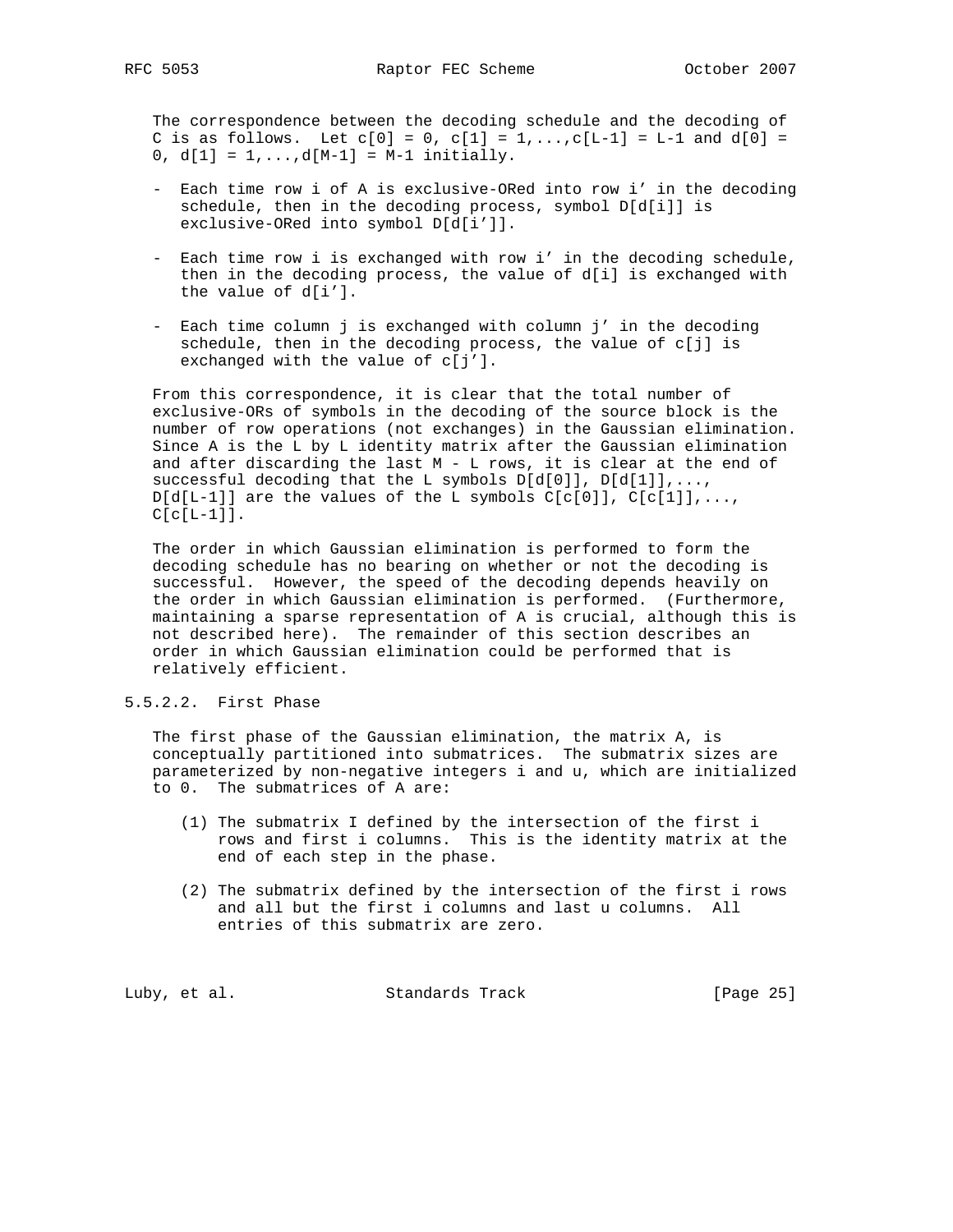- (3) The submatrix defined by the intersection of the first i columns and all but the first i rows. All entries of this submatrix are zero.
- (4) The submatrix U defined by the intersection of all the rows and the last u columns.
- (5) The submatrix V formed by the intersection of all but the first i columns and the last u columns and all but the first i rows.

 Figure 5 illustrates the submatrices of A. At the beginning of the first phase,  $V = A$ . In each step, a row of A is chosen.

 +-----------+-----------------+---------+ | | | | | I | All Zeros | | | | | | .<br>+-----------+------------------+ U | | | | | | | | | | All Zeros | V | | | | | | | | | | +-----------+-----------------+---------+

## Figure 5: Submatrices of A in the first phase

 The following graph defined by the structure of V is used in determining which row of A is chosen. The columns that intersect V are the nodes in the graph, and the rows that have exactly 2 ones in V are the edges of the graph that connect the two columns (nodes) in the positions of the two ones. A component in this graph is a maximal set of nodes (columns) and edges (rows) such that there is a path between each pair of nodes/edges in the graph. The size of a component is the number of nodes (columns) in the component.

There are at most L steps in the first phase. The phase ends successfully when  $i + u = L$ , i.e., when V and the all-zeroes submatrix above V have disappeared and A consists of I, the all zeroes submatrix below I, and U. The phase ends unsuccessfully in decoding failure if, at some step before V disappears, there is no non-zero row in V to choose in that step. Whenever there are non zero rows in V, then the next step starts by choosing a row of A as follows:

Luby, et al. Standards Track [Page 26]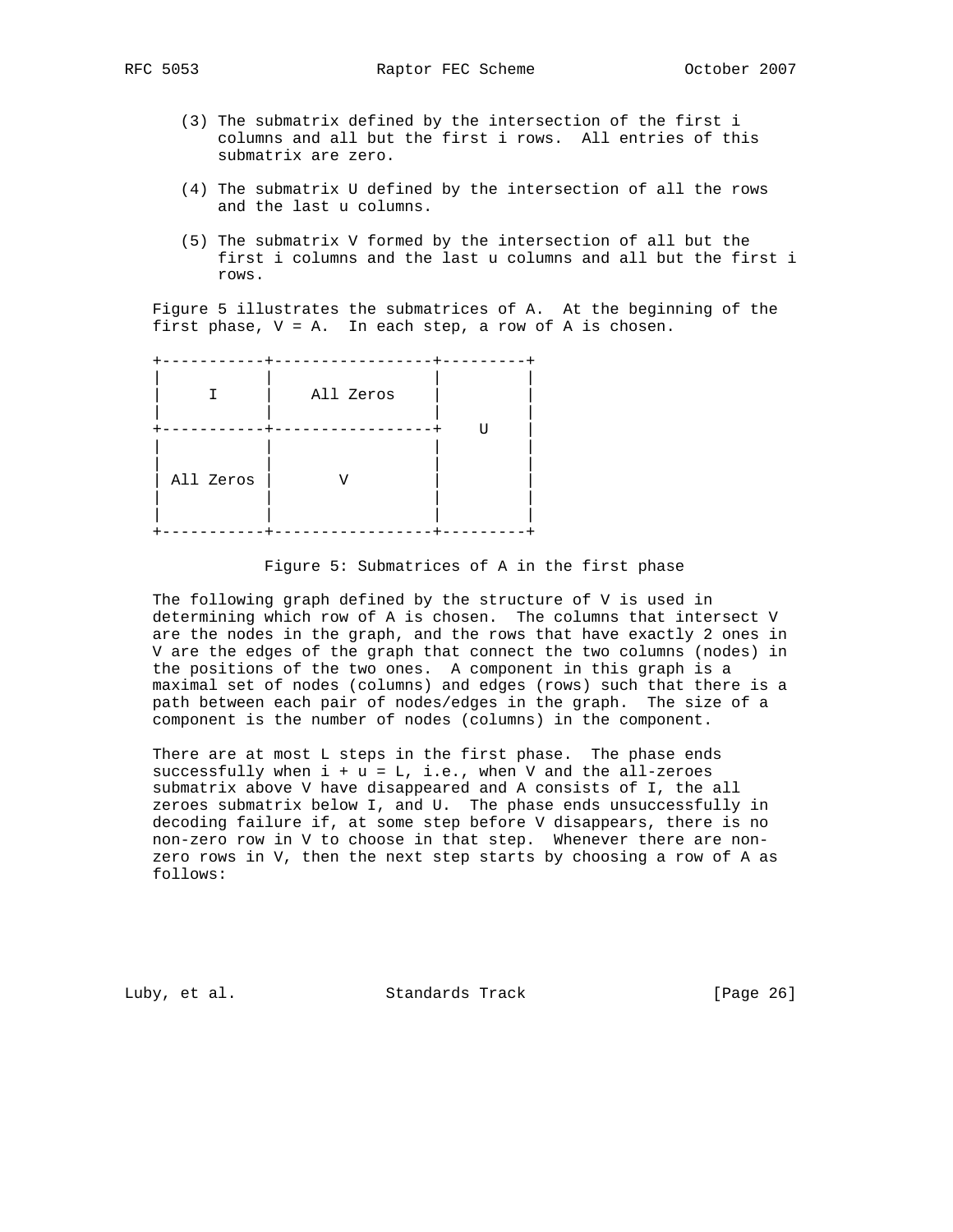RFC 5053 Raptor FEC Scheme Cotober 2007

- o Let r be the minimum integer such that at least one row of A has exactly r ones in V.
	- \* If r != 2, then choose a row with exactly r ones in V with minimum original degree among all such rows.
	- \* If r = 2, then choose any row with exactly 2 ones in V that is part of a maximum size component in the graph defined by V.

 After the row is chosen in this step the first row of A that intersects V is exchanged with the chosen row so that the chosen row is the first row that intersects V. The columns of A among those that intersect V are reordered so that one of the r ones in the chosen row appears in the first column of V and so that the remaining r-1 ones appear in the last columns of V. Then, the chosen row is exclusive-ORed into all the other rows of A below the chosen row that have a one in the first column of V. Finally, i is incremented by 1 and u is incremented by r-1, which completes the step.

# 5.5.2.3. Second Phase

 The submatrix U is further partitioned into the first i rows, U\_upper, and the remaining M - i rows, U\_lower. Gaussian elimination is performed in the second phase on U\_lower to either determine that its rank is less than u (decoding failure) or to convert it into a matrix where the first u rows is the identity matrix (success of the second phase). Call this u by u identity matrix  $I_u$ . The  $M - L$  rows of A that intersect U\_lower - I\_u are discarded. After this phase, A has L rows and L columns.

# 5.5.2.4. Third Phase

 After the second phase, the only portion of A that needs to be zeroed out to finish converting A into the L by L identity matrix is U\_upper. The number of rows i of the submatrix U\_upper is generally much larger than the number of columns u of U\_upper. To zero out U\_upper efficiently, the following precomputation matrix U' is computed based on I\_u in the third phase and then U' is used in the fourth phase to zero out U\_upper. The u rows of Iu are partitioned into ceil(u/8) groups of 8 rows each. Then, for each group of 8 rows, all non-zero combinations of the 8 rows are computed, resulting in  $2^{\wedge}8$  - 1 = 255 rows (this can be done with  $2^{\wedge}8-8-1$  = 247 exclusive-ors of rows per group, since the combinations of Hamming weight one that appear in I\_u do not need to be recomputed). Thus, the resulting precomputation matrix U' has  $ceil(u/8)*255$  rows and u columns. Note that U' is not formally a part of matrix A, but will be used in the fourth phase to zero out U\_upper.

Luby, et al. Standards Track [Page 27]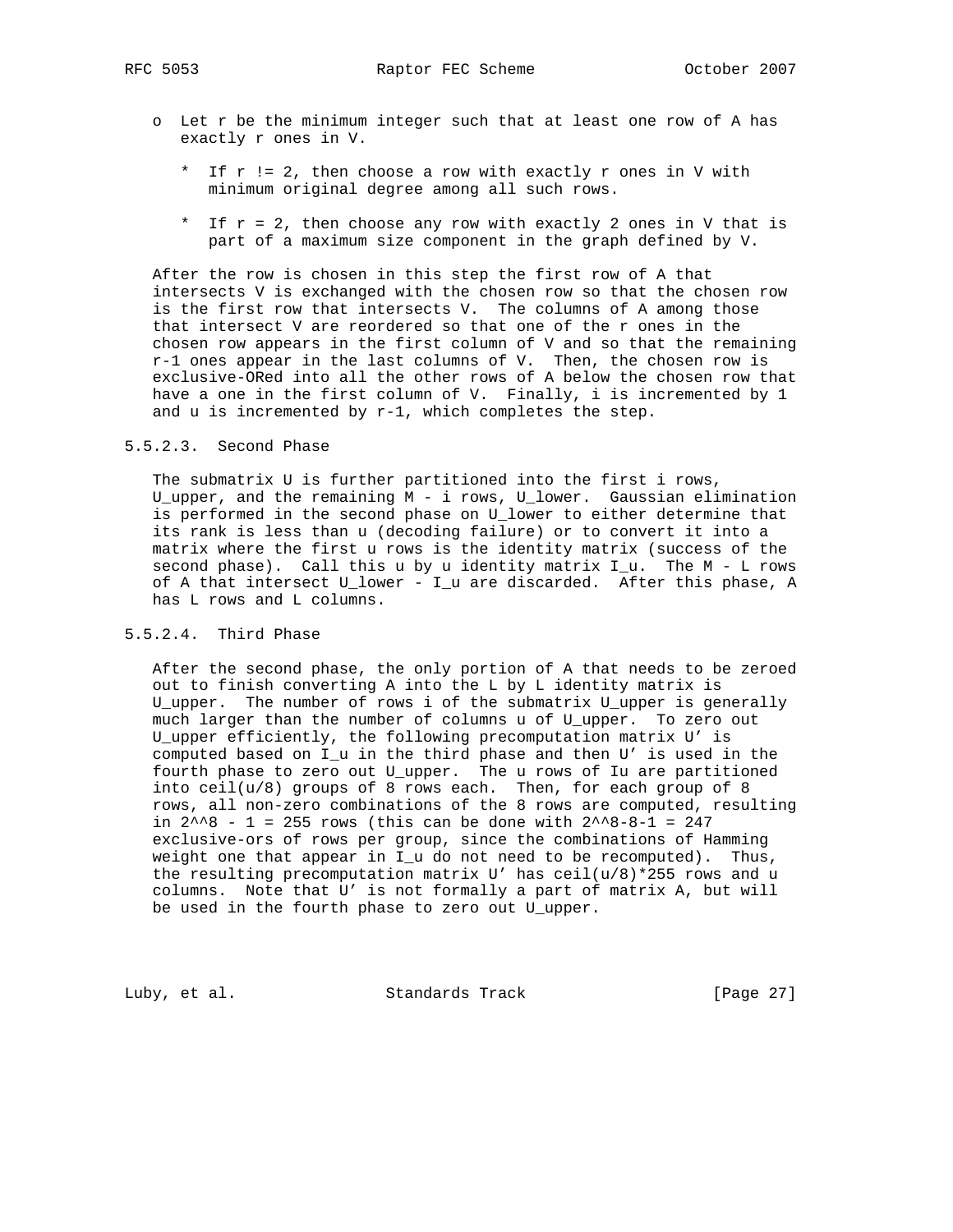# 5.5.2.5. Fourth Phase

 For each of the first i rows of A, for each group of 8 columns in the U\_upper submatrix of this row, if the set of 8 column entries in U\_upper are not all zero, then the row of the precomputation matrix U' that matches the pattern in the 8 columns is exclusive-ORed into the row, thus zeroing out those 8 columns in the row at the cost of exclusive-ORing one row of U' into the row.

 After this phase, A is the L by L identity matrix and a complete decoding schedule has been successfully formed. Then, as explained in Section 5.5.2.1, the corresponding decoding consisting of exclusive-ORing known encoding symbols can be executed to recover the intermediate symbols based on the decoding schedule. The triples associated with all source symbols are computed according to Section 5.4.2.2. The triples for received source symbols are used in the decoding. The triples for missing source symbols are used to determine which intermediate symbols need to be exclusive-ORed to recover the missing source symbols.

#### 5.6. Random Numbers

 The two tables V0 and V1 described in Section 5.4.4.1 are given below. Each entry is a 32-bit integer in decimal representation.

#### 5.6.1. The Table V0

 251291136, 3952231631, 3370958628, 4070167936, 123631495, 3351110283, 3218676425, 2011642291, 774603218, 2402805061, 1004366930, 1843948209, 428891132, 3746331984, 1591258008, 3067016507, 1433388735, 504005498, 2032657933, 3419319784, 2805686246, 3102436986, 3808671154, 2501582075, 3978944421, 246043949, 4016898363, 649743608, 1974987508, 2651273766, 2357956801, 689605112, 715807172, 2722736134, 191939188, 3535520147, 3277019569, 1470435941, 3763101702, 3232409631, 122701163, 3920852693, 782246947, 372121310, 2995604341, 2045698575, 2332962102, 4005368743, 218596347, 3415381967, 4207612806, 861117671, 3676575285, 2581671944, 3312220480, 681232419, 307306866, 4112503940, 1158111502, 709227802, 2724140433, 4201101115, 4215970289, 4048876515, 3031661061, 1909085522, 510985033, 1361682810, 129243379, 3142379587, 2569842483, 3033268270, 1658118006, 932109358, 1982290045, 2983082771, 3007670818, 3448104768, 683749698, 778296777, 1399125101, 1939403708, 1692176003, 3868299200, 1422476658, 593093658, 1878973865, 2526292949, 1591602827, 3986158854, 3964389521, 2695031039, 1942050155, 424618399, 1347204291, 2669179716, 2434425874, 2540801947, 1384069776, 4123580443, 1523670218, 2708475297, 1046771089, 2229796016, 1255426612, 4213663089, 1521339547, 3041843489, 420130494, 10677091, 515623176, 3457502702, 2115821274,

Luby, et al. Standards Track [Page 28]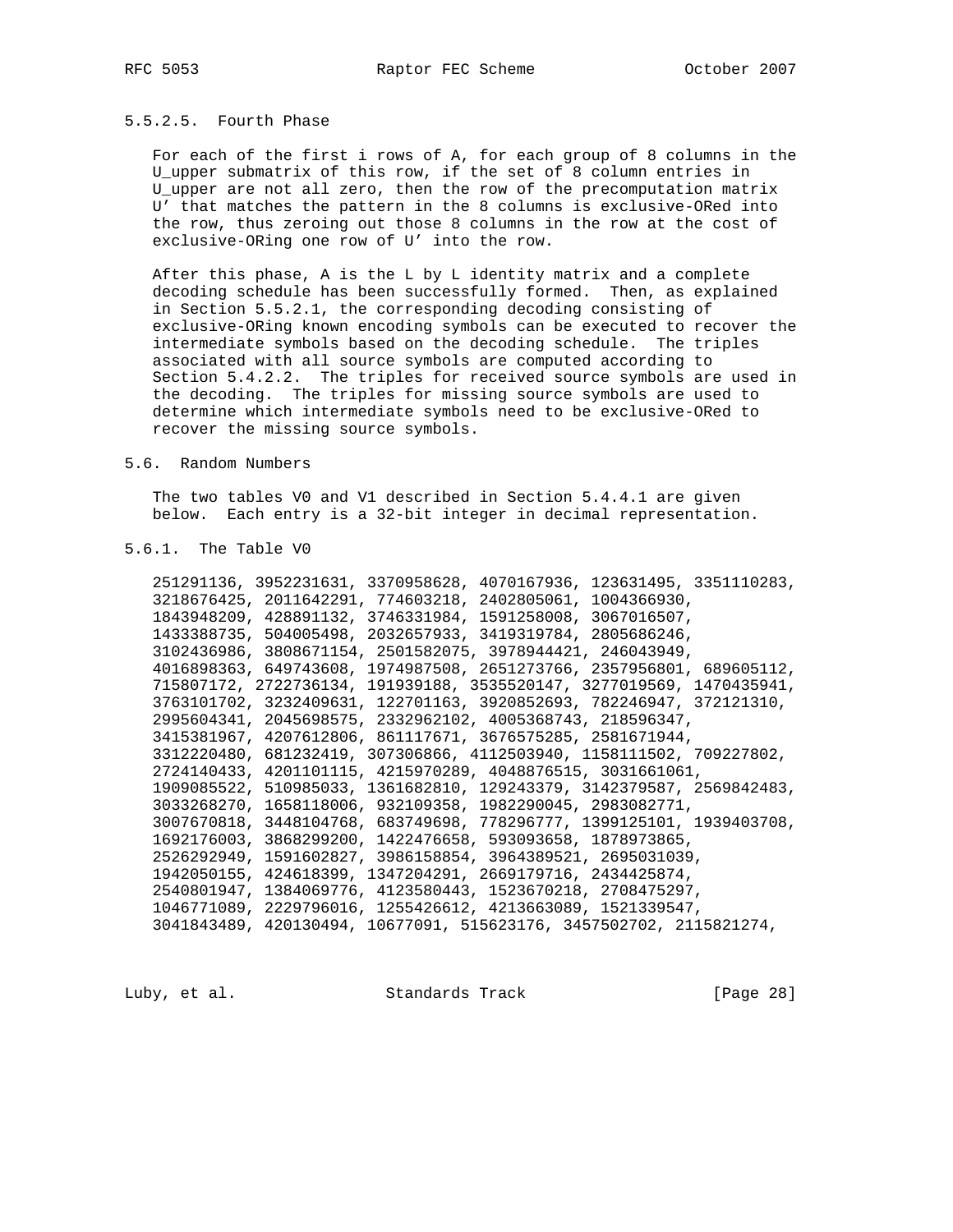2720124766, 3242576090, 854310108, 425973987, 325832382, 1796851292, 2462744411, 1976681690, 1408671665, 1228817808, 3917210003, 263976645, 2593736473, 2471651269, 4291353919, 650792940, 1191583883, 3046561335, 2466530435, 2545983082, 969168436, 2019348792, 2268075521, 1169345068, 3250240009, 3963499681, 2560755113, 911182396, 760842409, 3569308693, 2687243553, 381854665, 2613828404, 2761078866, 1456668111, 883760091, 3294951678, 1604598575, 1985308198, 1014570543, 2724959607, 3062518035, 3115293053, 138853680, 4160398285, 3322241130, 2068983570, 2247491078, 3669524410, 1575146607, 828029864, 3732001371, 3422026452, 3370954177, 4006626915, 543812220, 1243116171, 3928372514, 2791443445, 4081325272, 2280435605, 885616073, 616452097, 3188863436, 2780382310, 2340014831, 1208439576, 258356309, 3837963200, 2075009450, 3214181212, 3303882142, 880813252, 1355575717, 207231484, 2420803184, 358923368, 1617557768, 3272161958, 1771154147, 2842106362, 1751209208, 1421030790, 658316681, 194065839, 3241510581, 38625260, 301875395, 4176141739, 297312930, 2137802113, 1502984205, 3669376622, 3728477036, 234652930, 2213589897, 2734638932, 1129721478, 3187422815, 2859178611, 3284308411, 3819792700, 3557526733, 451874476, 1740576081, 3592838701, 1709429513, 3702918379, 3533351328, 1641660745, 179350258, 2380520112, 3936163904, 3685256204, 3156252216, 1854258901, 2861641019, 3176611298, 834787554, 331353807, 517858103, 3010168884, 4012642001, 2217188075, 3756943137, 3077882590, 2054995199, 3081443129, 3895398812, 1141097543, 2376261053, 2626898255, 2554703076, 401233789, 1460049922, 678083952, 1064990737, 940909784, 1673396780, 528881783, 1712547446, 3629685652, 1358307511

5.6.2. The Table V1

 807385413, 2043073223, 3336749796, 1302105833, 2278607931, 541015020, 1684564270, 372709334, 3508252125, 1768346005, 1270451292, 2603029534, 2049387273, 3891424859, 2152948345, 4114760273, 915180310, 3754787998, 700503826, 2131559305, 1308908630, 224437350, 4065424007, 3638665944, 1679385496, 3431345226, 1779595665, 3068494238, 1424062773, 1033448464, 4050396853, 3302235057, 420600373, 2868446243, 311689386, 259047959, 4057180909, 1575367248, 4151214153, 110249784, 3006865921, 4293710613, 3501256572, 998007483, 499288295, 1205710710, 2997199489, 640417429, 3044194711, 486690751, 2686640734, 2394526209, 2521660077, 49993987, 3843885867, 4201106668, 415906198, 19296841, 2402488407, 2137119134, 1744097284, 579965637, 2037662632, 852173610, 2681403713, 1047144830, 2982173936, 910285038, 4187576520, 2589870048, 989448887, 3292758024, 506322719, 176010738, 1865471968, 2619324712, 564829442, 1996870325, 339697593, 4071072948, 3618966336, 2111320126, 1093955153, 957978696, 892010560, 1854601078, 1873407527, 2498544695, 2694156259, 1927339682, 1650555729, 183933047, 3061444337, 2067387204, 228962564, 3904109414, 1595995433, 1780701372, 2463145963, 307281463, 3237929991, 3852995239,

Luby, et al. Standards Track [Page 29]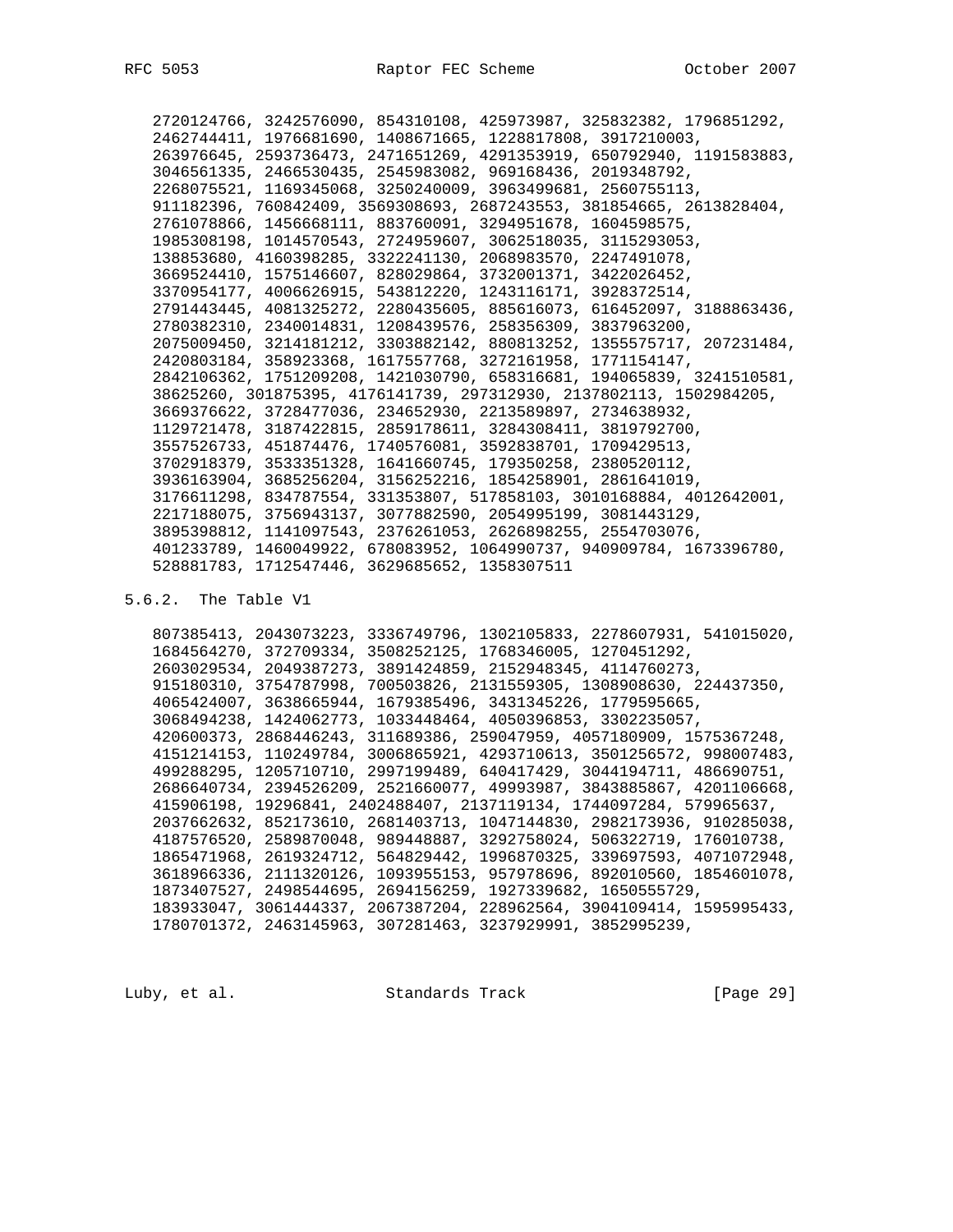2398693510, 3754138664, 522074127, 146352474, 4104915256, 3029415884, 3545667983, 332038910, 976628269, 3123492423, 3041418372, 2258059298, 2139377204, 3243642973, 3226247917, 3674004636, 2698992189, 3453843574, 1963216666, 3509855005, 2358481858, 747331248, 1957348676, 1097574450, 2435697214, 3870972145, 1888833893, 2914085525, 4161315584, 1273113343, 3269644828, 3681293816, 412536684, 1156034077, 3823026442, 1066971017, 3598330293, 1979273937, 2079029895, 1195045909, 1071986421, 2712821515, 3377754595, 2184151095, 750918864, 2585729879, 4249895712, 1832579367, 1192240192, 946734366, 31230688, 3174399083, 3549375728, 1642430184, 1904857554, 861877404, 3277825584, 4267074718, 3122860549, 666423581, 644189126, 226475395, 307789415, 1196105631, 3191691839, 782852669, 1608507813, 1847685900, 4069766876, 3931548641, 2526471011, 766865139, 2115084288, 4259411376, 3323683436, 568512177, 3736601419, 1800276898, 4012458395, 1823982, 27980198, 2023839966, 869505096, 431161506, 1024804023, 1853869307, 3393537983, 1500703614, 3019471560, 1351086955, 3096933631, 3034634988, 2544598006, 1230942551, 3362230798, 159984793, 491590373, 3993872886, 3681855622, 903593547, 3535062472, 1799803217, 772984149, 895863112, 1899036275, 4187322100, 101856048, 234650315, 3183125617, 3190039692, 525584357, 1286834489, 455810374, 1869181575, 922673938, 3877430102, 3422391938, 1414347295, 1971054608, 3061798054, 830555096, 2822905141, 167033190, 1079139428, 4210126723, 3593797804, 429192890, 372093950, 1779187770, 3312189287, 204349348, 452421568, 2800540462, 3733109044, 1235082423, 1765319556, 3174729780, 3762994475, 3171962488, 442160826, 198349622, 45942637, 1324086311, 2901868599, 678860040, 3812229107, 19936821, 1119590141, 3640121682, 3545931032, 2102949142, 2828208598, 3603378023, 4135048896

# 5.7. Systematic Indices J(K)

For each value of K, the systematic index  $J(K)$  is designed to have the property that the set of source symbol triples  $(d[0], d[0],$  $b[0]$ ), ...,  $(d[L-1], a[L-1], b[L-1])$  are such that the L intermediate symbols are uniquely defined, i.e., the matrix A in Section 5.4.2.4.2 has full rank and is therefore invertible.

 The following is the list of the systematic indices for values of K between 4 and 8192 inclusive.

 18, 14, 61, 46, 14, 22, 20, 40, 48, 1, 29, 40, 43, 46, 18, 8, 20, 2, 61, 26, 13, 29, 36, 19, 58, 5, 58, 0, 54, 56, 24, 14, 5, 67, 39, 31, 25, 29, 24, 19, 14, 56, 49, 49, 63, 30, 4, 39, 2, 1, 20, 19, 61, 4, 54, 70, 25, 52, 9, 26, 55, 69, 27, 68, 75, 19, 64, 57, 45, 3, 37, 31, 100, 41, 25, 41, 53, 23, 9, 31, 26, 30, 30, 46, 90, 50, 13, 90, 77, 61, 31, 54, 54, 3, 21, 66, 21, 11, 23, 11, 29, 21, 7, 1, 27, 4, 34, 17, 85, 69, 17, 75, 93, 57, 0, 53, 71, 88, 119, 88, 90, 22, 0, 58, 41, 22, 96, 26, 79, 118, 19, 3, 81, 72, 50, 0, 32, 79, 28, 25, 12,

Luby, et al. Standards Track [Page 30]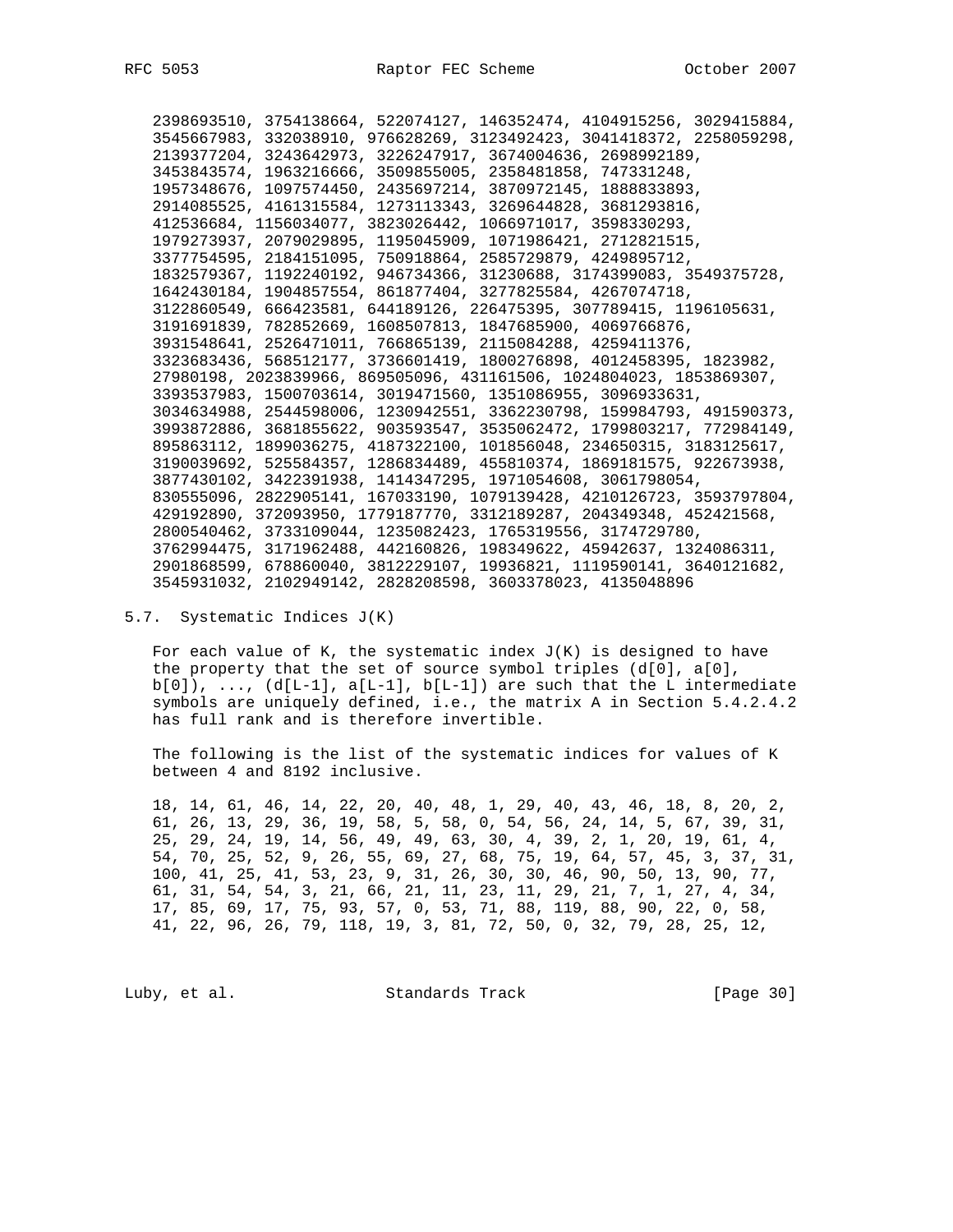25, 29, 3, 37, 30, 30, 41, 84, 32, 31, 61, 32, 61, 7, 56, 54, 39, 33, 66, 29, 3, 14, 75, 75, 78, 84, 75, 84, 25, 54, 25, 25, 107, 78, 27, 73, 0, 49, 96, 53, 50, 21, 10, 73, 58, 65, 27, 3, 27, 18, 54, 45, 69, 29, 3, 65, 31, 71, 76, 56, 54, 76, 54, 13, 5, 18, 142, 17, 3, 37, 114, 41, 25, 56, 0, 23, 3, 41, 22, 22, 31, 18, 48, 31, 58, 37, 75, 88, 3, 56, 1, 95, 19, 73, 52, 52, 4, 75, 26, 1, 25, 10, 1, 70, 31, 31, 12, 10, 54, 46, 11, 74, 84, 74, 8, 58, 23, 74, 8, 36, 11, 16, 94, 76, 14, 57, 65, 8, 22, 10, 36, 36, 96, 62, 103, 6, 75, 103, 58, 10, 15, 41, 75, 125, 58, 15, 10, 34, 29, 34, 4, 16, 29, 18, 18, 28, 71, 28, 43, 77, 18, 41, 41, 41, 62, 29, 96, 15, 106, 43, 15, 3, 43, 61, 3, 18, 103, 77, 29, 103, 19, 58, 84, 58, 1, 146, 32, 3, 70, 52, 54, 29, 70, 69, 124, 62, 1, 26, 38, 26, 3, 16, 26, 5, 51, 120, 41, 16, 1, 43, 34, 34, 29, 37, 56, 29, 96, 86, 54, 25, 84, 50, 34, 34, 93, 84, 96, 29, 29, 50, 50, 6, 1, 105, 78, 15, 37, 19, 50, 71, 36, 6, 54, 8, 28, 54, 75, 75, 16, 75, 131, 5, 25, 16, 69, 17, 69, 6, 96, 53, 96, 41, 119, 6, 6, 88, 50, 88, 52, 37, 0, 124, 73, 73, 7, 14, 36, 69, 79, 6, 114, 40, 79, 17, 77, 24, 44, 37, 69, 27, 37, 29, 33, 37, 50, 31, 69, 29, 101, 7, 61, 45, 17, 73, 37, 34, 18, 94, 22, 22, 63, 3, 25, 25, 17, 3, 90, 34, 34, 41, 34, 41, 54, 41, 54, 41, 41, 41, 163, 143, 96, 18, 32, 39, 86, 104, 11, 17, 17, 11, 86, 104, 78, 70, 52, 78, 17, 73, 91, 62, 7, 128, 50, 124, 18, 101, 46, 10, 75, 104, 73, 58, 132, 34, 13, 4, 95, 88, 33, 76, 74, 54, 62, 113, 114, 103, 32, 103, 69, 54, 53, 3, 11, 72, 31, 53, 102, 37, 53, 11, 81, 41, 10, 164, 10, 41, 31, 36, 113, 82, 3, 125, 62, 16, 4, 41, 41, 4, 128, 49, 138, 128, 74, 103, 0, 6, 101, 41, 142, 171, 39, 105, 121, 81, 62, 41, 81, 37, 3, 81, 69, 62, 3, 69, 70, 21, 29, 4, 91, 87, 37, 79, 36, 21, 71, 37, 41, 75, 128, 128, 15, 25, 3, 108, 73, 91, 62, 114, 62, 62, 36, 36, 15, 58, 114, 61, 114, 58, 105, 114, 41, 61, 176, 145, 46, 37, 30, 220, 77, 138, 15, 1, 128, 53, 50, 50, 58, 8, 91, 114, 105, 63, 91, 37, 37, 13, 169, 51, 102, 6, 102, 23, 105, 23, 58, 6, 29, 29, 19, 82, 29, 13, 36, 27, 29, 61, 12, 18, 127, 127, 12, 44, 102, 18, 4, 15, 206, 53, 127, 53, 17, 69, 69, 69, 29, 29, 109, 25, 102, 25, 53, 62, 99, 62, 62, 29, 62, 62, 45, 91, 125, 29, 29, 29, 4, 117, 72, 4, 30, 71, 71, 95, 79, 179, 71, 30, 53, 32, 32, 49, 25, 91, 25, 26, 26, 103, 123, 26, 41, 162, 78, 52, 103, 25, 6, 142, 94, 45, 45, 94, 127, 94, 94, 94, 47, 209, 138, 39, 39, 19, 154, 73, 67, 91, 27, 91, 84, 4, 84, 91, 12, 14, 165, 142, 54, 69, 192, 157, 185, 8, 95, 25, 62, 103, 103, 95, 71, 97, 62, 128, 0, 29, 51, 16, 94, 16, 16, 51, 0, 29, 85, 10, 105, 16, 29, 29, 13, 29, 4, 4, 132, 23, 95, 25, 54, 41, 29, 50, 70, 58, 142, 72, 70, 15, 72, 54, 29, 22, 145, 29, 127, 29, 85, 58, 101, 34, 165, 91, 46, 46, 25, 185, 25, 77, 128, 46, 128, 46, 188, 114, 46, 25, 45, 45, 114, 145, 114, 15, 102, 142, 8, 73, 31, 139, 157, 13, 79, 13, 114, 150, 8, 90, 91, 123, 69, 82, 132, 8, 18, 10, 102, 103, 114, 103, 8, 103, 13, 115, 55, 62, 3, 8, 154, 114, 99, 19, 8, 31, 73, 19, 99, 10, 6, 121, 32, 13, 32, 119, 32, 29, 145, 30, 13, 13, 114, 145, 32, 1, 123, 39, 29, 31, 69, 31, 140, 72, 72, 25, 25, 123, 25, 123, 8, 4, 85, 8, 25, 39, 25, 39, 85, 138, 25, 138, 25, 33, 102, 70, 25, 25, 31, 25, 25, 192, 69, 69, 114, 145, 120, 120, 8, 33, 98, 15, 212, 155, 8,

Luby, et al. Standards Track [Page 31]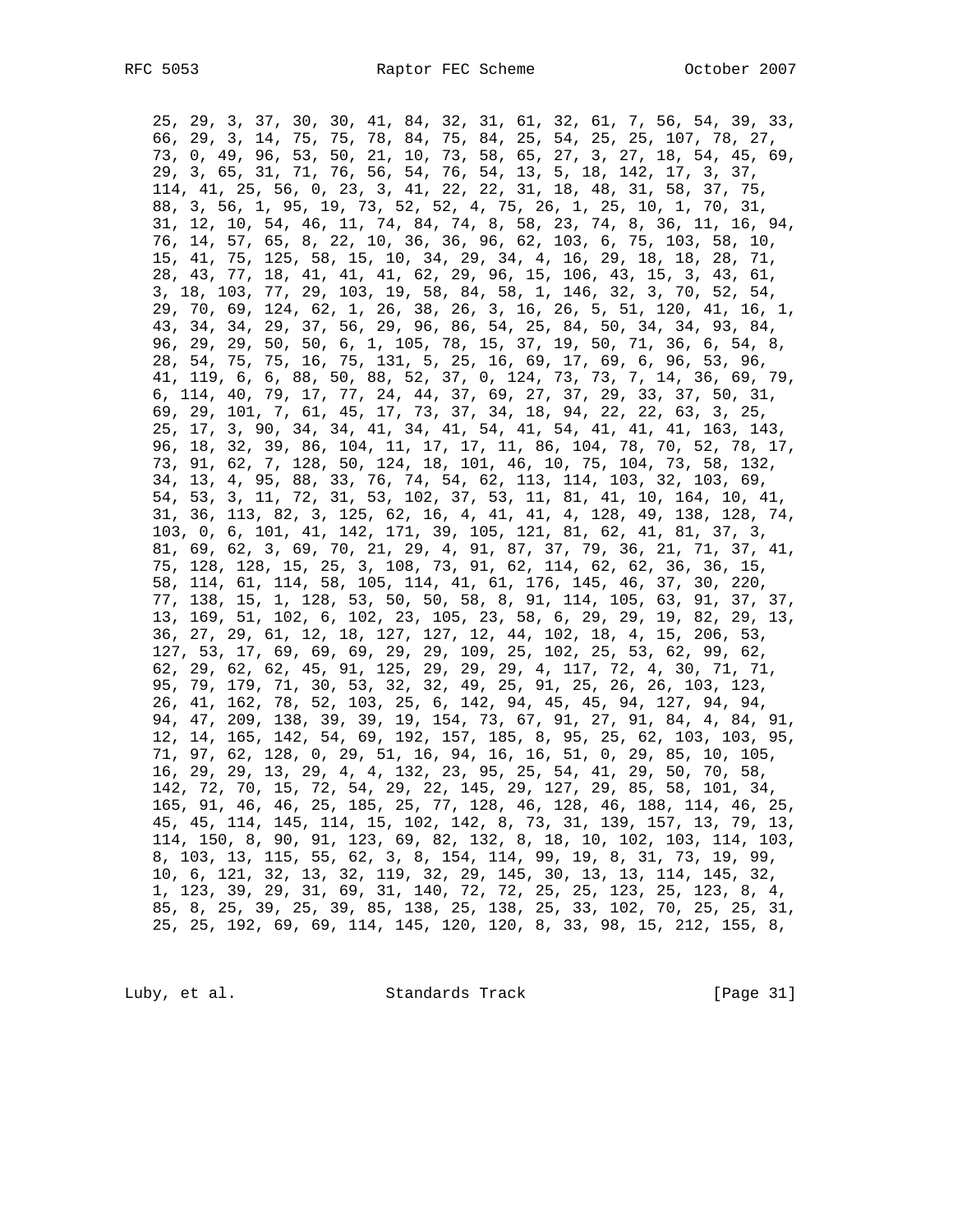101, 8, 8, 98, 68, 155, 102, 132, 120, 30, 25, 123, 123, 101, 25, 123, 32, 24, 94, 145, 32, 24, 94, 118, 145, 101, 53, 53, 25, 128, 173, 142, 81, 81, 69, 33, 33, 125, 4, 1, 17, 27, 4, 17, 102, 27, 13, 25, 128, 71, 13, 39, 53, 13, 53, 47, 39, 23, 128, 53, 39, 47, 39, 135, 158, 136, 36, 36, 27, 157, 47, 76, 213, 47, 156, 25, 25, 53, 25, 53, 25, 86, 27, 159, 25, 62, 79, 39, 79, 25, 145, 49, 25, 143, 13, 114, 150, 130, 94, 102, 39, 4, 39, 61, 77, 228, 22, 25, 47, 119, 205, 122, 119, 205, 119, 22, 119, 258, 143, 22, 81, 179, 22, 22, 143, 25, 65, 53, 168, 36, 79, 175, 37, 79, 70, 79, 103, 70, 25, 175, 4, 96, 96, 49, 128, 138, 96, 22, 62, 47, 95, 105, 95, 62, 95, 62, 142, 103, 69, 103, 30, 103, 34, 173, 127, 70, 127, 132, 18, 85, 22, 71, 18, 206, 206, 18, 128, 145, 70, 193, 188, 8, 125, 114, 70, 128, 114, 145, 102, 25, 12, 108, 102, 94, 10, 102, 1, 102, 124, 22, 22, 118, 132, 22, 116, 75, 41, 63, 41, 189, 208, 55, 85, 69, 8, 71, 53, 71, 69, 102, 165, 41, 99, 69, 33, 33, 29, 156, 102, 13, 251, 102, 25, 13, 109, 102, 164, 102, 164, 102, 25, 29, 228, 29, 259, 179, 222, 95, 94, 30, 30, 30, 142, 55, 142, 72, 55, 102, 128, 17, 69, 164, 165, 3, 164, 36, 165, 27, 27, 45, 21, 21, 237, 113, 83, 231, 106, 13, 154, 13, 154, 128, 154, 148, 258, 25, 154, 128, 3, 27, 10, 145, 145, 21, 146, 25, 1, 185, 121, 0, 1, 95, 55, 95, 95, 30, 0, 27, 95, 0, 95, 8, 222, 27, 121, 30, 95, 121, 0, 98, 94, 131, 55, 95, 95, 30, 98, 30, 0, 91, 145, 66, 179, 66, 58, 175, 29, 0, 31, 173, 146, 160, 39, 53, 28, 123, 199, 123, 175, 146, 156, 54, 54, 149, 25, 70, 178, 128, 25, 70, 70, 94, 224, 54, 4, 54, 54, 25, 228, 160, 206, 165, 143, 206, 108, 220, 234, 160, 13, 169, 103, 103, 103, 91, 213, 222, 91, 103, 91, 103, 31, 30, 123, 13, 62, 103, 50, 106, 42, 13, 145, 114, 220, 65, 8, 8, 175, 11, 104, 94, 118, 132, 27, 118, 193, 27, 128, 127, 127, 183, 33, 30, 29, 103, 128, 61, 234, 165, 41, 29, 193, 33, 207, 41, 165, 165, 55, 81, 157, 157, 8, 81, 11, 27, 8, 8, 98, 96, 142, 145, 41, 179, 112, 62, 180, 206, 206, 165, 39, 241, 45, 151, 26, 197, 102, 192, 125, 128, 67, 128, 69, 128, 197, 33, 125, 102, 13, 103, 25, 30, 12, 30, 12, 30, 25, 77, 12, 25, 180, 27, 10, 69, 235, 228, 343, 118, 69, 41, 8, 69, 175, 25, 69, 25, 125, 41, 25, 41, 8, 155, 146, 155, 146, 155, 206, 168, 128, 157, 27, 273, 211, 211, 168, 11, 173, 154, 77, 173, 77, 102, 102, 102, 8, 85, 95, 102, 157, 28, 122, 234, 122, 157, 235, 222, 241, 10, 91, 179, 25, 13, 25, 41, 25, 206, 41, 6, 41, 158, 206, 206, 33, 296, 296, 33, 228, 69, 8, 114, 148, 33, 29, 66, 27, 27, 30, 233, 54, 173, 108, 106, 108, 108, 53, 103, 33, 33, 33, 176, 27, 27, 205, 164, 105, 237, 41, 27, 72, 165, 29, 29, 259, 132, 132, 132, 364, 71, 71, 27, 94, 160, 127, 51, 234, 55, 27, 95, 94, 165, 55, 55, 41, 0, 41, 128, 4, 123, 173, 6, 164, 157, 121, 121, 154, 86, 164, 164, 25, 93, 164, 25, 164, 210, 284, 62, 93, 30, 25, 25, 30, 30, 260, 130, 25, 125, 57, 53, 166, 166, 166, 185, 166, 158, 94, 113, 215, 159, 62, 99, 21, 172, 99, 184, 62, 259, 4, 21, 21, 77, 62, 173, 41, 146, 6, 41, 128, 121, 41, 11, 121, 103, 159, 164, 175, 206, 91, 103, 164, 72, 25, 129, 72, 206, 129, 33, 103, 102, 102, 29, 13, 11, 251, 234, 135, 31, 8, 123, 65, 91, 121, 129, 65, 243, 10, 91, 8, 65, 70, 228, 220, 243, 91, 10, 10, 30, 178, 91, 178, 33, 21, 25, 235, 165, 11, 161,

Luby, et al. Standards Track [Page 32]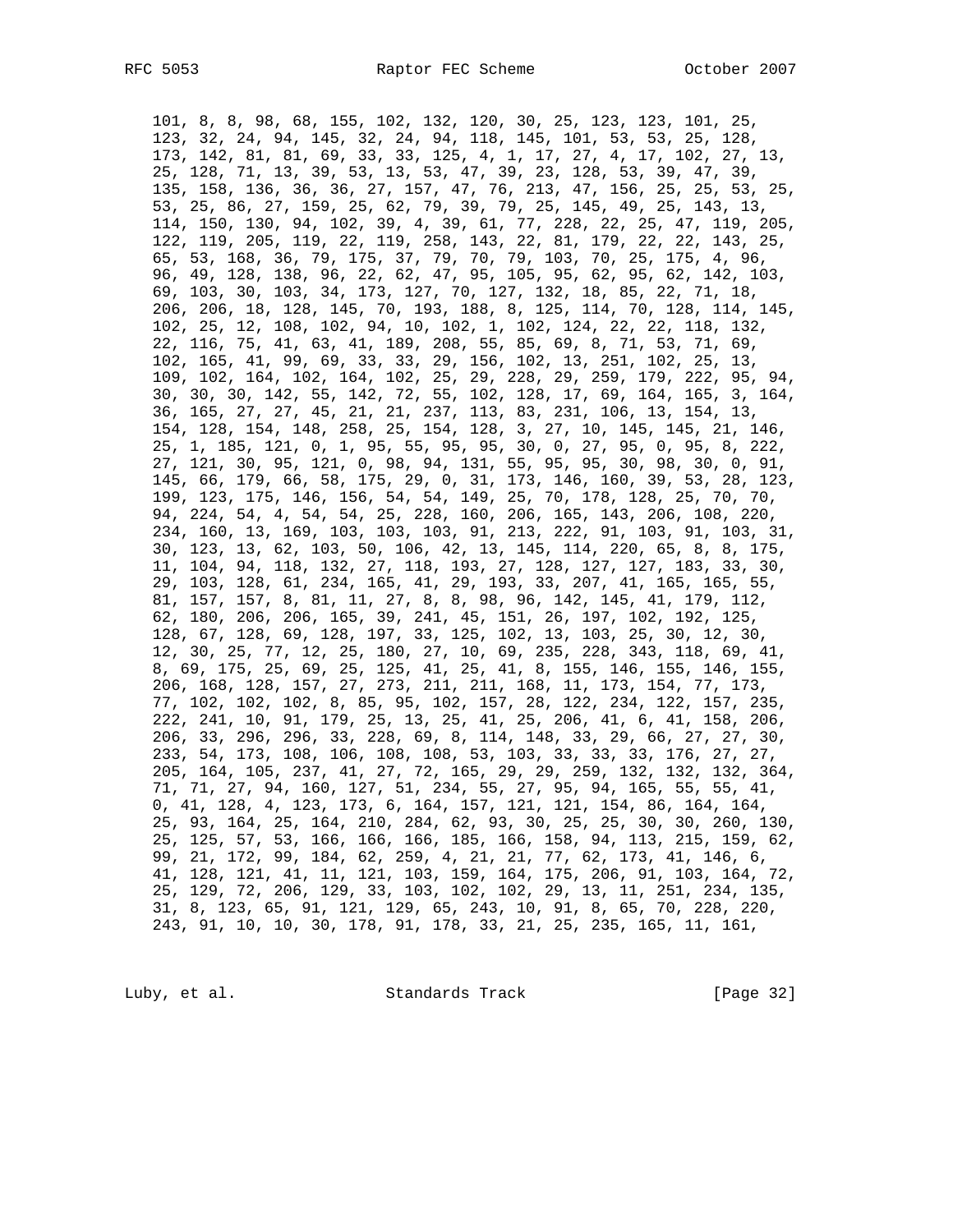158, 27, 27, 30, 128, 75, 36, 30, 36, 36, 173, 25, 33, 178, 112, 162, 112, 112, 112, 162, 33, 33, 178, 123, 123, 39, 106, 91, 106, 106, 158, 106, 106, 284, 39, 230, 21, 228, 11, 21, 228, 159, 241, 62, 10, 62, 10, 68, 234, 39, 39, 138, 62, 22, 27, 183, 22, 215, 10, 175, 175, 353, 228, 42, 193, 175, 175, 27, 98, 27, 193, 150, 27, 173, 17, 233, 233, 25, 102, 123, 152, 242, 108, 4, 94, 176, 13, 41, 219, 17, 151, 22, 103, 103, 53, 128, 233, 284, 25, 265, 128, 39, 39, 138, 42, 39, 21, 86, 95, 127, 29, 91, 46, 103, 103, 215, 25, 123, 123, 230, 25, 193, 180, 30, 60, 30, 242, 136, 180, 193, 30, 206, 180, 60, 165, 206, 193, 165, 123, 164, 103, 68, 25, 70, 91, 25, 82, 53, 82, 186, 53, 82, 53, 25, 30, 282, 91, 13, 234, 160, 160, 126, 149, 36, 36, 160, 149, 178, 160, 39, 294, 149, 149, 160, 39, 95, 221, 186, 106, 178, 316, 267, 53, 53, 164, 159, 164, 165, 94, 228, 53, 52, 178, 183, 53, 294, 128, 55, 140, 294, 25, 95, 366, 15, 304, 13, 183, 77, 230, 6, 136, 235, 121, 311, 273, 36, 158, 235, 230, 98, 201, 165, 165, 165, 91, 175, 248, 39, 185, 128, 39, 39, 128, 313, 91, 36, 219, 130, 25, 130, 234, 234, 130, 234, 121, 205, 304, 94, 77, 64, 259, 60, 60, 60, 77, 242, 60, 145, 95, 270, 18, 91, 199, 159, 91, 235, 58, 249, 26, 123, 114, 29, 15, 191, 15, 30, 55, 55, 347, 4, 29, 15, 4, 341, 93, 7, 30, 23, 7, 121, 266, 178, 261, 70, 169, 25, 25, 158, 169, 25, 169, 270, 270, 13, 128, 327, 103, 55, 128, 103, 136, 159, 103, 327, 41, 32, 111, 111, 114, 173, 215, 173, 25, 173, 180, 114, 173, 173, 98, 93, 25, 160, 157, 159, 160, 159, 159, 160, 320, 35, 193, 221, 33, 36, 136, 248, 91, 215, 125, 215, 156, 68, 125, 125, 1, 287, 123, 94, 30, 184, 13, 30, 94, 123, 206, 12, 206, 289, 128, 122, 184, 128, 289, 178, 29, 26, 206, 178, 65, 206, 128, 192, 102, 197, 36, 94, 94, 155, 10, 36, 121, 280, 121, 368, 192, 121, 121, 179, 121, 36, 54, 192, 121, 192, 197, 118, 123, 224, 118, 10, 192, 10, 91, 269, 91, 49, 206, 184, 185, 62, 8, 49, 289, 30, 5, 55, 30, 42, 39, 220, 298, 42, 347, 42, 234, 42, 70, 42, 55, 321, 129, 172, 173, 172, 13, 98, 129, 325, 235, 284, 362, 129, 233, 345, 175, 261, 175, 60, 261, 58, 289, 99, 99, 99, 206, 99, 36, 175, 29, 25, 432, 125, 264, 168, 173, 69, 158, 273, 179, 164, 69, 158, 69, 8, 95, 192, 30, 164, 101, 44, 53, 273, 335, 273, 53, 45, 128, 45, 234, 123, 105, 103, 103, 224, 36, 90, 211, 282, 264, 91, 228, 91, 166, 264, 228, 398, 50, 101, 91, 264, 73, 36, 25, 73, 50, 50, 242, 36, 36, 58, 165, 204, 353, 165, 125, 320, 128, 298, 298, 180, 128, 60, 102, 30, 30, 53, 179, 234, 325, 234, 175, 21, 250, 215, 103, 21, 21, 250, 91, 211, 91, 313, 301, 323, 215, 228, 160, 29, 29, 81, 53, 180, 146, 248, 66, 159, 39, 98, 323, 98, 36, 95, 218, 234, 39, 82, 82, 230, 62, 13, 62, 230, 13, 30, 98, 0, 8, 98, 8, 98, 91, 267, 121, 197, 30, 78, 27, 78, 102, 27, 298, 160, 103, 264, 264, 264, 175, 17, 273, 273, 165, 31, 160, 17, 99, 17, 99, 234, 31, 17, 99, 36, 26, 128, 29, 214, 353, 264, 102, 36, 102, 264, 264, 273, 273, 4, 16, 138, 138, 264, 128, 313, 25, 420, 60, 10, 280, 264, 60, 60, 103, 178, 125, 178, 29, 327, 29, 36, 30, 36, 4, 52, 183, 183, 173, 52, 31, 173, 31, 158, 31, 158, 31, 9, 31, 31, 353, 31, 353, 173, 415, 9, 17, 222, 31, 103, 31, 165, 27, 31, 31, 165, 27, 27, 206, 31, 31, 4, 4, 30, 4, 4, 264, 185, 159, 310, 273, 310, 173, 40, 4, 173, 4,

Luby, et al. Standards Track [Page 33]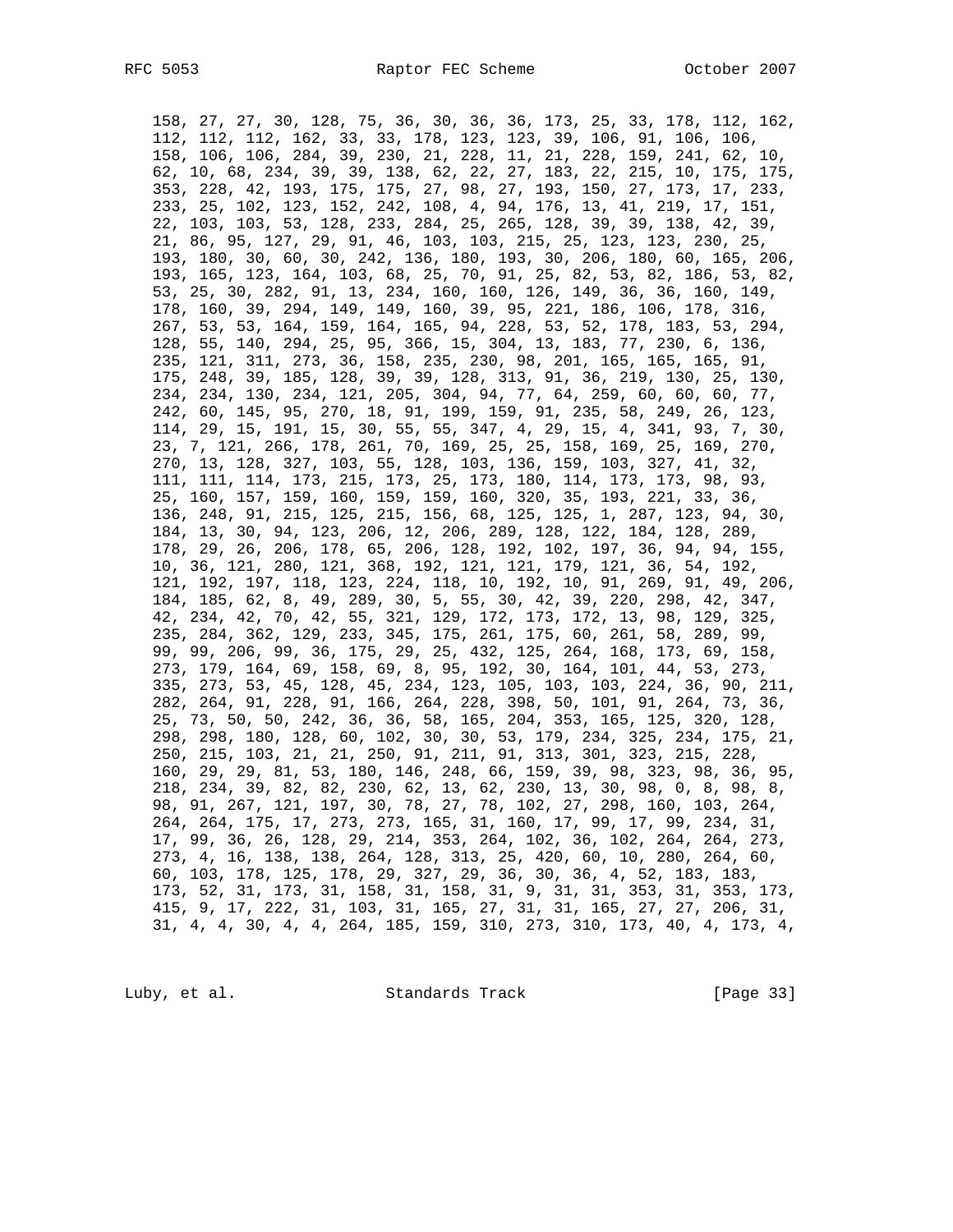173, 4, 250, 250, 62, 188, 119, 250, 233, 62, 121, 105, 105, 54, 103, 111, 291, 236, 236, 103, 297, 36, 26, 316, 69, 183, 158, 206, 129, 160, 129, 184, 55, 179, 279, 11, 179, 347, 160, 184, 129, 179, 351, 179, 353, 179, 129, 129, 351, 11, 111, 93, 93, 235, 103, 173, 53, 93, 50, 111, 86, 123, 94, 36, 183, 60, 55, 55, 178, 219, 253, 321, 178, 235, 235, 183, 183, 204, 321, 219, 160, 193, 335, 121, 70, 69, 295, 159, 297, 231, 121, 231, 136, 353, 136, 121, 279, 215, 366, 215, 353, 159, 353, 353, 103, 31, 31, 298, 298, 30, 30, 165, 273, 25, 219, 35, 165, 259, 54, 36, 54, 54, 165, 71, 250, 327, 13, 289, 165, 196, 165, 165, 94, 233, 165, 94, 60, 165, 96, 220, 166, 271, 158, 397, 122, 53, 53, 137, 280, 272, 62, 30, 30, 30, 105, 102, 67, 140, 8, 67, 21, 270, 298, 69, 173, 298, 91, 179, 327, 86, 179, 88, 179, 179, 55, 123, 220, 233, 94, 94, 175, 13, 53, 13, 154, 191, 74, 83, 83, 325, 207, 83, 74, 83, 325, 74, 316, 388, 55, 55, 364, 55, 183, 434, 273, 273, 273, 164, 213, 11, 213, 327, 321, 21, 352, 185, 103, 13, 13, 55, 30, 323, 123, 178, 435, 178, 30, 175, 175, 30, 481, 527, 175, 125, 232, 306, 232, 206, 306, 364, 206, 270, 206, 232, 10, 30, 130, 160, 130, 347, 240, 30, 136, 130, 347, 136, 279, 298, 206, 30, 103, 273, 241, 70, 206, 306, 434, 206, 94, 94, 156, 161, 321, 321, 64, 161, 13, 183, 183, 83, 161, 13, 169, 13, 159, 36, 173, 159, 36, 36, 230, 235, 235, 159, 159, 335, 312, 42, 342, 264, 39, 39, 39, 34, 298, 36, 36, 252, 164, 29, 493, 29, 387, 387, 435, 493, 132, 273, 105, 132, 74, 73, 206, 234, 273, 206, 95, 15, 280, 280, 280, 280, 397, 273, 273, 242, 397, 280, 397, 397, 397, 273, 397, 280, 230, 137, 353, 67, 81, 137, 137, 353, 259, 312, 114, 164, 164, 25, 77, 21, 77, 165, 30, 30, 231, 234, 121, 234, 312, 121, 364, 136, 123, 123, 136, 123, 136, 150, 264, 285, 30, 166, 93, 30, 39, 224, 136, 39, 355, 355, 397, 67, 67, 25, 67, 25, 298, 11, 67, 264, 374, 99, 150, 321, 67, 70, 67, 295, 150, 29, 321, 150, 70, 29, 142, 355, 311, 173, 13, 253, 103, 114, 114, 70, 192, 22, 128, 128, 183, 184, 70, 77, 215, 102, 292, 30, 123, 279, 292, 142, 33, 215, 102, 468, 123, 468, 473, 30, 292, 215, 30, 213, 443, 473, 215, 234, 279, 279, 279, 279, 265, 443, 206, 66, 313, 34, 30, 206, 30, 51, 15, 206, 41, 434, 41, 398, 67, 30, 301, 67, 36, 3, 285, 437, 136, 136, 22, 136, 145, 365, 323, 323, 145, 136, 22, 453, 99, 323, 353, 9, 258, 323, 231, 128, 231, 382, 150, 420, 39, 94, 29, 29, 353, 22, 22, 347, 353, 39, 29, 22, 183, 8, 284, 355, 388, 284, 60, 64, 99, 60, 64, 150, 95, 150, 364, 150, 95, 150, 6, 236, 383, 544, 81, 206, 388, 206, 58, 159, 99, 231, 228, 363, 363, 121, 99, 121, 121, 99, 422, 544, 273, 173, 121, 427, 102, 121, 235, 284, 179, 25, 197, 25, 179, 511, 70, 368, 70, 25, 388, 123, 368, 159, 213, 410, 159, 236, 127, 159, 21, 373, 184, 424, 327, 250, 176, 176, 175, 284, 316, 176, 284, 327, 111, 250, 284, 175, 175, 264, 111, 176, 219, 111, 427, 427, 176, 284, 427, 353, 428, 55, 184, 493, 158, 136, 99, 287, 264, 334, 264, 213, 213, 292, 481, 93, 264, 292, 295, 295, 6, 367, 279, 173, 308, 285, 158, 308, 335, 299, 137, 137, 572, 41, 137, 137, 41, 94, 335, 220, 36, 224, 420, 36, 265, 265, 91, 91, 71, 123, 264, 91, 91, 123, 107, 30, 22, 292, 35, 241, 356, 298, 14, 298, 441, 35, 121, 71, 63, 130, 63, 488, 363, 71, 63, 307, 194, 71, 71, 220, 121, 125, 71,

Luby, et al. Standards Track [Page 34]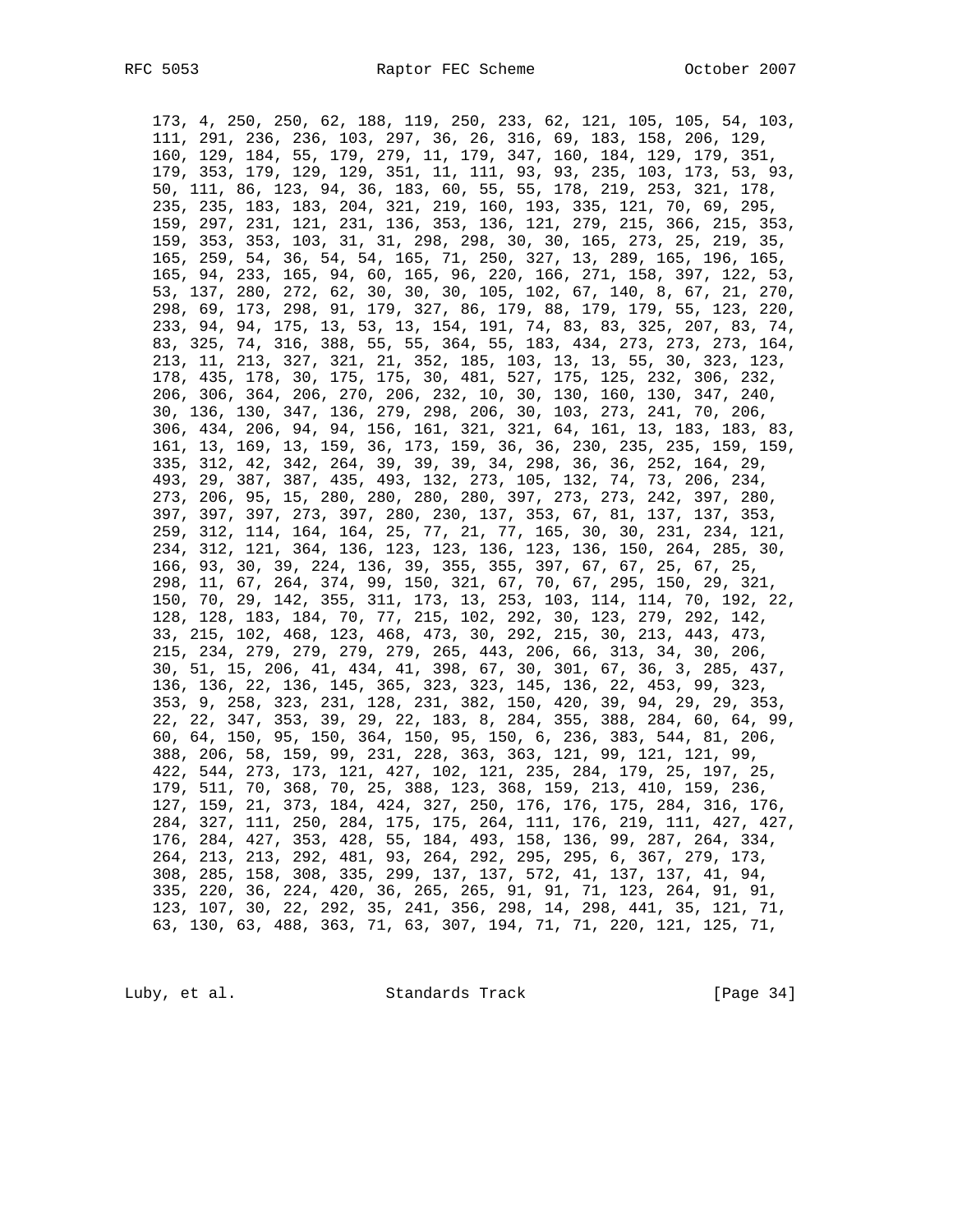220, 71, 71, 71, 71, 235, 265, 353, 128, 155, 128, 420, 400, 130, 173, 183, 183, 184, 130, 173, 183, 13, 183, 130, 130, 183, 183, 353, 353, 183, 242, 183, 183, 306, 324, 324, 321, 306, 321, 6, 6, 128, 306, 242, 242, 306, 183, 183, 6, 183, 321, 486, 183, 164, 30, 78, 138, 158, 138, 34, 206, 362, 55, 70, 67, 21, 375, 136, 298, 81, 298, 298, 298, 230, 121, 30, 230, 311, 240, 311, 311, 158, 204, 136, 136, 184, 136, 264, 311, 311, 312, 312, 72, 311, 175, 264, 91, 175, 264, 121, 461, 312, 312, 238, 475, 350, 512, 350, 312, 313, 350, 312, 366, 294, 30, 253, 253, 253, 388, 158, 388, 22, 388, 22, 388, 103, 321, 321, 253, 7, 437, 103, 114, 242, 114, 114, 242, 114, 114, 242, 242, 242, 306, 242, 114, 7, 353, 335, 27, 241, 299, 312, 364, 506, 409, 94, 462, 230, 462, 243, 230, 175, 175, 462, 461, 230, 428, 426, 175, 175, 165, 175, 175, 372, 183, 572, 102, 85, 102, 538, 206, 376, 85, 85, 284, 85, 85, 284, 398, 83, 160, 265, 308, 398, 310, 583, 289, 279, 273, 285, 490, 490, 211, 292, 292, 158, 398, 30, 220, 169, 368, 368, 368, 169, 159, 368, 93, 368, 368, 93, 169, 368, 368, 443, 368, 298, 443, 368, 298, 538, 345, 345, 311, 178, 54, 311, 215, 178, 175, 222, 264, 475, 264, 264, 475, 478, 289, 63, 236, 63, 299, 231, 296, 397, 299, 158, 36, 164, 164, 21, 492, 21, 164, 21, 164, 403, 26, 26, 588, 179, 234, 169, 465, 295, 67, 41, 353, 295, 538, 161, 185, 306, 323, 68, 420, 323, 82, 241, 241, 36, 53, 493, 301, 292, 241, 250, 63, 63, 103, 442, 353, 185, 353, 321, 353, 185, 353, 353, 185, 409, 353, 589, 34, 271, 271, 34, 86, 34, 34, 353, 353, 39, 414, 4, 95, 95, 4, 225, 95, 4, 121, 30, 552, 136, 159, 159, 514, 159, 159, 54, 514, 206, 136, 206, 159, 74, 235, 235, 312, 54, 312, 42, 156, 422, 629, 54, 465, 265, 165, 250, 35, 165, 175, 659, 175, 175, 8, 8, 8, 8, 206, 206, 206, 50, 435, 206, 432, 230, 230, 234, 230, 94, 299, 299, 285, 184, 41, 93, 299, 299, 285, 41, 285, 158, 285, 206, 299, 41, 36, 396, 364, 364, 120, 396, 514, 91, 382, 538, 807, 717, 22, 93, 412, 54, 215, 54, 298, 308, 148, 298, 148, 298, 308, 102, 656, 6, 148, 745, 128, 298, 64, 407, 273, 41, 172, 64, 234, 250, 398, 181, 445, 95, 236, 441, 477, 504, 102, 196, 137, 364, 60, 453, 137, 364, 367, 334, 364, 299, 196, 397, 630, 589, 589, 196, 646, 337, 235, 128, 128, 343, 289, 235, 324, 427, 324, 58, 215, 215, 461, 425, 461, 387, 440, 285, 440, 440, 285, 387, 632, 325, 325, 440, 461, 425, 425, 387, 627, 191, 285, 440, 308, 55, 219, 280, 308, 265, 538, 183, 121, 30, 236, 206, 30, 455, 236, 30, 30, 705, 83, 228, 280, 468, 132, 8, 132, 132, 128, 409, 173, 353, 132, 409, 35, 128, 450, 137, 398, 67, 432, 423, 235, 235, 388, 306, 93, 93, 452, 300, 190, 13, 452, 388, 30, 452, 13, 30, 13, 30, 306, 362, 234, 721, 635, 809, 784, 67, 498, 498, 67, 353, 635, 67, 183, 159, 445, 285, 183, 53, 183, 445, 265, 432, 57, 420, 432, 420, 477, 327, 55, 60, 105, 183, 218, 104, 104, 475, 239, 582, 151, 239, 104, 732, 41, 26, 784, 86, 300, 215, 36, 64, 86, 86, 675, 294, 64, 86, 528, 550, 493, 565, 298, 230, 312, 295, 538, 298, 295, 230, 54, 374, 516, 441, 54, 54, 323, 401, 401, 382, 159, 837, 159, 54, 401, 592, 159, 401, 417, 610, 264, 150, 323, 452, 185, 323, 323, 185, 403, 185, 423, 165, 425, 219, 407, 270, 231, 99, 93, 231, 631, 756, 71, 364, 434, 213, 86, 102, 434, 102, 86, 23, 71, 335, 164, 323,

Luby, et al. Standards Track [Page 35]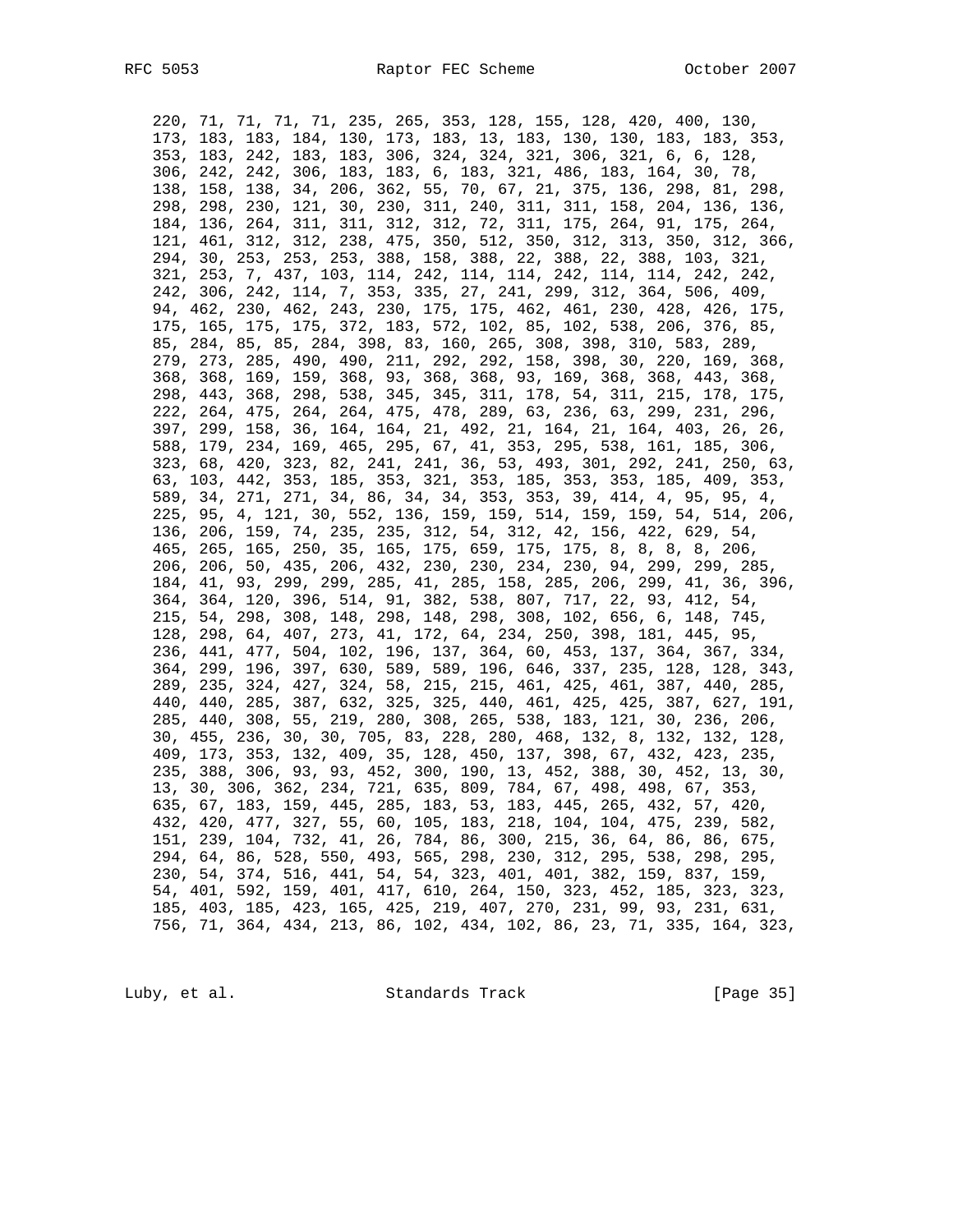409, 381, 4, 124, 41, 424, 206, 41, 124, 41, 41, 703, 635, 124, 493, 41, 41, 487, 492, 124, 175, 124, 261, 600, 488, 261, 488, 261, 206, 677, 261, 308, 723, 908, 704, 691, 723, 488, 488, 441, 136, 476, 312, 136, 550, 572, 728, 550, 22, 312, 312, 22, 55, 413, 183, 280, 593, 191, 36, 36, 427, 36, 695, 592, 19, 544, 13, 468, 13, 544, 72, 437, 321, 266, 461, 266, 441, 230, 409, 93, 521, 521, 345, 235, 22, 142, 150, 102, 569, 235, 264, 91, 521, 264, 7, 102, 7, 498, 521, 235, 537, 235, 6, 241, 420, 420, 631, 41, 527, 103, 67, 337, 62, 264, 527, 131, 67, 174, 263, 264, 36, 36, 263, 581, 253, 465, 160, 286, 91, 160, 55, 4, 4, 631, 631, 608, 365, 465, 294, 427, 427, 335, 669, 669, 129, 93, 93, 93, 93, 74, 66, 758, 504, 347, 130, 505, 504, 143, 505, 550, 222, 13, 352, 529, 291, 538, 50, 68, 269, 130, 295, 130, 511, 295, 295, 130, 486, 132, 61, 206, 185, 368, 669, 22, 175, 492, 207, 373, 452, 432, 327, 89, 550, 496, 611, 527, 89, 527, 496, 550, 516, 516, 91, 136, 538, 264, 264, 124, 264, 264, 264, 264, 264, 535, 264, 150, 285, 398, 285, 582, 398, 475, 81, 694, 694, 64, 81, 694, 234, 607, 723, 513, 234, 64, 581, 64, 124, 64, 607, 234, 723, 717, 367, 64, 513, 607, 488, 183, 488, 450, 183, 550, 286, 183, 363, 286, 414, 67, 449, 449, 366, 215, 235, 95, 295, 295, 41, 335, 21, 445, 225, 21, 295, 372, 749, 461, 53, 481, 397, 427, 427, 427, 714, 481, 714, 427, 717, 165, 245, 486, 415, 245, 415, 486, 274, 415, 441, 456, 300, 548, 300, 422, 422, 757, 11, 74, 430, 430, 136, 409, 430, 749, 191, 819, 592, 136, 364, 465, 231, 231, 918, 160, 589, 160, 160, 465, 465, 231, 157, 538, 538, 259, 538, 326, 22, 22, 22, 179, 22, 22, 550, 179, 287, 287, 417, 327, 498, 498, 287, 488, 327, 538, 488, 583, 488, 287, 335, 287, 335, 287, 41, 287, 335, 287, 327, 441, 335, 287, 488, 538, 327, 498, 8, 8, 374, 8, 64, 427, 8, 374, 417, 760, 409, 373, 160, 423, 206, 160, 106, 499, 160, 271, 235, 160, 590, 353, 695, 478, 619, 590, 353, 13, 63, 189, 420, 605, 427, 643, 121, 280, 415, 121, 415, 595, 417, 121, 398, 55, 330, 463, 463, 123, 353, 330, 582, 309, 582, 582, 405, 330, 550, 405, 582, 353, 309, 308, 60, 353, 7, 60, 71, 353, 189, 183, 183, 183, 582, 755, 189, 437, 287, 189, 183, 668, 481, 384, 384, 481, 481, 481, 477, 582, 582, 499, 650, 481, 121, 461, 231, 36, 235, 36, 413, 235, 209, 36, 689, 114, 353, 353, 235, 592, 36, 353, 413, 209, 70, 308, 70, 699, 308, 70, 213, 292, 86, 689, 465, 55, 508, 128, 452, 29, 41, 681, 573, 352, 21, 21, 648, 648, 69, 509, 409, 21, 264, 21, 509, 514, 514, 409, 21, 264, 443, 443, 427, 160, 433, 663, 433, 231, 646, 185, 482, 646, 433, 13, 398, 172, 234, 42, 491, 172, 234, 234, 832, 775, 172, 196, 335, 822, 461, 298, 461, 364, 1120, 537, 169, 169, 364, 694, 219, 612, 231, 740, 42, 235, 321, 279, 960, 279, 353, 492, 159, 572, 321, 159, 287, 353, 287, 287, 206, 206, 321, 287, 159, 321, 492, 159, 55, 572, 600, 270, 492, 784, 173, 91, 91, 443, 443, 582, 261, 497, 572, 91, 555, 352, 206, 261, 555, 285, 91, 555, 497, 83, 91, 619, 353, 488, 112, 4, 592, 295, 295, 488, 235, 231, 769, 568, 581, 671, 451, 451, 483, 299, 1011, 432, 422, 207, 106, 701, 508, 555, 508, 555, 125, 870, 555, 589, 508, 125, 749, 482, 125, 125, 130, 544, 643, 643, 544, 488, 22, 643, 130, 335, 544, 22, 130, 544, 544, 488, 426, 426, 4, 180, 4, 695, 35, 54, 433, 500, 592, 433, 262,

Luby, et al. Standards Track [Page 36]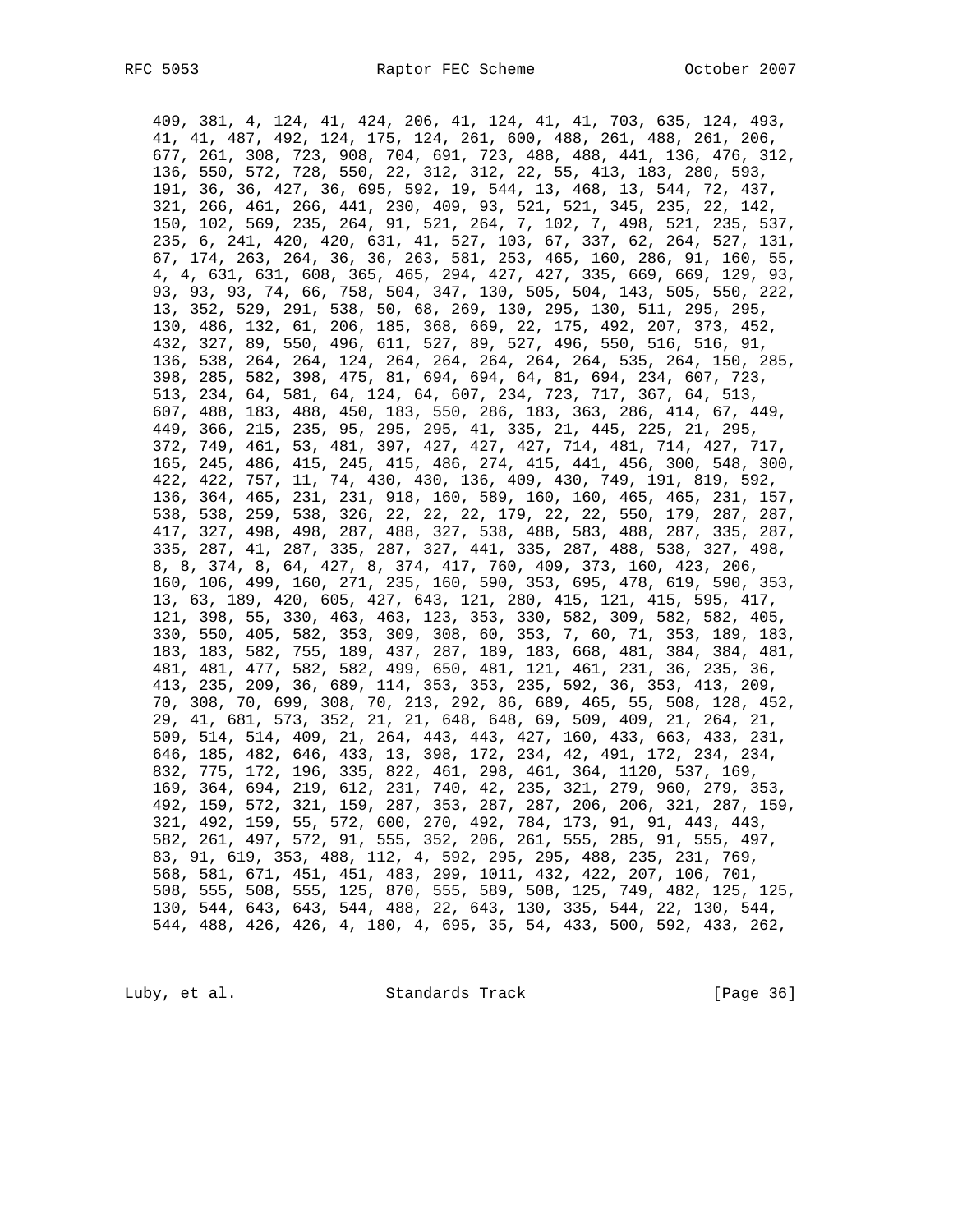94, 401, 401, 106, 216, 216, 106, 521, 102, 462, 518, 271, 475, 365, 193, 648, 206, 424, 206, 193, 206, 206, 424, 299, 590, 590, 364, 621, 67, 538, 488, 567, 51, 51, 513, 194, 81, 488, 486, 289, 567, 563, 749, 563, 338, 338, 502, 563, 822, 338, 563, 338, 502, 201, 230, 201, 533, 445, 175, 201, 175, 13, 85, 960, 103, 85, 175, 30, 445, 445, 175, 573, 196, 877, 287, 356, 678, 235, 489, 312, 572, 264, 717, 138, 295, 6, 295, 523, 55, 165, 165, 295, 138, 663, 6, 295, 6, 353, 138, 6, 138, 169, 129, 784, 12, 129, 194, 605, 784, 445, 234, 627, 563, 689, 627, 647, 570, 627, 570, 647, 206, 234, 215, 234, 816, 627, 816, 234, 627, 215, 234, 627, 264, 427, 427, 30, 424, 161, 161, 916, 740, 180, 616, 481, 514, 383, 265, 481, 164, 650, 121, 582, 689, 420, 669, 589, 420, 788, 549, 165, 734, 280, 224, 146, 681, 788, 184, 398, 784, 4, 398, 417, 417, 398, 636, 784, 417, 81, 398, 417, 81, 185, 827, 420, 241, 420, 41, 185, 185, 718, 241, 101, 185, 185, 241, 241, 241, 241, 241, 185, 324, 420, 420, 1011, 420, 827, 241, 184, 563, 241, 183, 285, 529, 285, 808, 822, 891, 822, 488, 285, 486, 619, 55, 869, 39, 567, 39, 289, 203, 158, 289, 710, 818, 158, 818, 355, 29, 409, 203, 308, 648, 792, 308, 308, 91, 308, 6, 592, 792, 106, 106, 308, 41, 178, 91, 751, 91, 259, 734, 166, 36, 327, 166, 230, 205, 205, 172, 128, 230, 432, 623, 838, 623, 432, 278, 432, 42, 916, 432, 694, 623, 352, 452, 93, 314, 93, 93, 641, 88, 970, 914, 230, 61, 159, 270, 159, 493, 159, 755, 159, 409, 30, 30, 836, 128, 241, 99, 102, 984, 538, 102, 102, 273, 639, 838, 102, 102, 136, 637, 508, 627, 285, 465, 327, 327, 21, 749, 327, 749, 21, 845, 21, 21, 409, 749, 1367, 806, 616, 714, 253, 616, 714, 714, 112, 375, 21, 112, 375, 375, 51, 51, 51, 51, 393, 206, 870, 713, 193, 802, 21, 1061, 42, 382, 42, 543, 876, 42, 876, 382, 696, 543, 635, 490, 353, 353, 417, 64, 1257, 271, 64, 377, 127, 127, 537, 417, 905, 353, 538, 465, 605, 876, 427, 324, 514, 852, 427, 53, 427, 557, 173, 173, 7, 1274, 563, 31, 31, 31, 745, 392, 289, 230, 230, 230, 91, 218, 327, 420, 420, 128, 901, 552, 420, 230, 608, 552, 476, 347, 476, 231, 159, 137, 716, 648, 716, 627, 740, 718, 679, 679, 6, 718, 740, 6, 189, 679, 125, 159, 757, 1191, 409, 175, 250, 409, 67, 324, 681, 605, 550, 398, 550, 931, 478, 174, 21, 316, 91, 316, 654, 409, 425, 425, 699, 61, 699, 321, 698, 321, 698, 61, 425, 699, 321, 409, 699, 299, 335, 321, 335, 61, 698, 699, 654, 698, 299, 425, 231, 14, 121, 515, 121, 14, 165, 81, 409, 189, 81, 373, 465, 463, 1055, 507, 81, 81, 189, 1246, 321, 409, 886, 104, 842, 689, 300, 740, 380, 656, 656, 832, 656, 380, 300, 300, 206, 187, 175, 142, 465, 206, 271, 468, 215, 560, 83, 215, 83, 215, 215, 83, 175, 215, 83, 83, 111, 206, 756, 559, 756, 1367, 206, 559, 1015, 559, 559, 946, 1015, 548, 559, 756, 1043, 756, 698, 159, 414, 308, 458, 997, 663, 663, 347, 39, 755, 838, 323, 755, 323, 159, 159, 717, 159, 21, 41, 128, 516, 159, 717, 71, 870, 755, 159, 740, 717, 374, 516, 740, 51, 148, 335, 148, 335, 791, 120, 364, 335, 335, 51, 120, 251, 538, 251, 971, 1395, 538, 78, 178, 538, 538, 918, 129, 918, 129, 538, 538, 656, 129, 538, 538, 129, 538, 1051, 538, 128, 838, 931, 998, 823, 1095, 334, 870, 334, 367, 550, 1061, 498, 745, 832, 498, 745, 716, 498, 498, 128, 997, 832, 716, 832, 130, 642, 616, 497, 432, 432, 432,

Luby, et al. Standards Track [Page 37]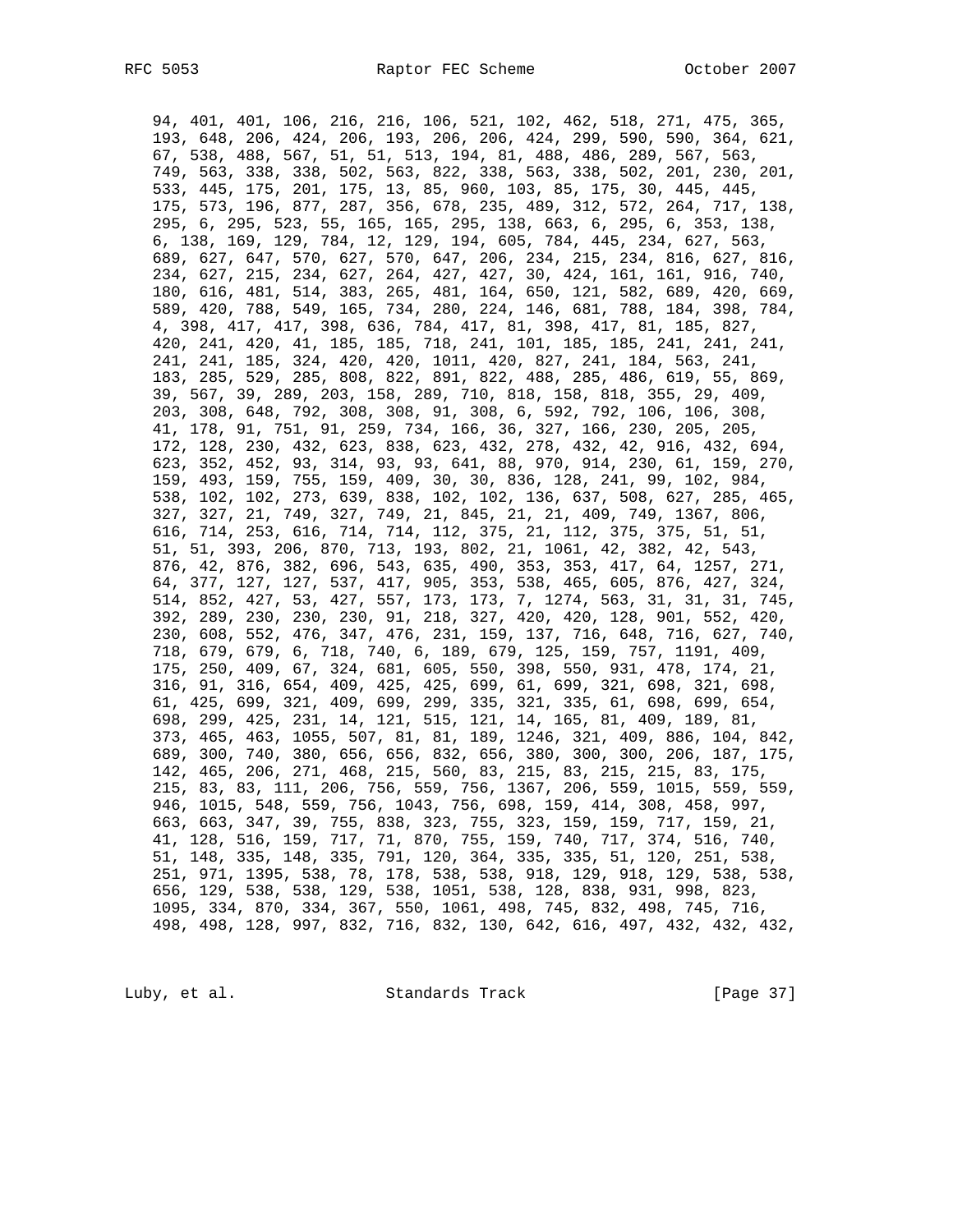432, 642, 159, 432, 46, 230, 788, 160, 230, 478, 46, 693, 103, 920, 230, 589, 643, 160, 616, 432, 165, 165, 583, 592, 838, 784, 583, 710, 6, 583, 583, 6, 35, 230, 838, 592, 710, 6, 589, 230, 838, 30, 592, 583, 6, 583, 6, 6, 583, 30, 30, 6, 375, 375, 99, 36, 1158, 425, 662, 417, 681, 364, 375, 1025, 538, 822, 669, 893, 538, 538, 450, 409, 632, 527, 632, 563, 632, 527, 550, 71, 698, 550, 39, 550, 514, 537, 514, 537, 111, 41, 173, 592, 173, 648, 173, 173, 173, 1011, 514, 173, 173, 514, 166, 648, 355, 161, 166, 648, 497, 327, 327, 550, 650, 21, 425, 605, 555, 103, 425, 605, 842, 836, 1011, 636, 138, 756, 836, 756, 756, 353, 1011, 636, 636, 1158, 741, 741, 842, 756, 741, 1011, 677, 1011, 770, 366, 306, 488, 920, 920, 665, 775, 502, 500, 775, 775, 648, 364, 833, 207, 13, 93, 500, 364, 500, 665, 500, 93, 295, 183, 1293, 313, 272, 313, 279, 303, 93, 516, 93, 1013, 381, 6, 93, 93, 303, 259, 643, 168, 673, 230, 1261, 230, 230, 673, 1060, 1079, 1079, 550, 741, 741, 590, 527, 741, 741, 442, 741, 442, 848, 741, 590, 925, 219, 527, 925, 335, 442, 590, 239, 590, 590, 590, 239, 527, 239, 1033, 230, 734, 241, 741, 230, 549, 548, 1015, 1015, 32, 36, 433, 465, 724, 465, 73, 73, 73, 465, 808, 73, 592, 1430, 250, 154, 154, 250, 538, 353, 353, 353, 353, 353, 175, 194, 206, 538, 632, 1163, 960, 175, 175, 538, 452, 632, 1163, 175, 538, 960, 194, 175, 194, 632, 960, 632, 94, 632, 461, 960, 1163, 1163, 461, 632, 960, 755, 707, 105, 382, 625, 382, 382, 784, 707, 871, 559, 387, 387, 871, 784, 559, 784, 88, 36, 570, 314, 1028, 975, 335, 335, 398, 573, 573, 573, 21, 215, 562, 738, 612, 424, 21, 103, 788, 870, 912, 23, 186, 757, 73, 818, 23, 73, 563, 952, 262, 563, 137, 262, 1022, 952, 137, 1273, 442, 952, 604, 137, 308, 384, 913, 235, 325, 695, 398, 95, 668, 776, 713, 309, 691, 22, 10, 364, 682, 682, 578, 481, 1252, 1072, 1252, 825, 578, 825, 1072, 1149, 592, 273, 387, 273, 427, 155, 1204, 50, 452, 50, 1142, 50, 367, 452, 1142, 611, 367, 50, 50, 367, 50, 1675, 99, 367, 50, 1501, 1099, 830, 681, 689, 917, 1089, 453, 425, 235, 918, 538, 550, 335, 161, 387, 859, 324, 21, 838, 859, 1123, 21, 723, 21, 335, 335, 206, 21, 364, 1426, 21, 838, 838, 335, 364, 21, 21, 859, 920, 838, 838, 397, 81, 639, 397, 397, 588, 933, 933, 784, 222, 830, 36, 36, 222, 1251, 266, 36, 146, 266, 366, 581, 605, 366, 22, 966, 681, 681, 433, 730, 1013, 550, 21, 21, 938, 488, 516, 21, 21, 656, 420, 323, 323, 323, 327, 323, 918, 581, 581, 830, 361, 830, 364, 259, 364, 496, 496, 364, 691, 705, 691, 475, 427, 1145, 600, 179, 427, 527, 749, 869, 689, 335, 347, 220, 298, 689, 1426, 183, 554, 55, 832, 550, 550, 165, 770, 957, 67, 1386, 219, 683, 683, 355, 683, 355, 355, 738, 355, 842, 931, 266, 325, 349, 256, 1113, 256, 423, 960, 554, 554, 325, 554, 508, 22, 142, 22, 508, 916, 767, 55, 1529, 767, 55, 1286, 93, 972, 550, 931, 1286, 1286, 972, 93, 1286, 1392, 890, 93, 1286, 93, 1286, 972, 374, 931, 890, 808, 779, 975, 975, 175, 173, 4, 681, 383, 1367, 173, 383, 1367, 383, 173, 175, 69, 238, 146, 238, 36, 148, 888, 238, 173, 238, 148, 238, 888, 185, 925, 925, 797, 925, 815, 925, 469, 784, 289, 784, 925, 797, 925, 925, 1093, 925, 925, 925, 1163, 797, 797, 815, 925, 1093, 784, 636, 663, 925, 187, 922, 316, 1380, 709, 916, 916, 187, 355, 948, 916, 187,

Luby, et al. Standards Track [Page 38]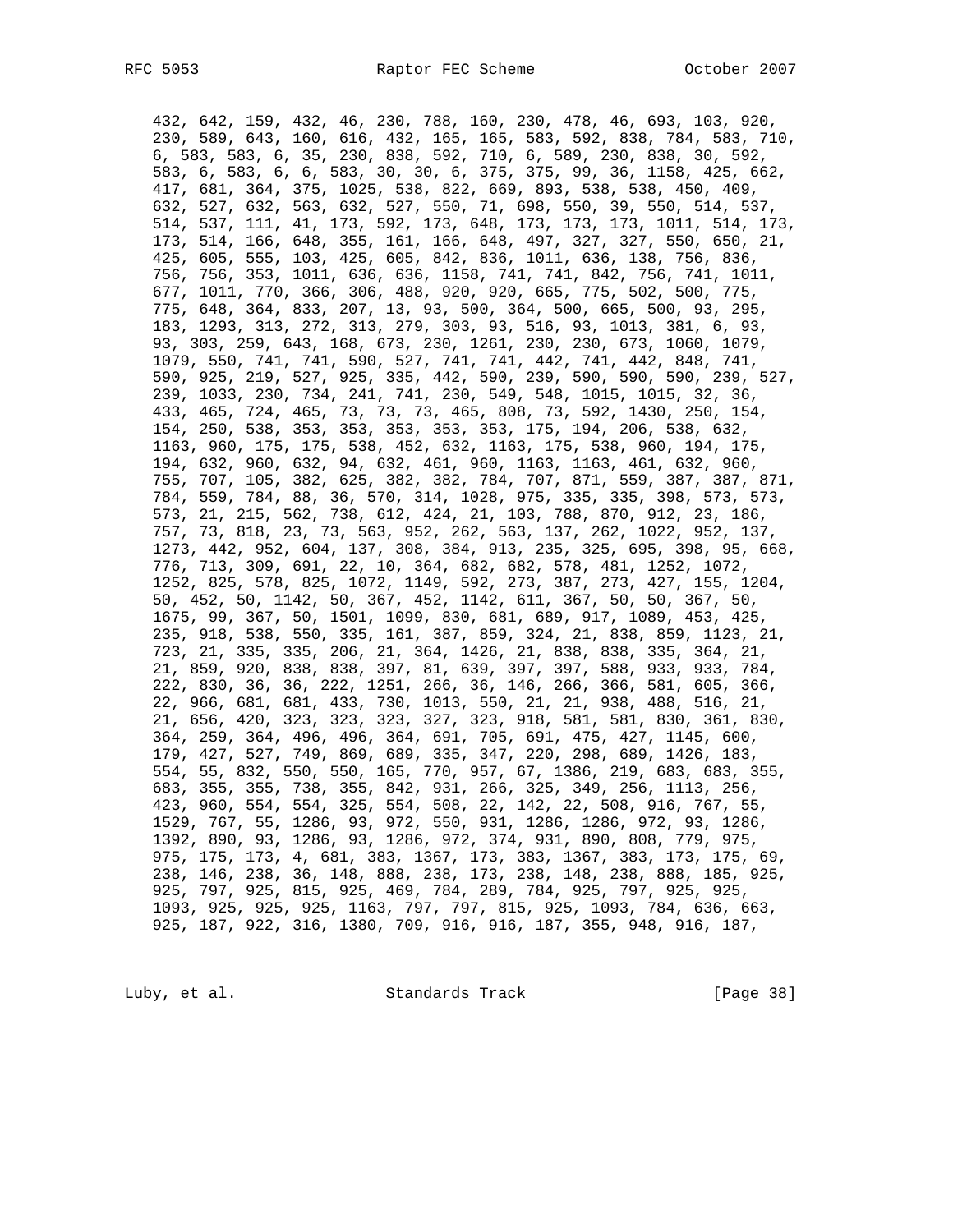916, 916, 948, 948, 916, 355, 316, 316, 334, 300, 1461, 36, 583, 1179, 699, 235, 858, 583, 699, 858, 699, 1189, 1256, 1189, 699, 797, 699, 699, 699, 699, 427, 488, 427, 488, 175, 815, 656, 656, 150, 322, 465, 322, 870, 465, 1099, 582, 665, 767, 749, 635, 749, 600, 1448, 36, 502, 235, 502, 355, 502, 355, 355, 355, 172, 355, 355, 95, 866, 425, 393, 1165, 42, 42, 42, 393, 939, 909, 909, 836, 552, 424, 1333, 852, 897, 1426, 1333, 1446, 1426, 997, 1011, 852, 1198, 55, 32, 239, 588, 681, 681, 239, 1401, 32, 588, 239, 462, 286, 1260, 984, 1160, 960, 960, 486, 828, 462, 960, 1199, 581, 850, 663, 581, 751, 581, 581, 1571, 252, 252, 1283, 264, 430, 264, 430, 430, 842, 252, 745, 21, 307, 681, 1592, 488, 857, 857, 1161, 857, 857, 857, 138, 374, 374, 1196, 374, 1903, 1782, 1626, 414, 112, 1477, 1040, 356, 775, 414, 414, 112, 356, 775, 435, 338, 1066, 689, 689, 1501, 689, 1249, 205, 689, 765, 220, 308, 917, 308, 308, 220, 327, 387, 838, 917, 917, 917, 220, 662, 308, 220, 387, 387, 220, 220, 308, 308, 308, 387, 1009, 1745, 822, 279, 554, 1129, 543, 383, 870, 1425, 241, 870, 241, 383, 716, 592, 21, 21, 592, 425, 550, 550, 550, 427, 230, 57, 483, 784, 860, 57, 308, 57, 486, 870, 447, 486, 433, 433, 870, 433, 997, 486, 443, 433, 433, 997, 486, 1292, 47, 708, 81, 895, 394, 81, 935, 81, 81, 81, 374, 986, 916, 1103, 1095, 465, 495, 916, 667, 1745, 518, 220, 1338, 220, 734, 1294, 741, 166, 828, 741, 741, 1165, 1371, 1371, 471, 1371, 647, 1142, 1878, 1878, 1371, 1371, 822, 66, 327, 158, 427, 427, 465, 465, 676, 676, 30, 30, 676, 676, 893, 1592, 93, 455, 308, 582, 695, 582, 629, 582, 85, 1179, 85, 85, 1592, 1179, 280, 1027, 681, 398, 1027, 398, 295, 784, 740, 509, 425, 968, 509, 46, 833, 842, 401, 184, 401, 464, 6, 1501, 1501, 550, 538, 883, 538, 883, 883, 883, 1129, 550, 550, 333, 689, 948, 21, 21, 241, 2557, 2094, 273, 308, 58, 863, 893, 1086, 409, 136, 1086, 592, 592, 830, 830, 883, 830, 277, 68, 689, 902, 277, 453, 507, 129, 689, 630, 664, 550, 128, 1626, 1626, 128, 902, 312, 589, 755, 755, 589, 755, 407, 1782, 589, 784, 1516, 1118, 407, 407, 1447, 589, 235, 755, 1191, 235, 235, 407, 128, 589, 1118, 21, 383, 1331, 691, 481, 383, 1129, 1129, 1261, 1104, 1378, 1129, 784, 1129, 1261, 1129, 947, 1129, 784, 784, 1129, 1129, 35, 1104, 35, 866, 1129, 1129, 64, 481, 730, 1260, 481, 970, 481, 481, 481, 481, 863, 481, 681, 699, 863, 486, 681, 481, 481, 55, 55, 235, 1364, 944, 632, 822, 401, 822, 952, 822, 822, 99, 550, 2240, 550, 70, 891, 860, 860, 550, 550, 916, 1176, 1530, 425, 1530, 916, 628, 1583, 916, 628, 916, 916, 628, 628, 425, 916, 1062, 1265, 916, 916, 916, 280, 461, 916, 916, 1583, 628, 1062, 916, 916, 677, 1297, 924, 1260, 83, 1260, 482, 433, 234, 462, 323, 1656, 997, 323, 323, 931, 838, 931, 1933, 1391, 367, 323, 931, 1391, 1391, 103, 1116, 1116, 1116, 769, 1195, 1218, 312, 791, 312, 741, 791, 997, 312, 334, 334, 312, 287, 287, 633, 1397, 1426, 605, 1431, 327, 592, 705, 1194, 592, 1097, 1118, 1503, 1267, 1267, 1267, 618, 1229, 734, 1089, 785, 1089, 1129, 1148, 1148, 1089, 915, 1148, 1129, 1148, 1011, 1011, 1229, 871, 1560, 1560, 1560, 563, 1537, 1009, 1560, 632, 985, 592, 1308, 592, 882, 145, 145, 397, 837, 383, 592, 592, 832, 36, 2714, 2107, 1588, 1347, 36, 36, 1443, 1453, 334, 2230, 1588, 1169, 650,

Luby, et al. Standards Track [Page 39]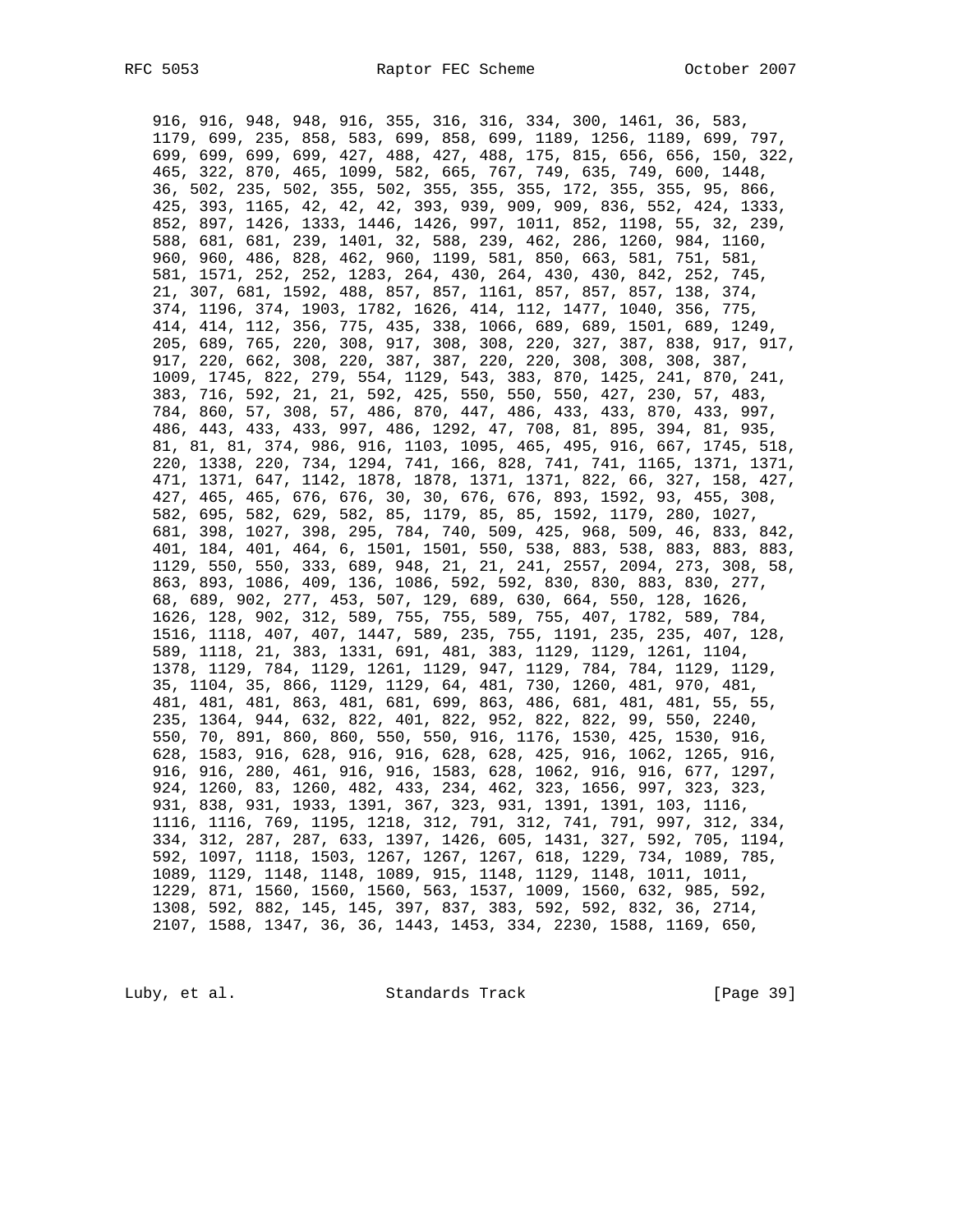1169, 2107, 425, 425, 891, 891, 425, 2532, 679, 274, 274, 274, 325, 274, 1297, 194, 1297, 627, 314, 917, 314, 314, 1501, 414, 1490, 1036, 592, 1036, 1025, 901, 1218, 1025, 901, 280, 592, 592, 901, 1461, 159, 159, 159, 2076, 1066, 1176, 1176, 516, 327, 516, 1179, 1176, 899, 1176, 1176, 323, 1187, 1229, 663, 1229, 504, 1229, 916, 1229, 916, 1661, 41, 36, 278, 1027, 648, 648, 648, 1626, 648, 646, 1179, 1580, 1061, 1514, 1008, 1741, 2076, 1514, 1008, 952, 1089, 427, 952, 427, 1083, 425, 427, 1089, 1083, 425, 427, 425, 230, 920, 1678, 920, 1678, 189, 189, 953, 189, 133, 189, 1075, 189, 189, 133, 1264, 725, 189, 1629, 189, 808, 230, 230, 2179, 770, 230, 770, 230, 21, 21, 784, 1118, 230, 230, 230, 770, 1118, 986, 808, 916, 30, 327, 918, 679, 414, 916, 1165, 1355, 916, 755, 733, 433, 1490, 433, 433, 433, 605, 433, 433, 433, 1446, 679, 206, 433, 21, 2452, 206, 206, 433, 1894, 206, 822, 206, 2073, 206, 206, 21, 822, 21, 206, 206, 21, 383, 1513, 375, 1347, 432, 1589, 172, 954, 242, 1256, 1256, 1248, 1256, 1256, 1248, 1248, 1256, 842, 13, 592, 13, 842, 1291, 592, 21, 175, 13, 592, 13, 13, 1426, 13, 1541, 445, 808, 808, 863, 647, 219, 1592, 1029, 1225, 917, 1963, 1129, 555, 1313, 550, 660, 550, 220, 660, 552, 663, 220, 533, 220, 383, 550, 1278, 1495, 636, 842, 1036, 425, 842, 425, 1537, 1278, 842, 554, 1508, 636, 554, 301, 842, 792, 1392, 1021, 284, 1172, 997, 1021, 103, 1316, 308, 1210, 848, 848, 1089, 1089, 848, 848, 67, 1029, 827, 1029, 2078, 827, 1312, 1029, 827, 590, 872, 1312, 427, 67, 67, 67, 67, 872, 827, 872, 2126, 1436, 26, 2126, 67, 1072, 2126, 1610, 872, 1620, 883, 883, 1397, 1189, 555, 555, 563, 1189, 555, 640, 555, 640, 1089, 1089, 610, 610, 1585, 610, 1355, 610, 1015, 616, 925, 1015, 482, 230, 707, 231, 888, 1355, 589, 1379, 151, 931, 1486, 1486, 393, 235, 960, 590, 235, 960, 422, 142, 285, 285, 327, 327, 442, 2009, 822, 445, 822, 567, 888, 2611, 1537, 323, 55, 1537, 323, 888, 2611, 323, 1537, 323, 58, 445, 593, 2045, 593, 58, 47, 770, 842, 47, 47, 842, 842, 648, 2557, 173, 689, 2291, 1446, 2085, 2557, 2557, 2291, 1780, 1535, 2291, 2391, 808, 691, 1295, 1165, 983, 948, 2000, 948, 983, 983, 2225, 2000, 983, 983, 705, 948, 2000, 1795, 1592, 478, 592, 1795, 1795, 663, 478, 1790, 478, 592, 1592, 173, 901, 312, 4, 1606, 173, 838, 754, 754, 128, 550, 1166, 551, 1480, 550, 550, 1875, 1957, 1166, 902, 1875, 550, 550, 551, 2632, 551, 1875, 1875, 551, 2891, 2159, 2632, 3231, 551, 815, 150, 1654, 1059, 1059, 734, 770, 555, 1592, 555, 2059, 770, 770, 1803, 627, 627, 627, 2059, 931, 1272, 427, 1606, 1272, 1606, 1187, 1204, 397, 822, 21, 1645, 263, 263, 822, 263, 1645, 280, 263, 605, 1645, 2014, 21, 21, 1029, 263, 1916, 2291, 397, 397, 496, 270, 270, 1319, 264, 1638, 264, 986, 1278, 1397, 1278, 1191, 409, 1191, 740, 1191, 754, 754, 387, 63, 948, 666, 666, 1198, 548, 63, 1248, 285, 1248, 169, 1248, 1248, 285, 918, 224, 285, 1426, 1671, 514, 514, 717, 514, 51, 1521, 1745, 51, 605, 1191, 51, 128, 1191, 51, 51, 1521, 267, 513, 952, 966, 1671, 897, 51, 71, 592, 986, 986, 1121, 592, 280, 2000, 2000, 1165, 1165, 1165, 1818, 222, 1818, 1165, 1252, 506, 327, 443, 432, 1291, 1291, 2755, 1413, 520, 1318, 227, 1047, 828, 520, 347, 1364, 136, 136, 452, 457, 457, 132, 457, 488, 1087, 1013, 2225, 32, 1571, 2009, 483, 67, 483,

Luby, et al. Standards Track [Page 40]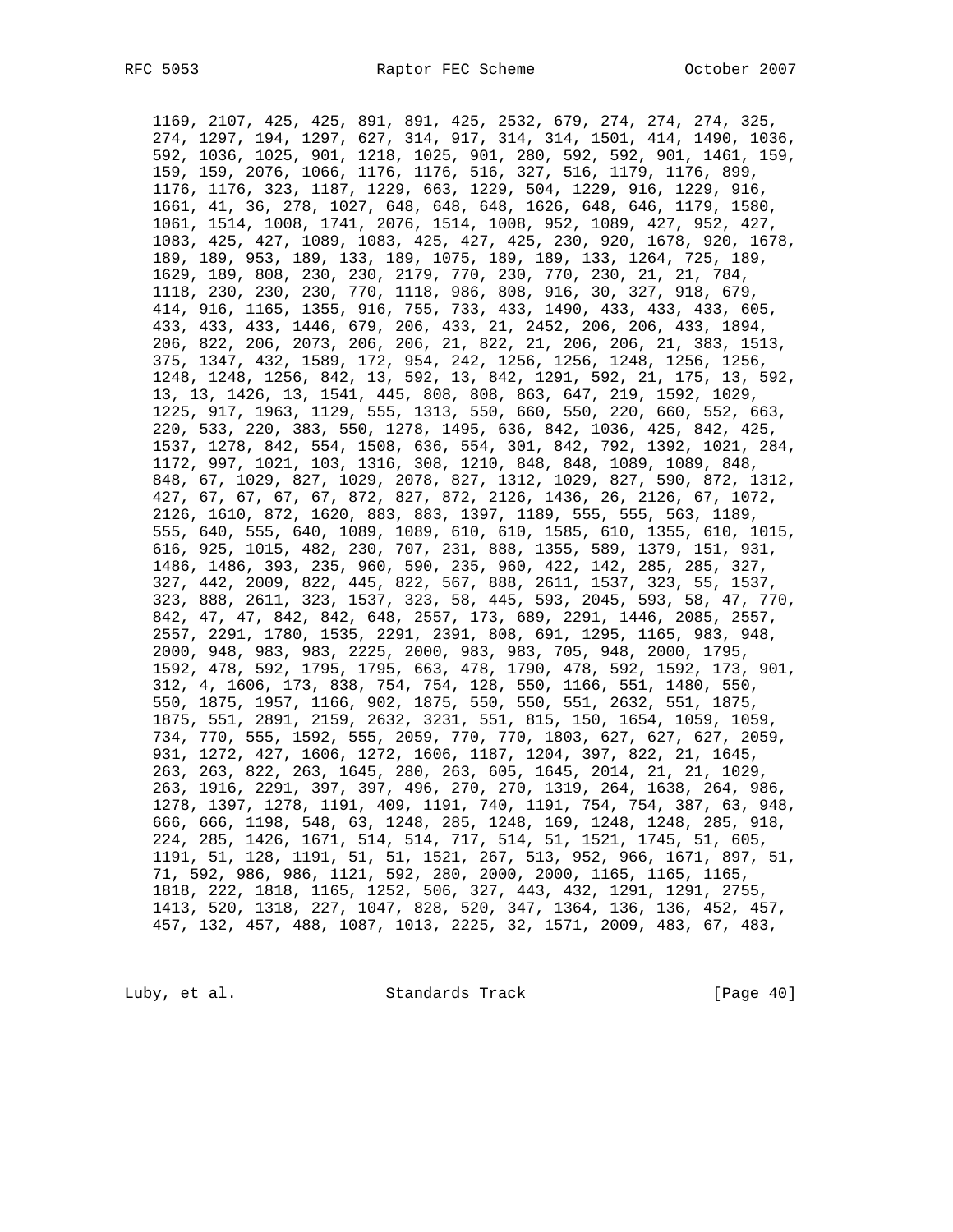740, 740, 1013, 2854, 866, 32, 2861, 866, 887, 32, 2444, 740, 32, 32, 866, 2225, 866, 32, 1571, 2627, 32, 850, 1675, 569, 1158, 32, 1158, 1797, 2641, 1565, 1158, 569, 1797, 1158, 1797, 55, 1703, 42, 55, 2562, 675, 1703, 42, 55, 749, 488, 488, 347, 1206, 1286, 1286, 488, 488, 1206, 1286, 1206, 1286, 550, 550, 1790, 860, 550, 2452, 550, 550, 2765, 1089, 1633, 797, 2244, 1313, 194, 2129, 194, 194, 194, 818, 32, 194, 450, 1313, 2387, 194, 1227, 2387, 308, 2232, 526, 476, 278, 830, 830, 194, 830, 194, 278, 194, 714, 476, 830, 714, 830, 278, 830, 2532, 1218, 1759, 1446, 960, 1747, 187, 1446, 1759, 960, 105, 1446, 1446, 1271, 1446, 960, 960, 1218, 1446, 1446, 105, 1446, 960, 488, 1446, 427, 534, 842, 1969, 2460, 1969, 842, 842, 1969, 427, 941, 2160, 427, 230, 938, 2075, 1675, 1675, 895, 1675, 34, 129, 1811, 239, 749, 1957, 2271, 749, 1908, 129, 239, 239, 129, 129, 2271, 2426, 1355, 1756, 194, 1583, 194, 194, 1583, 194, 1355, 194, 1628, 2221, 1269, 2425, 1756, 1355, 1355, 1583, 1033, 427, 582, 30, 582, 582, 935, 1444, 1962, 915, 733, 915, 938, 1962, 767, 353, 1630, 1962, 1962, 563, 733, 563, 733, 353, 822, 1630, 740, 2076, 2076, 2076, 589, 589, 2636, 866, 589, 947, 1528, 125, 273, 1058, 1058, 1161, 1635, 1355, 1161, 1161, 1355, 1355, 650, 1206, 1206, 784, 784, 784, 784, 784, 412, 461, 412, 2240, 412, 679, 891, 461, 679, 679, 189, 189, 1933, 1651, 2515, 189, 1386, 538, 1386, 1386, 1187, 1386, 2423, 2601, 2285, 175, 175, 2331, 194, 3079, 384, 538, 2365, 2294, 538, 2166, 1841, 3326, 1256, 3923, 976, 85, 550, 550, 1295, 863, 863, 550, 1249, 550, 1759, 146, 1069, 920, 2633, 885, 885, 1514, 1489, 166, 1514, 2041, 885, 2456, 885, 2041, 1081, 1948, 362, 550, 94, 324, 2308, 94, 2386, 94, 550, 874, 1329, 1759, 2280, 1487, 493, 493, 2099, 2599, 1431, 1086, 1514, 1086, 2099, 1858, 368, 1330, 2599, 1858, 2846, 2846, 2907, 2846, 713, 713, 1854, 1123, 713, 713, 3010, 1123, 3010, 538, 713, 1123, 447, 822, 555, 2011, 493, 508, 2292, 555, 1736, 2135, 2704, 555, 2814, 555, 2000, 555, 555, 822, 914, 327, 679, 327, 648, 537, 2263, 931, 1496, 537, 1296, 1745, 1592, 1658, 1795, 650, 1592, 1745, 1745, 1658, 1592, 1745, 1592, 1745, 1658, 1338, 2124, 1592, 1745, 1745, 1745, 837, 1726, 2897, 1118, 1118, 230, 1118, 1118, 1118, 1388, 1748, 514, 128, 1165, 931, 514, 2974, 2041, 2387, 2041, 979, 185, 36, 1269, 550, 173, 812, 36, 1165, 2676, 2562, 1473, 2885, 1982, 1578, 1578, 383, 383, 2360, 383, 1578, 2360, 1584, 1982, 1578, 1578, 1578, 2019, 1036, 355, 724, 2023, 205, 303, 355, 1036, 1966, 355, 1036, 401, 401, 401, 830, 401, 849, 578, 401, 849, 849, 578, 1776, 1123, 552, 2632, 808, 1446, 1120, 373, 1529, 1483, 1057, 893, 1284, 1430, 1529, 1529, 2632, 1352, 2063, 1606, 1352, 1606, 2291, 3079, 2291, 1529, 506, 838, 1606, 1606, 1352, 1529, 1529, 1483, 1529, 1606, 1529, 259, 902, 259, 902, 612, 612, 284, 398, 2991, 1534, 1118, 1118, 1118, 1118, 1118, 734, 284, 2224, 398, 734, 284, 734, 398, 3031, 398, 734, 1707, 2643, 1344, 1477, 475, 1818, 194, 1894, 691, 1528, 1184, 1207, 1501, 6, 2069, 871, 2069, 3548, 1443, 2069, 2685, 3265, 1350, 3265, 2069, 2069, 128, 1313, 128, 663, 414, 1313, 414, 2000, 128, 2000, 663, 1313, 699, 1797, 550, 327, 550, 1526, 699, 327, 1797, 1526, 550, 550, 327, 550, 1426, 1426, 1426, 2285, 1123, 890, 728,

Luby, et al. Standards Track [Page 41]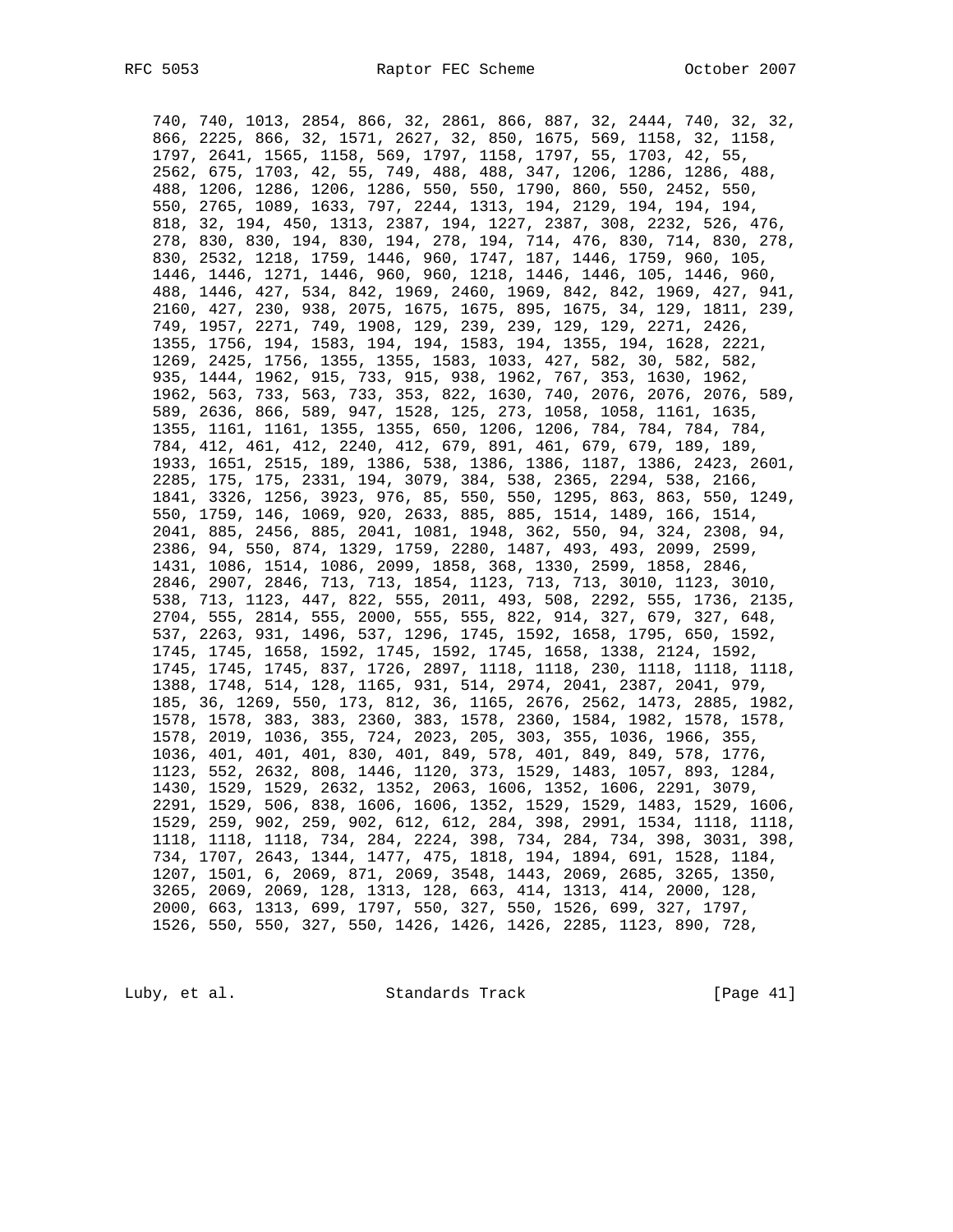1707, 728, 728, 327, 253, 1187, 1281, 1364, 1571, 2170, 755, 3232, 925, 1496, 2170, 2170, 1125, 443, 902, 902, 925, 755, 2078, 2457, 902, 2059, 2170, 1643, 1129, 902, 902, 1643, 1129, 606, 36, 103, 338, 338, 1089, 338, 338, 338, 1089, 338, 36, 340, 1206, 1176, 2041, 833, 1854, 1916, 1916, 1501, 2132, 1736, 3065, 367, 1934, 833, 833, 833, 2041, 3017, 2147, 818, 1397, 828, 2147, 398, 828, 818, 1158, 818, 689, 327, 36, 1745, 2132, 582, 1475, 189, 582, 2132, 1191, 582, 2132, 1176, 1176, 516, 2610, 2230, 2230, 64, 1501, 537, 1501, 173, 2230, 2988, 1501, 2694, 2694, 537, 537, 173, 173, 1501, 537, 64, 173, 173, 64, 2230, 537, 2230, 537, 2230, 2230, 2069, 3142, 1645, 689, 1165, 1165, 1963, 514, 488, 1963, 1145, 235, 1145, 1078, 1145, 231, 2405, 552, 21, 57, 57, 57, 1297, 1455, 1988, 2310, 1885, 2854, 2014, 734, 1705, 734, 2854, 734, 677, 1988, 1660, 734, 677, 734, 677, 677, 734, 2854, 1355, 677, 1397, 2947, 2386, 1698, 128, 1698, 3028, 2386, 2437, 2947, 2386, 2643, 2386, 2804, 1188, 335, 746, 1187, 1187, 861, 2519, 1917, 2842, 1917, 675, 1308, 234, 1917, 314, 314, 2339, 2339, 2592, 2576, 902, 916, 2339, 916, 2339, 916, 2339, 916, 1089, 1089, 2644, 1221, 1221, 2446, 308, 308, 2225, 2225, 3192, 2225, 555, 1592, 1592, 555, 893, 555, 550, 770, 3622, 2291, 2291, 3419, 465, 250, 2842, 2291, 2291, 2291, 935, 160, 1271, 308, 325, 935, 1799, 1799, 1891, 2227, 1799, 1598, 112, 1415, 1840, 2014, 1822, 2014, 677, 1822, 1415, 1415, 1822, 2014, 2386, 2159, 1822, 1415, 1822, 179, 1976, 1033, 179, 1840, 2014, 1415, 1970, 1970, 1501, 563, 563, 563, 462, 563, 1970, 1158, 563, 563, 1541, 1238, 383, 235, 1158, 383, 1278, 383, 1898, 2938, 21, 2938, 1313, 2201, 2059, 423, 2059, 1313, 872, 1313, 2044, 89, 173, 3327, 1660, 2044, 1623, 173, 1114, 1114, 1592, 1868, 1651, 1811, 383, 3469, 1811, 1651, 869, 383, 383, 1651, 1651, 3223, 2166, 3469, 767, 383, 1811, 767, 2323, 3355, 1457, 3341, 2640, 2976, 2323, 3341, 2323, 2640, 103, 103, 1161, 1080, 2429, 370, 2018, 2854, 2429, 2166, 2429, 2094, 2207, 871, 1963, 1963, 2023, 2023, 2336, 663, 2893, 1580, 691, 663, 705, 2046, 2599, 409, 2295, 1118, 2494, 1118, 1950, 549, 2494, 2453, 2046, 2494, 2453, 2046, 2453, 2046, 409, 1118, 4952, 2291, 2225, 1894, 1423, 2498, 567, 4129, 1475, 1501, 795, 463, 2084, 828, 828, 232, 828, 232, 232, 1818, 1818, 666, 463, 232, 220, 220, 2162, 2162, 833, 4336, 913, 35, 913, 21, 2927, 886, 3037, 383, 886, 876, 1747, 383, 916, 916, 916, 2927, 916, 1747, 837, 1894, 717, 423, 481, 1894, 1059, 2262, 3206, 4700, 1059, 3304, 2262, 871, 1831, 871, 3304, 1059, 1158, 1934, 1158, 756, 1511, 41, 978, 1934, 2603, 720, 41, 756, 41, 325, 2611, 1158, 173, 1123, 1934, 1934, 1511, 2045, 2045, 2045, 1423, 3206, 3691, 2512, 3206, 2512, 2000, 1811, 2504, 2504, 2611, 2437, 2437, 2437, 1455, 893, 150, 2665, 1966, 605, 398, 2331, 1177, 516, 1962, 4241, 94, 1252, 760, 1292, 1962, 1373, 2000, 1990, 3684, 42, 1868, 3779, 1811, 1811, 2041, 3010, 5436, 1780, 2041, 1868, 1811, 1780, 1811, 1868, 1811, 2041, 1868, 1811, 5627, 4274, 1811, 1868, 4602, 1811, 1811, 1474, 2665, 235, 1474, 2665

Luby, et al. Standards Track [Page 42]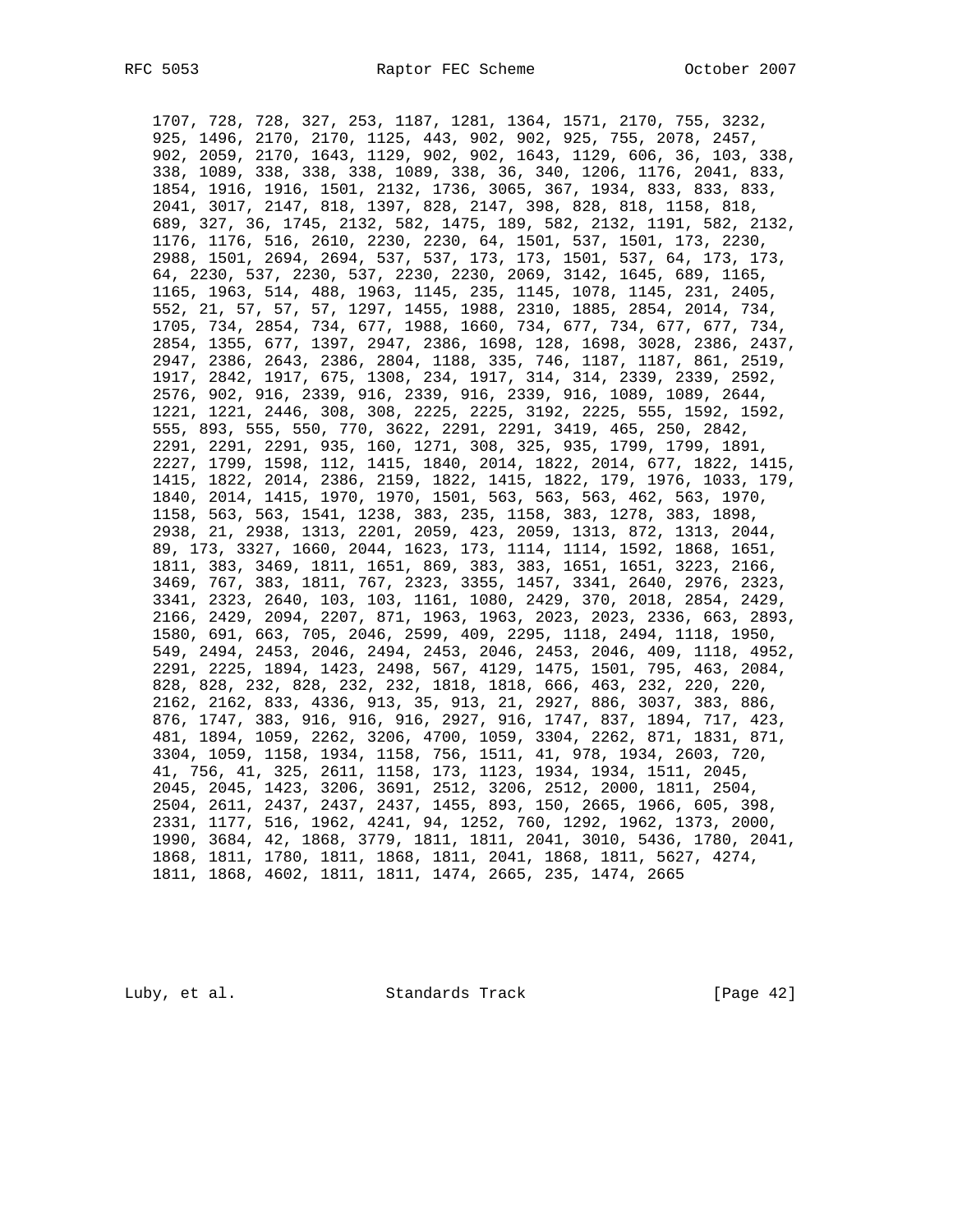## 6. Security Considerations

 Data delivery can be subject to denial-of-service attacks by attackers that send corrupted packets that are accepted as legitimate by receivers. This is particularly a concern for multicast delivery because a corrupted packet may be injected into the session close to the root of the multicast tree, in which case, the corrupted packet will arrive at many receivers. This is particularly a concern when the code described in this document is used because the use of even one corrupted packet containing encoding data may result in the decoding of an object that is completely corrupted and unusable. It is thus RECOMMENDED that source authentication and integrity checking are applied to decoded objects before delivering objects to an application. For example, a SHA-1 hash [SHA1] of an object may be appended before transmission, and the SHA-1 hash is computed and checked after the object is decoded but before it is delivered to an application. Source authentication SHOULD be provided, for example, by including a digital signature verifiable by the receiver computed on top of the hash value. It is also RECOMMENDED that a packet authentication protocol, such as TESLA [RFC4082], be used to detect and discard corrupted packets upon arrival. This method may also be used to provide source authentication. Furthermore, it is RECOMMENDED that Reverse Path Forwarding checks be enabled in all network routers and switches along the path from the sender to receivers to limit the possibility of a bad agent successfully injecting a corrupted packet into the multicast tree data path.

 Another security concern is that some FEC information may be obtained by receivers out-of-band in a session description, and if the session description is forged or corrupted, then the receivers will not use the correct protocol for decoding content from received packets. To avoid these problems, it is RECOMMENDED that measures be taken to prevent receivers from accepting incorrect session descriptions, e.g., by using source authentication to ensure that receivers only accept legitimate session descriptions from authorized senders.

7. IANA Considerations

 Values of FEC Encoding IDs and FEC Instance IDs are subject to IANA registration. For general guidelines on IANA considerations as they apply to this document, see [RFC5052]. This document assigns the Fully-Specified FEC Encoding ID 1 under the ietf:rmt:fec:encoding name-space to "Raptor Code".

Luby, et al. Standards Track [Page 43]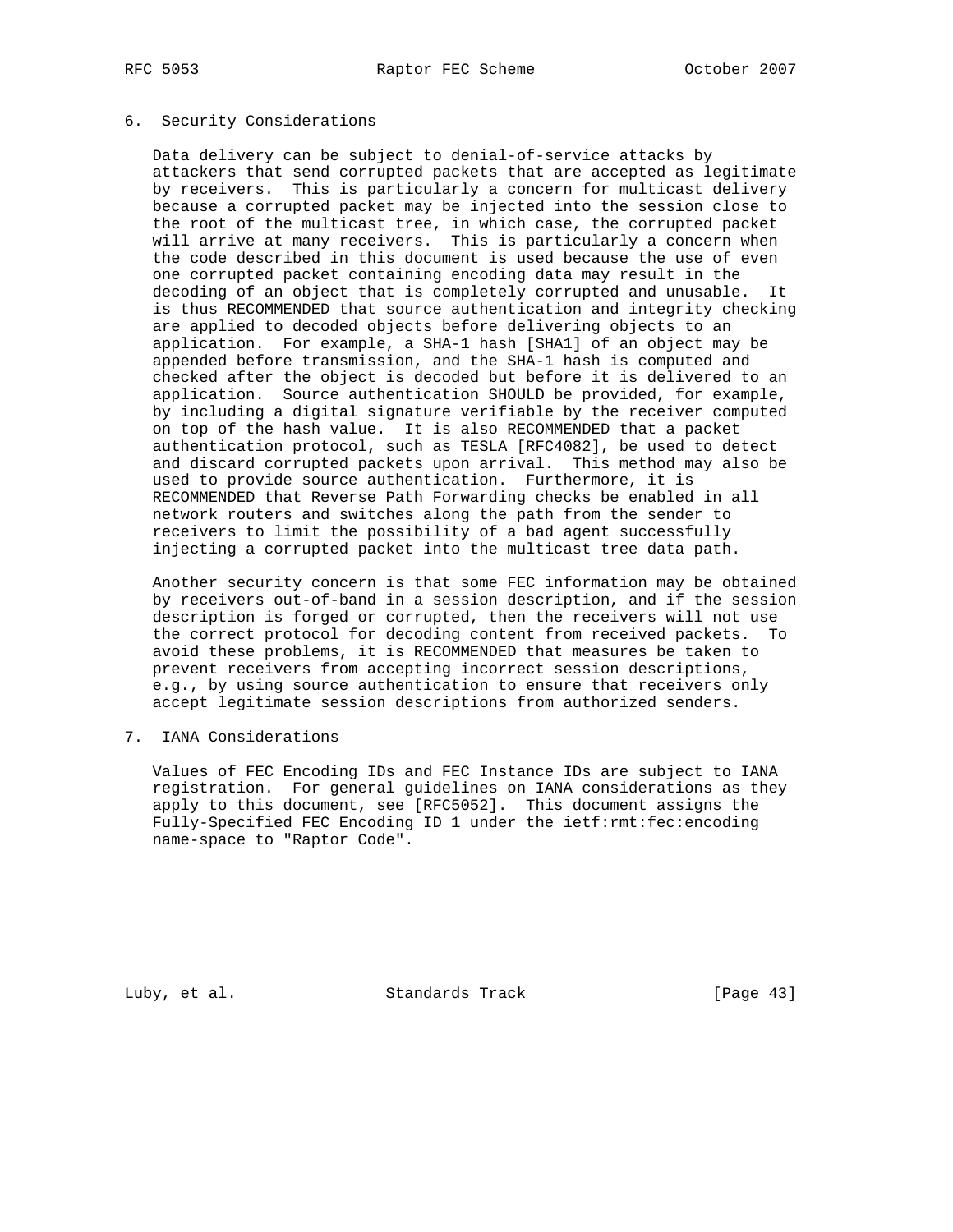8. Acknowledgements

 Numerous editorial improvements and clarifications were made to this specification during the review process within 3GPP. Thanks are due to the members of 3GPP Technical Specification Group SA, Working Group 4, for these.

- 9. References
- 9.1. Normative References
	- [RFC2119] Bradner, S., "Key words for use in RFCs to Indicate Requirement Levels", BCP 14, RFC 2119, March 1997.
	- [RFC4082] Perrig, A., Song, D., Canetti, R., Tygar, J., and B. Briscoe, "Timed Efficient Stream Loss-Tolerant Authentication (TESLA): Multicast Source Authentication Transform Introduction", RFC 4082, June 2005.
	- [RFC5052] Watson, M., Luby, M., and L. Vicisano, "Forward Error Correction (FEC) Building Block", RFC 5052, August 2007.
- 9.2. Informative References
	- [CCNC] Luby, M., Watson, M., Gasiba, T., Stockhammer, T., and W. Xu, "Raptor Codes for Reliable Download Delivery in Wireless Broadcast Systems", CCNC 2006, Las Vegas, NV , Jan 2006.
	- [MBMS] 3GPP, "Multimedia Broadcast/Multicast Service (MBMS); Protocols and codecs", 3GPP TS 26.346 6.1.0, June 2005.
	- [RFC3453] Luby, M., Vicisano, L., Gemmell, J., Rizzo, L., Handley, M., and J. Crowcroft, "The Use of Forward Error Correction (FEC) in Reliable Multicast", RFC 3453, December 2002.
	- [Raptor] Shokrollahi, A., "Raptor Codes", IEEE Transactions on Information Theory no. 6, June 2006.
	- [SHA1] "Secure Hash Standard", Federal Information Processing Standards Publication (FIPS PUB) 180-1, April 2005.

Luby, et al. Standards Track [Page 44]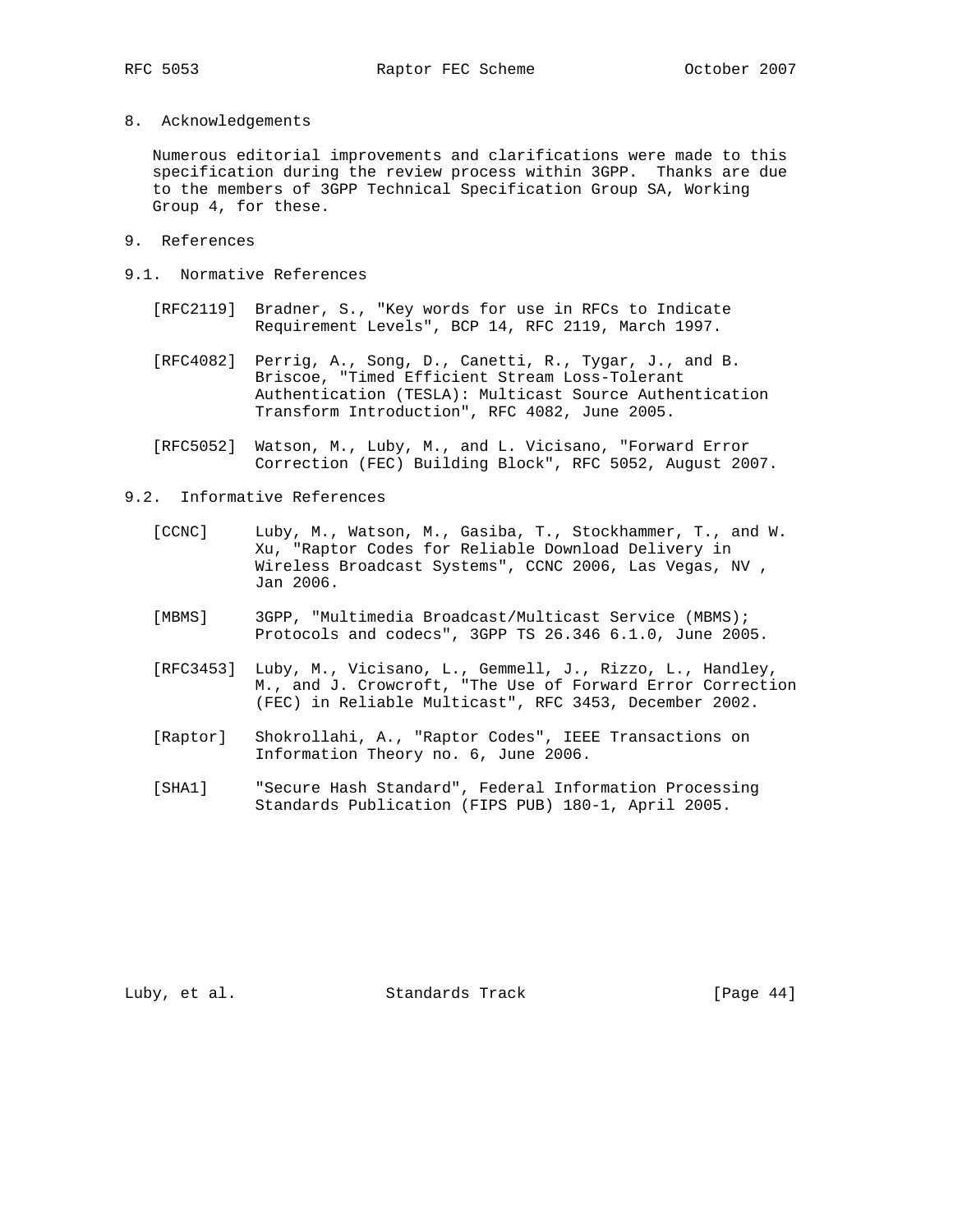Authors' Addresses Michael Luby Digital Fountain 39141 Civic Center Drive Suite 300 Fremont, CA 94538 U.S.A. EMail: luby@digitalfountain.com Amin Shokrollahi EPFL Laboratory of Algorithmic Mathematics IC-IIF-ALGO PSE-A Lausanne 1015 Switzerland EMail: amin.shokrollahi@epfl.ch Mark Watson Digital Fountain 39141 Civic Center Drive Suite 300 Fremont, CA 94538 U.S.A. EMail: mark@digitalfountain.com Thomas Stockhammer Nomor Research Brecherspitzstrasse 8 Munich 81541 Germany EMail: stockhammer@nomor.de

Luby, et al. Standards Track [Page 45]